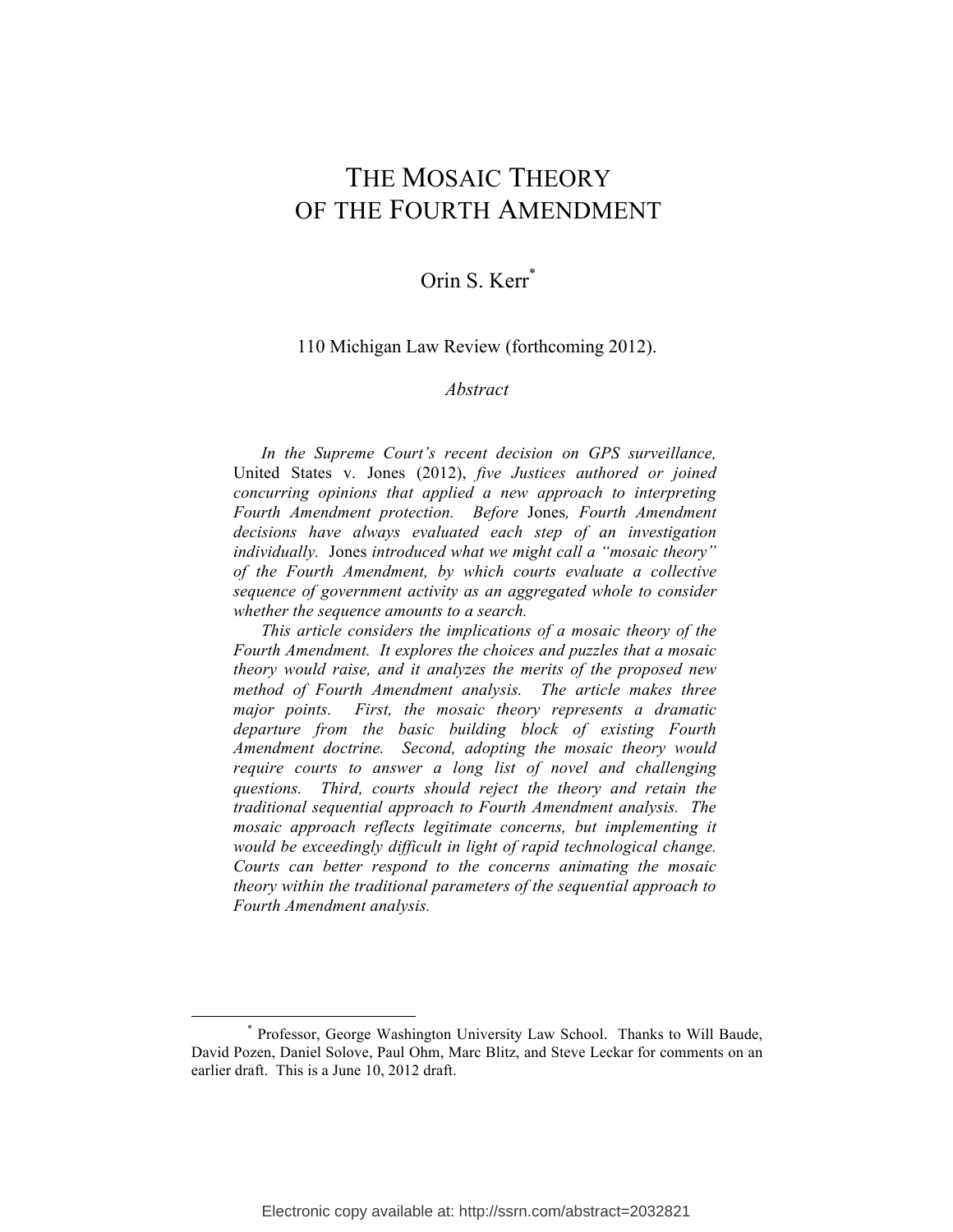## Table of Contents

| Introduction |          |                                                                                                                                                                                                                                                                                                                                                                                                                                                                                                                                                                                                             | 1  |
|--------------|----------|-------------------------------------------------------------------------------------------------------------------------------------------------------------------------------------------------------------------------------------------------------------------------------------------------------------------------------------------------------------------------------------------------------------------------------------------------------------------------------------------------------------------------------------------------------------------------------------------------------------|----|
|              | А.       | I. The Sequential Approach to the Fourth Amendment<br>Sequential Steps in Search and Seizure Law<br>B. The Search Inquiry Under the Sequential Approach<br>C. Constitutional Reasonableness Under the<br>Sequential Approach<br>D. Remedies Under the Sequential Approach                                                                                                                                                                                                                                                                                                                                   | 4  |
|              |          | II. Maynard/Jones and the Introduction of the Mosaic Theory<br>A. The Facts of <i>Maynard/Jones</i><br>B. The D.C. Circuit's Opinion in Maynard<br>C. The Supreme Court's Opinions in Jones                                                                                                                                                                                                                                                                                                                                                                                                                 | 9  |
|              | А.<br>В. | III. Implementing the Mosaic Theory<br>Identifying the Standard<br>1. Expectations of What?<br>2. The Stages of Surveillance<br>The Grouping Problem: Developing a Theory<br>of Aggregation for Mosaic Searches<br>1. Duration and Scale<br>2. Which Surveillance Methods Count?<br>3. Grouping Across Methods, Officers<br>and Investigations<br>C. The Constitutional Reasonableness of Mosaic Searches<br>C. Remedies for Mosaic Searches<br>Does the Exclusionary Rule Apply?<br>1.<br><b>Standing to Challenge Mosaic Searches</b><br>2.<br>3.<br>Fruit of the Poisonous Tree and Inevitable Discovery | 18 |
|              |          | IV. The Case Against the Mosaic Theory<br>A. The Mosaic Theory as Equilibrium-Adjustment<br>B. Three Problems With the Mosaic Theory<br>1. The Mosaic Theory Would Be Difficult to Administer<br>2. Probabilistic Approaches to the "Reasonable"<br>Expectation of Privacy" Test Are Ill-Suited<br>To Regulate Technological Surveillance<br>3. The Mosaic Theory Could Interfere With More<br><b>Effective Statutory Protections</b><br>C. The Mosaic Theory as A Halfway Measure<br>and the Katz Example                                                                                                  | 35 |

## *Conclusion* 45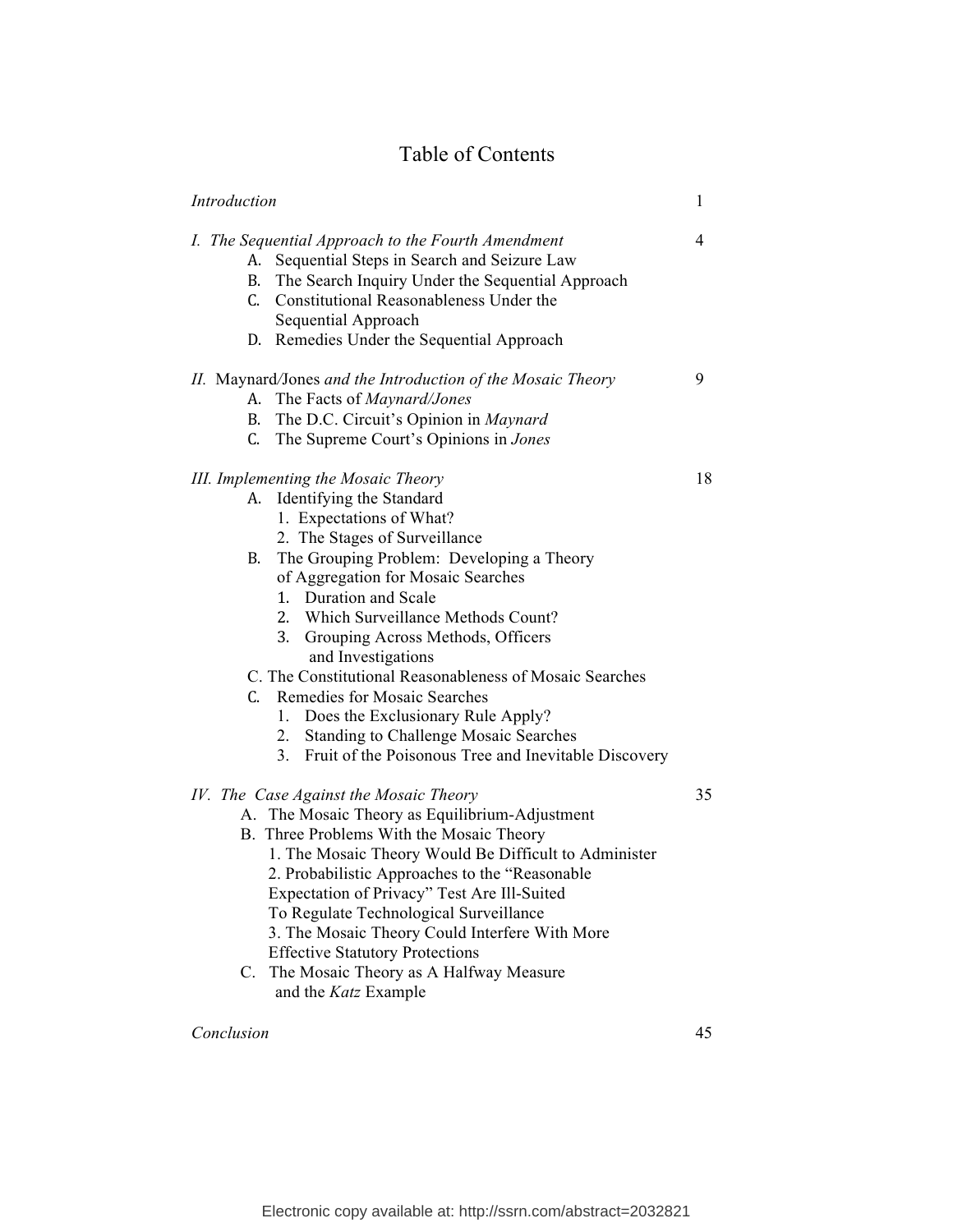## *Introduction*

The Fourth Amendment prohibits unreasonable searches and seizures, $<sup>1</sup>$  and the most challenging and important threshold question asks</sup> what counts as a Fourth Amendment "search."<sup>2</sup> Identifying Fourth Amendments searches traditionally has required following police action sequentially.<sup>3</sup> If no individual step counts as a search, then the Fourth Amendment is not triggered. No Fourth Amendment violation can occur.

In *United States v. Maynard*,<sup>4</sup> the D.C. Circuit introduced a different approach that I will call the "mosaic theory" of the Fourth Amendment.<sup>5</sup> Under the mosaic theory, searches can be defined collectively as a sequence of discrete steps rather than as individual steps.<sup>6</sup> Identifying Fourth Amendment searches requires analyzing police actions over time as a collective "mosaic" of surveillance; the mosaic can count as a collective Fourth Amendment search even though the individual steps taken in isolation do not.<sup>7</sup> The D.C. Circuit applied that test in *Maynard* to GPS surveillance of a car. The court held that GPS surveillance of a car's location over 28 days aggregates into so much surveillance that the collective sequence triggers Fourth Amendment protection.<sup>8</sup>

When the Supreme Court reviewed *Maynard* in *United States v. Jones*,<sup>9</sup> two concurring opinions signed or joined by five Justices endorsed some form of the D.C. Circuit's mosaic theory.<sup>10</sup> The majority opinion resolved the case without reaching the mosaic theory, and neither concurring opinion gave the issue extensive analysis. But Justice Alito's concurring opinion for four Justices clearly echoed the basic reasoning of the D.C. Circuit in concluding that long-term GPS monitoring of a car

 $9\frac{100}{132}$  S. Ct. 945 (2012).

<sup>&</sup>lt;sup>1</sup> U.S. Const. Amend. IV.<br> $\frac{1}{2}$  See Katz v. United States, 389 U.S. 347 (1967).

<sup>&</sup>lt;sup>3</sup> See Section 1.A., *infra.*  $^{4}$  615 F.3d 544 (D.C. Cir. 2010), *aff'd sub nom*. United States v. Jones, 132 S. Ct. 945 (2012).<br><sup>5</sup> I first used this label in a blog post published on the day the *Maynard* decision

was handed down. *See* Orin Kerr, *D.C. Circuit Introduces "Mosaic Theory" Of Fourth Amendment, Holds GPS Monitoring a Fourth Amendment Search*, http://volokh.com/2010/08/06/ d-c-circuit-introduces- mosaic- theory-of-fourthamendment-holds-gps-monitoring-a-fourth-amendment-search/ (August 6, 2010). Other labels are possible, but for the sake of consistency I will adhere to that term.<br><sup>6</sup> *Id.* at 562 n.\*.<br><sup>7</sup> *Maynard*, 615 F.3d 544, 566 (D.C. Cir. 2010).<br><sup>8</sup> *Id* 

<sup>10</sup> *See* Section 2.B., *infra*.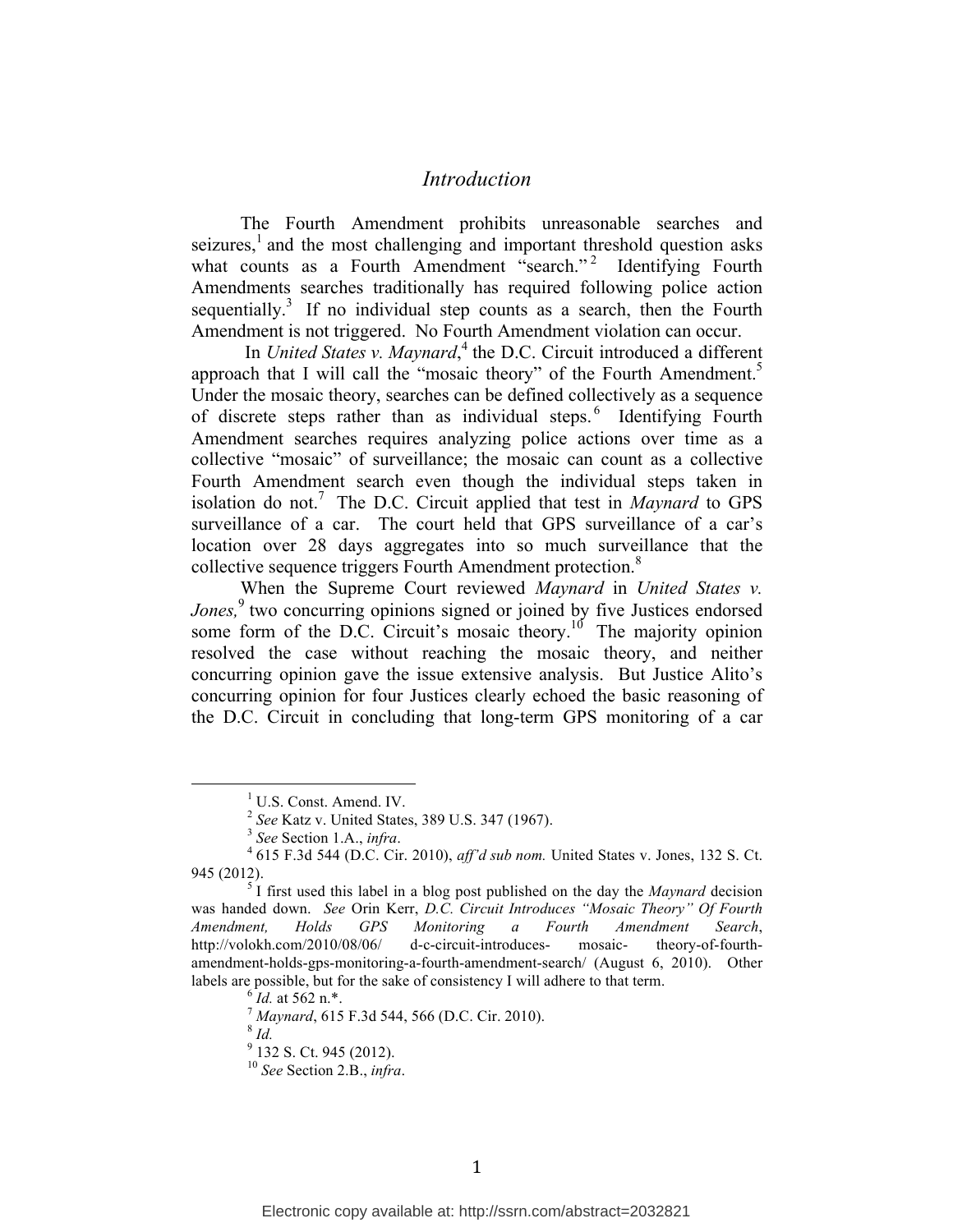counts as a search even though short-term monitoring does not.<sup>11</sup> Justice Sotomayor's separate concurrence also voiced support for the mosaic approach. 12

The concurring opinions in *Jones* raise the intriguing possibility that a majority of the Supreme Court is ready to endorse a new mosaic theory of Fourth Amendment protection. That prospect invites lower courts to consider whether the mosaic theory is viable and if so how it should be applied. A handful of courts have already begun to do so in the short time since the Court handed down *Jones*, with mixed results so far.<sup>13</sup> Law enforcement is paying close attention as well. Soon after *Jones*, the FBI's General Counsel informed a law school audience that the mosaic opinions in *Jones* were causing significant turmoil inside the FBI. 14

The mosaic opinions in *Jones* raise fundamental questions about the future of Fourth Amendment law. What might a mosaic theory mean? What challenges does it entail? Should lower courts eagerly adopt such a method, or do its risks outweigh its benefits? And when the mosaic theory eventually works its way back up to the Supreme Court, should the Court embrace it as a valid theory or reject it as misguided?

This Article considers the consequences of possible judicial adoption of a mosaic theory. It provides a guide to the new approach that maps out possible futures for the mosaic theory, illuminating its nature and detailing the ways in which its implementation raises questions that courts will need to answer.<sup>15</sup> It also evaluates the merits of the mosaic approach and considers whether judges should accept the invitation to adopt the approach in the future.

 $^{11}$  *Id.* at 963-64 (Alito, J., concurring in the judgment). Justice Alito's opinion was joined by Justices Ginsburg, Breyer, and Kagan. ioined by Justices Ginsburg, Breyer, and Kagan.<br><sup>12</sup> *Id.* at 956 (Sotomayor, J., concurring).<br><sup>13</sup> *Compare* United States v. Graham, <br>F. Supp. 2d , 2012 WL 691531 (D.

Md. March 01, 2012) (rejecting the mosaic theory for collection of cell-site data) *with* Montana State Fund v. Simms, \_\_ P.3d \_\_, 2012 WL 293460 (Mont. Feb. 1, 2012) (Nelson, J., specially concurring) (suggesting that the mosaic theory should apply to public camera surveillance). <sup>14</sup> *See* Ariane DeVogue, *Supreme Court Ruling Prompts FBI to Turn Off 3,000* 

*Tracking Devices*, March 7, 2011, available at http://news.yahoo.com/supreme-court-

 $^{15}$ A few student notes and online journal articles have touched on the mosaic theory in the wake of *Maynard*, although none have addressed its operation and merits in detail. Examples of such scholarship that has touched on the theory includes Priscilla J. Smith, Nabiha Syed, David Thaw, & Albert Wong, *When Machines Are Watching: How Warrantless Use Of GPS Surveillance Technology Violates The Fourth Amendment Right Against Unreasonable Searches*, 121 Yale L.J. Online 177, 201 (2011); Justin P. Webb , Note, *Car-ving Out Notions Of Privacy: The Impact Of GPS Tracking And Why Maynard Is A Move In The Right Direction,* 95 Marq. L. Rev. 751 (2011-12); Erin Smith Dennis, Note, *A Mosaic Shield: Maynard, The Fourth Amendment, And Privacy Rights In The Digital Age*, 33 Cardozo L. Rev. 737 (2011).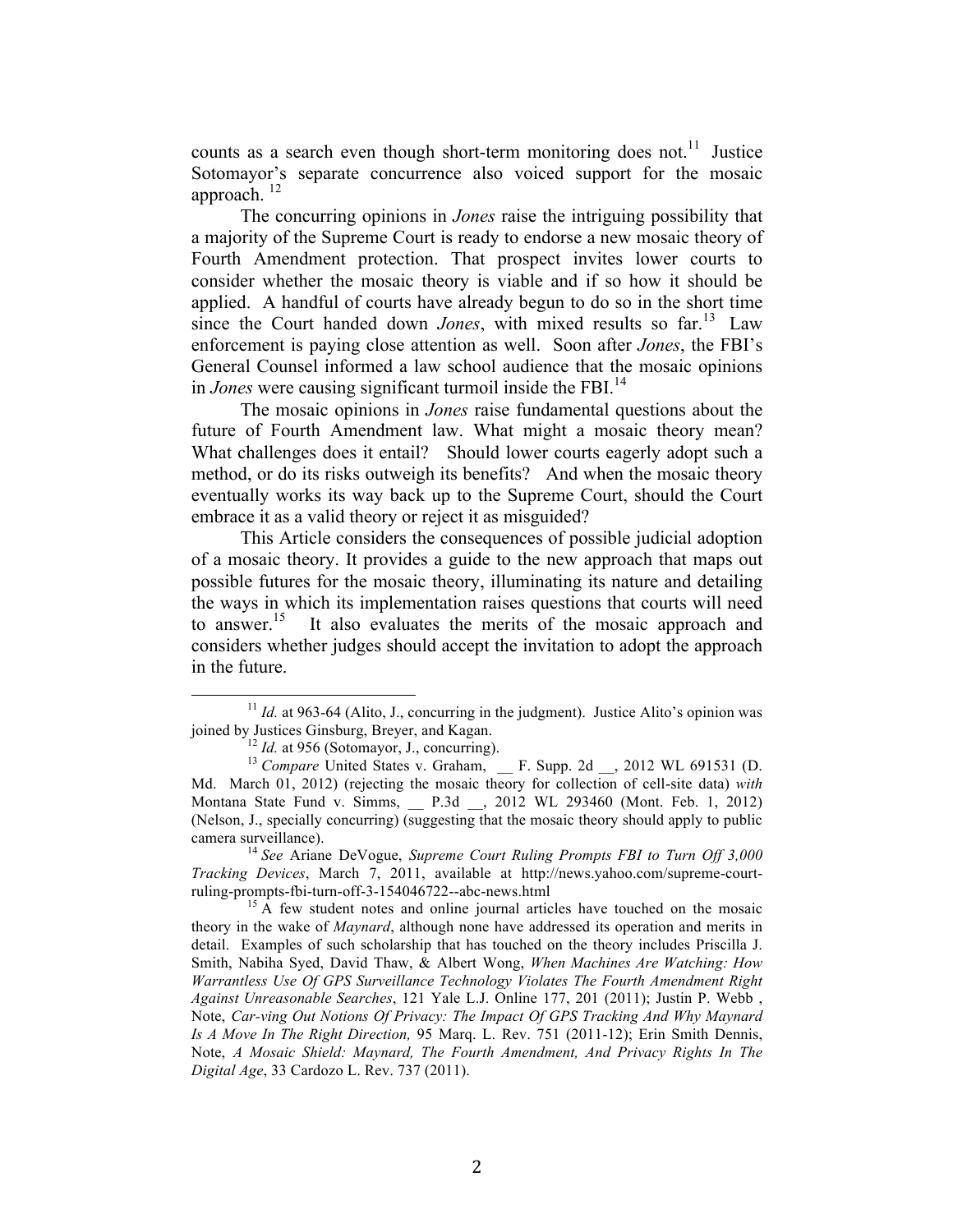This article makes three points. First, the mosaic theory is a major departure from the traditional mode of Fourth Amendment analysis. The current structure of Fourth Amendment doctrine hinges on what I will call a "sequential approach." The sequential approach considers whether police conduct is a search in isolation, taking a snapshot of each discrete step and assessing whether that discrete step at that discrete time constitutes a search. This analytical method forms the foundation of existing Fourth Amendment doctrine, ranging from the threshold question of what the Fourth Amendment regulates to constitutional reasonableness and remedies. By aggregating conduct rather than looking to discrete steps, the mosaic theory offers a fundamental challenge to current Fourth Amendment law.

Second, implementing the mosaic theory would require courts to answer an extensive list of difficult and novel questions. Severing the Fourth Amendment from the sequential approach requires courts to start afresh with a new building block of Fourth Amendment analysis. For example, what is the standard for the mosaic? How should courts aggregate conduct to know when a sufficient mosaic has been created? Which techniques should fall within the mosaic approach? Should mosaic searches require a warrant? If so, how can mosaic warrants satisfy the particularity requirement? Should the exclusionary rule apply to violations of the mosaic search doctrine? Who has standing to challenge mosaic searches? Adopting a mosaic theory will require courts to answer all of these questions and more.

Third, as a normative matter, the Supreme Court should reject the mosaic theory. The mosaic approach is animated by legitimate concerns: It aims to maintain the balance of Fourth Amendment protection as technology changes, a method I have elsewhere called "equilibrium adjustment."<sup>16</sup> But it aims to achieve this reasonable goal in a peculiar way. By rejecting the building block of the sequential approach, the mosaic theory would be very difficult to administer coherently. Even if courts could develop answers to the many questions the theory presents, doing so would take many years – by which time the technologies regulated by the theory would be obsolete. The mosaic theory also would deter statutory privacy regulations and force judges to consider questions that they are poorly equipped to answer. If courts must broaden Fourth Amendment rules in response to new technologies, the better approach is to rule that certain steps are always searches. The model should be the Supreme Court's famous decision in *Katz v. United States*, <sup>17</sup> not the concurring opinions in *Jones*.

<sup>&</sup>lt;sup>16</sup> Orin S. Kerr, *An Equilibrium-Adjustment Theory of the Fourth Amendment*, 125 Harv. L. Rev. 476 (2011).

 $17$  389 U.S. 347 (1967).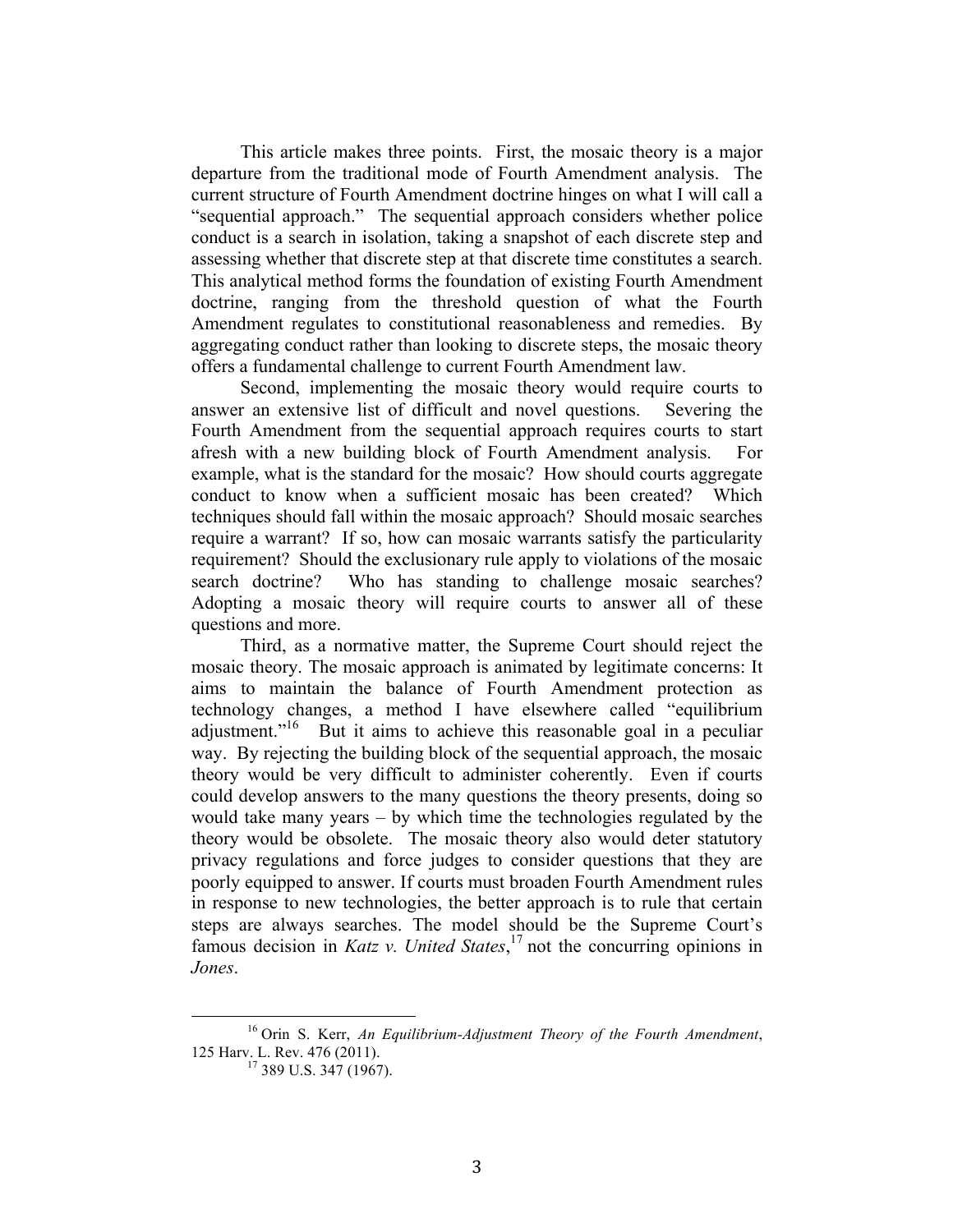This article proceeds in four parts. Part I introduces the sequential approach that forms the basis for existing Fourth Amendment doctrine. Part II provides a close analysis of the D.C. Circuit and Supreme Court decisions on the mosaic theory in *Maynard* and *Jones*. Part III catalogs and considers the many difficult issues that courts would need to answer to implement the mosaic theory. Finally, Part IV argues that courts should reject mosaic theory and retain the traditional sequential approach to interpreting the Fourth Amendment.

### *I. The Sequential Approach to the Fourth Amendment*

This section explains how the sequential approach to Fourth Amendment analysis forms the basic building block of modern Fourth Amendment doctrine. It begins by introducing the sequential approach, and it then examines the three basic stages of Fourth Amendment analysis: First, what is a search; second, when is a search unreasonable and therefore unconstitutional; and third, when does an unconstitutional search justify a remedy.

#### *(A) Sequential Analysis in Search and Seizure Law*

Fourth Amendment analysis traditionally has followed what I will call the sequential approach: To analyze whether government action constitutes a Fourth Amendment search or seizure, courts must take a snapshot of the act and assess it in isolation. The "step-by-step analysis is inherent<sup>"18</sup> in evaluating Fourth Amendment claims. This does not mean that searches or seizures happen instantaneously. An officer might search a home for a few hours, and then seize evidence found inside for the duration of the investigation. But a frame-by-frame analysis of the scene governs the analysis. As the Supreme Court has explained, courts focus on each "particular governmental invasion of a citizen's personal security,"<sup>19</sup> starting with the "initial" step and then separately analyzing the "subsequent" steps. $20$ 

Consider a few examples. If an officer inserts a key into the door of a residence and then opens the door to enter, a reviewing court will first consider the act of inserting the key and then analyze the distinct act of opening the door.<sup>21</sup> If an officer sees expensive stereo equipment in an apartment, moves it to see the serial number, and then records the serial number, a court will treat moving the equipment as distinct from recording

<sup>&</sup>lt;sup>18</sup> United States v. Beaudoin, 362 F.3d 60, 70-71 (1st Cir. 2004).<br><sup>19</sup> Terry v. Ohio, 392 U.S. 1, 19 (1968).<br><sup>20</sup> *See* United States v. *Dionisio*, 410 U.S. 1, 8-9 (1973).<br><sup>21</sup> *See* United States v. Moses, 540 F.3d 26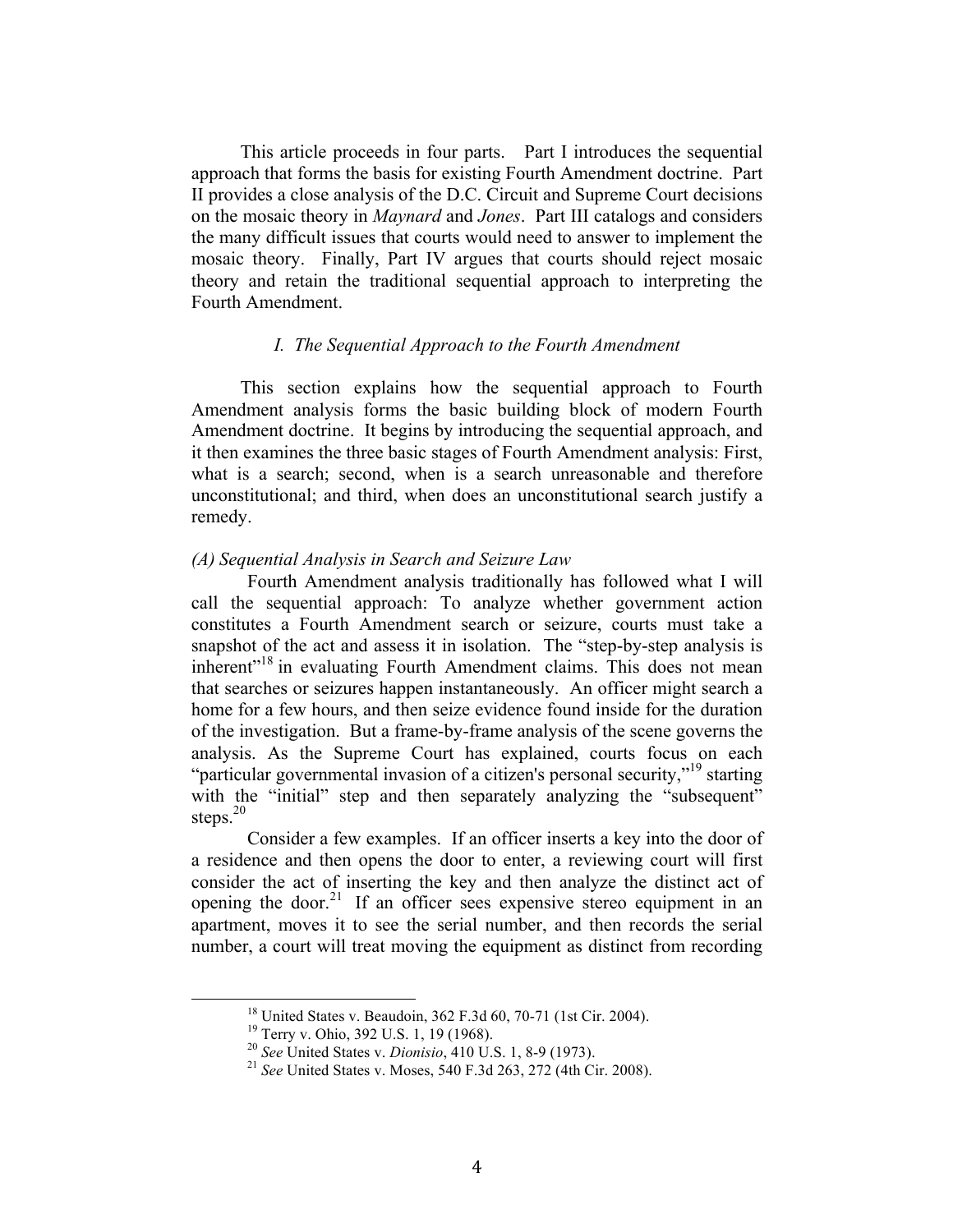the numbers.<sup>22</sup> If an officer sees suspects preparing for a robbery, stops them, and pats them down for weapons, the court will consider the viewing, the stopping, and the patting down as distinct acts that must be analyzed separately.<sup>23</sup> Each step counts as its own Fourth Amendment event and is evaluated independently of the others.

The sequential approach is not merely a minor aspect of Fourth Amendment doctrine. Rather, it forms the basic building block of existing search and seizure law. The remainder of this section explains how the basic structure of existing Fourth Amendment law rests on the sequential approach. It starts with the threshold question of what is a search, then turns to constitutional reasonableness, ad concludes with Fourth Amendment remedies.

#### *(B) The Search Inquiry Under a Sequential Approach*

The Supreme Court's established methods for identifying when a Fourth Amendment search occurs reflects the sequential approach. From the 1960s until the Supreme Court's recent *Jones* case, the search inquiry was governed by the "reasonable expectation of privacy" test introduced in Justice Harlan's famous concurring opinion in *Katz*. <sup>24</sup> Although the phrase "reasonable expectation of privacy" is notoriously murky, much of the Supreme Court's caselaw on the reasonable expectation of privacy test can be understood as distinguishing between inside and outside surveillance. Conduct violates a reasonable expectation of privacy test when a government actor breaks into a private enclosed space,  $2^5$  such as a home,  $2^6$  a car,  $27$  a package,  $28$  or a person's pockets. <sup>29</sup> The entrance into the private space exposes the contents of the private space, and the search occurs at the moment of exposure. $30\,$  In contrast, conduct does not violate a reasonable expectation of privacy test when it merely observes the outside of property,<sup>31</sup> when it observes what as been exposed to the public,  $32$  or when it occurs in public spaces where any citizen may travel.<sup>33</sup>

<sup>&</sup>lt;sup>22</sup> Arizona v. Hicks, 480 U.S. 321 (1987).<br><sup>23</sup> See Terry v. Ohio, 392 U.S. 1, 17-31 (1968).<br><sup>24</sup> See Smith v. Maryland, 442 U.S. 735, 739-40 (1979). The Supreme Court's decision in *Jones* explains that this is not the only test, *see* 132 S. Ct. at 953, but it remains

<sup>&</sup>lt;sup>25</sup> *See, e.g., Silverman v. United States, 365 U.S. 505, 511 (1961)* ("At the very core [of the Fourth Amendment] stands the right of a man to retreat into his own home and there be free from unreasonable governmental intrusion.").<br>
<sup>26</sup> See id.<br>
<sup>27</sup> United States v. Ross, 456 U.S. 798, 822 (1982).<br>
<sup>28</sup> See, e.g., United States v. Jacobsen, 466 U.S. 109, 114 (1984).<br>
<sup>29</sup> Minnesota v. Dick

technological advances that implicates the Fourth Amendment, not their mere existence.").<br><sup>31</sup> New York v. Class, 475 U.S. 106 (1986)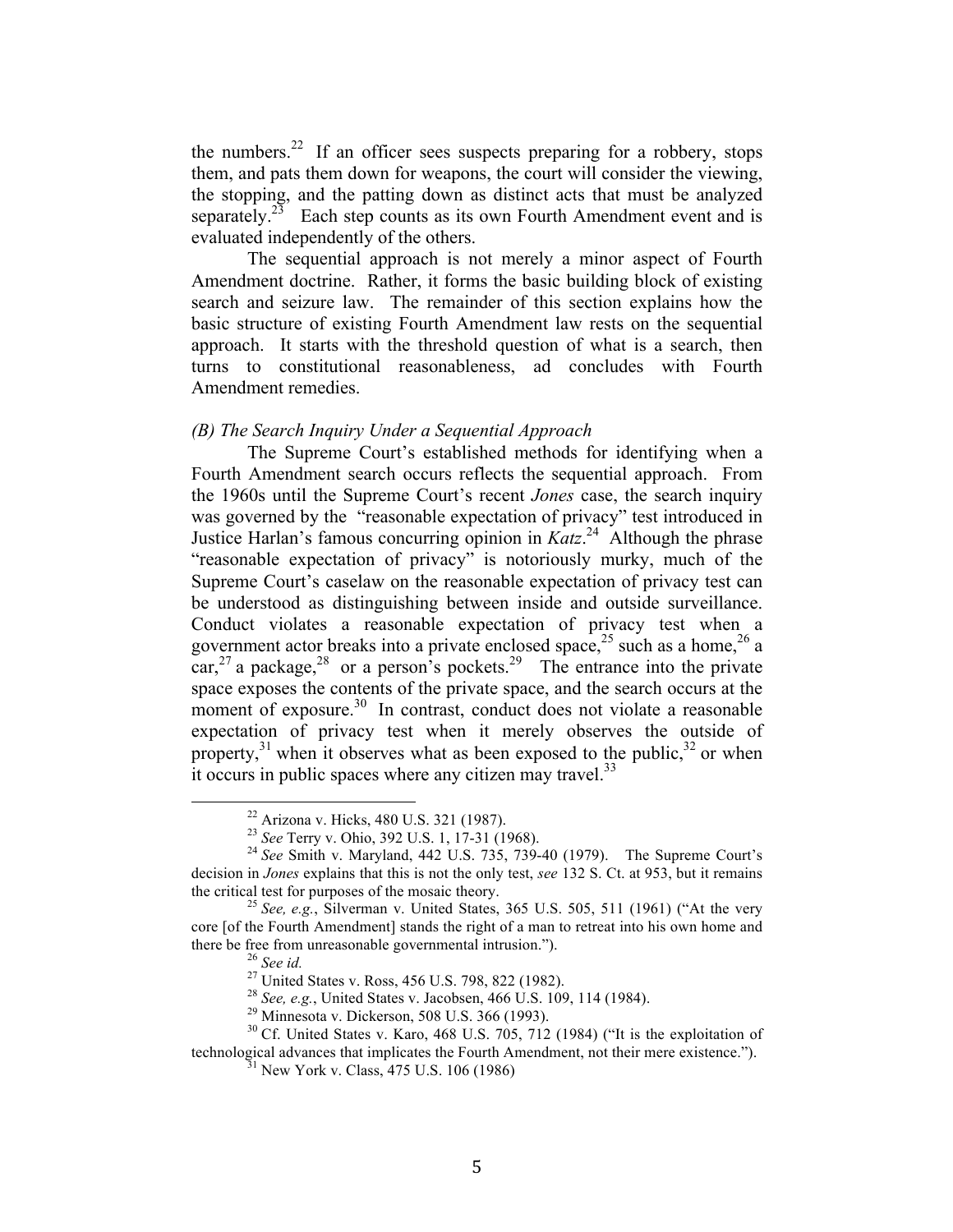The sequential approach forms the basic elementary unit of analysis in this traditional approach to the reasonable expectation of privacy test. To know if a search has occurred, courts ask if the government's conduct has crossed the boundary from outside to inside. So long as the government has stayed outside and learned no information about what is inside, no search has occurred.<sup>34</sup> The discrete step of crossing the boundary from outside to inside triggers the Fourth Amendment and counts as a search. A search occurs when the police obtain information about what is hidden inside a private space, whether it is by squeezing a duffle bag to learn its contents<sup>35</sup> or directing a thermal imaging device at a suspect's home to lean its temperature.<sup>36</sup>

The sequential approach also applies to the trespass approach to the Fourth Amendment search doctrine revived in *Jones*. Under *Jones*, a Fourth Amendment search occurs when government actors trespass onto persons, houses, papers and effects with intent to obtain information.<sup>37</sup> The sequential approach naturally matches this traditional doctrine. A search occurs at the moment of the trespass, and it lasts for the period of the trespass. Identifying when a search occurs therefore requires watching the government conduct frame-by-frame and asking when the conduct triggers a trespass.

## *(C) Constitutional Reasonableness Under the Sequential approach*

The sequential approach also proves fundamental to the next inquiry: Whether the conduct amounting to a search is constitutionally "reasonable." Over time, the Supreme Court has offered two different approaches to reasonableness. In the middle of the  $20<sup>th</sup>$  Century, the Court frequently treated reasonableness as requiring a warrant unless a special exception to the warrant requirement applied.<sup>38</sup> More recently the court has changed emphasis: Reasonableness now is understood as requiring a balancing of interests, which may require a warrant but may require less

<sup>&</sup>lt;sup>32</sup> Katz, 389 U.S. at 361 (Harlan, J., concurring) (stating that "objects, activities, or statements" that a person "exposes to the plain view of outsiders" do not receive Fourth Amendment protection).<br>  $^{33}$  See Kyllo v. United States, 533 U.S. 27, 32 (2001).<br>  $^{34}$  See, e.g., United States v. Knotts, 460 U.S. 276, 281-82 (1983).<br>  $^{35}$  Bond v. United States, 529 U.S. 334 (2000).<br>  $^{36}$  Kyllo

Court has emphasized that the mandate of the Amendment requires adherence to judicial processes. Only where incident to a valid arrest, or in exceptional circumstances, may an exemption lie, and then the burden is on those seeking the exemption to show the need for it.") (internal citations and quotations omitted).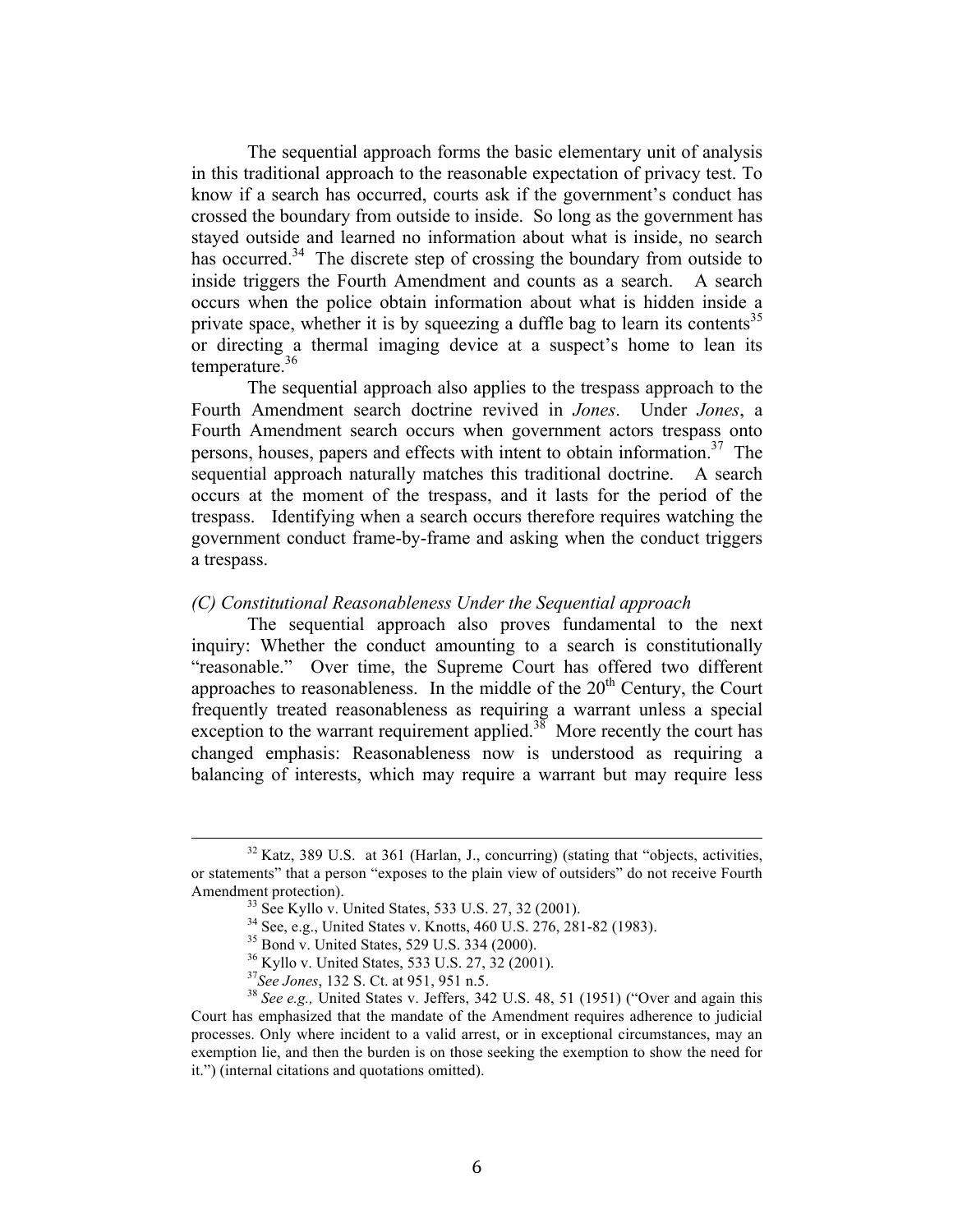regulation or even none.<sup>39</sup> Generally speaking, modern Supreme Court doctrine evaluates whether the government interests advanced by the step outweigh the privacy interests it threatens.<sup>40</sup>

Both approaches rest on the assumption that the step is an isolated act. The isolated nature of the search allows the courts to balance the interests for that specific act and create categories of when different kinds of searches are constitutionally reasonable. A few common examples from existing caselaw demonstrate the point. Under existing Supreme Court precedent, searching a home ordinarily requires a warrant.<sup>41</sup> Searches of cars implicate a different balancing of interests, however. Because cars are less private than homes, searching a car requires probable cause but no warrant.<sup>42</sup> A pat-down frisk for weapons implicates yet another balancing. The need to protect officers' safety alters the balance so that the police only need specific and articulable facts that a person is armed and dangerous to conduct the frisk. 43

Special rules apply in special circumstances as well. For example, the need to protect the federal border enables federal agents to routinely search a person and his property at the border or its functional equivalent.<sup>44</sup> The need to stop terror attacks using airplanes alters the balance of interests and allows TSA to screen individuals and their property at the airport without suspicion.<sup>45</sup> The special harms associated with bodily intrusions bar the police from searching the body to retrieve evidence if the intrusion might threaten the person's health, even with a warrant.<sup>46</sup> Such balancing

<sup>&</sup>lt;sup>39</sup> See, e.g., Samson v. California, 547 U.S. 843, 848 (2006) (""Under our general Fourth Amendment approach we examine the totality of the circumstances to determine whether a search is reasonable within the meaning of the Fourth Amendment.. Whether a search is reasonable is determined by assessing, on the one hand, the degree to which it intrudes upon an individual's privacy and, on the other, the degree to which it is needed for the promotion of legitimate governmental interests.") (internal citations and quotations

<sup>&</sup>lt;sup>40</sup> *See, e.g.,* United States v. Place, 462 U.S. 696, 703 (1983) ("We must balance the nature and quality of the intrusion on the individual's Fourth Amendment interests against the importance of the governmental interests alleged to justify the intrusion.").<br><sup>41</sup> *See* United States v. Karo, 468 U.S. 705, 714-15 (1984) ("At the risk of

belaboring the obvious, private residences are places in which the individual normally expects privacy free of governmental intrusion not authorized by a warrant, and that expectation is plainly one that society is prepared to recognize as justifiable. Our cases have not deviated from this basic Fourth Amendment principle. Searches and seizures inside a home without a warrant are presumptively unreasonable absent exigent circumstances.").<br>
<sup>42</sup> See California v. Carney, 471 U.S. 386, 392-94 (1985).<br>
<sup>43</sup> See Terry v. Ohio, 392 U.S. 1, 8 (1968).<br>
<sup>44</sup> See United States v. Flores-Montano, 541 U.S. 149 (2004).<br>
<sup>45</sup> See Electronic Privacy In

F.3d 1, 10-11 (D.C. Cir. 2011). <sup>46</sup> *See* Winston v. Lee, 470 U.S. 753 (1984).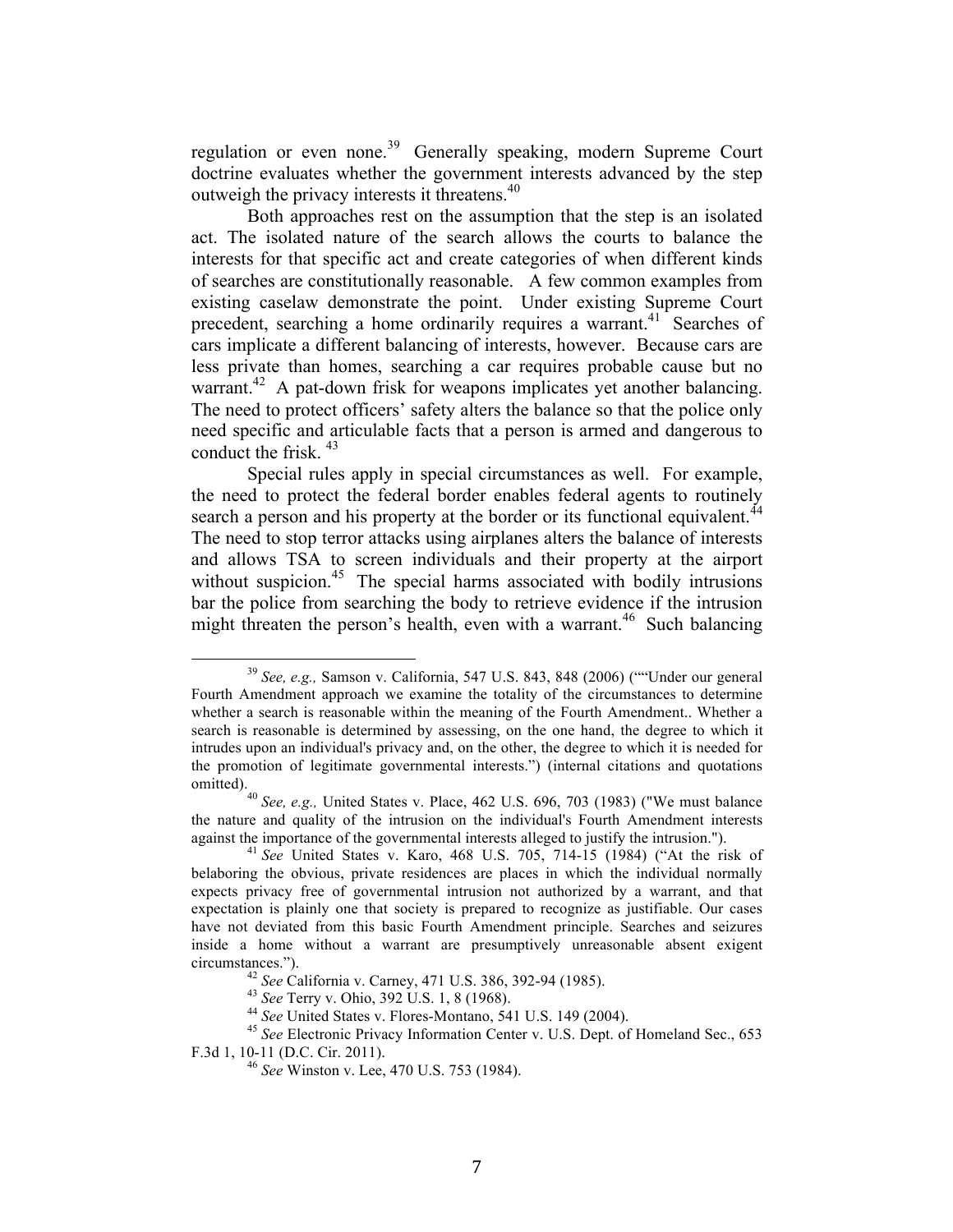acts presuppose that each search is a discrete act, triggering a particular balance for that specific set of facts.

The sequential approach also forms the foundation for the warrant requirement. The purpose of the warrant requirement is to ban unlimited searches that allow investigators to go anywhere and search for any kind of evidence.<sup>47</sup> To curb this abuse, the Fourth Amendment's warrant clause has a particularity requirement: Warrants must "particularly describ[e] the place to be searched, and the persons or things to be seized."48 The particularly requirement limits searches by requiring them to occur in a particular place and to look for specific evidence, such as a search of 123 Main Street for marijuana. 49 Here the sequential approach has obvious force: The particularity requirement rests on the premise that searches are discrete things that can occur in discrete places to find discrete items.

#### *(D) Constitutional Remedies Under the Sequential Approach*

When courts declare government conduct an unreasonable search in violation of the Fourth Amendment, courts next must determine the proper remedy. Here, too, the law generally reflects a sequential method of analysis.

Consider the causation principles generally required for Fourth Amendment liability. Remedies apply only if the unconstitutional act caused the discovery of a specific piece of evidence.<sup>50</sup> Establishing causation requires examining two questions. First, was the unconstitutional act a "but for" cause of the discovery of the evidence? Second, was the unconstitutional act a proximate cause of the discovery of the evidence? In the context of the exclusionary rule, the "but for" causation test is known as the "inevitable discovery" and "independent source" doctrines. The proximate cause inquiry takes the form of the colorfully-labeled "fruit of the poisonous tree" doctrine. 51 Similar concepts govern remedies in the context of civil damages, although courts use the traditional labels of causation analysis. $52$ 

This analysis is naturally tailored to the sequential approach. Deciding whether an influence caused a particular result requires a specific definition of the influence. Identifying whether a particular fact counts as a proximate cause of a result requires identification of the specific fact, permitting an evaluation of how much the fact aided in causing the result.

<sup>&</sup>lt;sup>47</sup> See Maryland v. Garrison, 480 U. S. 79, 84 (1987).<br><sup>48</sup> U.S. Const. Amend. IV.<br><sup>49</sup> Maryland v. Garrison, 480 U. S. 79, 84 (1987).<br><sup>50</sup> See Hudson v. Michigan, 547 U.S. 586, 590-94 (2006).<br><sup>51</sup> See generally Wong Sun causation labels, using concepts like intervening causes and events that break the chain of causation. *See, e.g.*, Hector v. Watt, 235 F.3d 154, 161-62 (3d. Cir. 2000).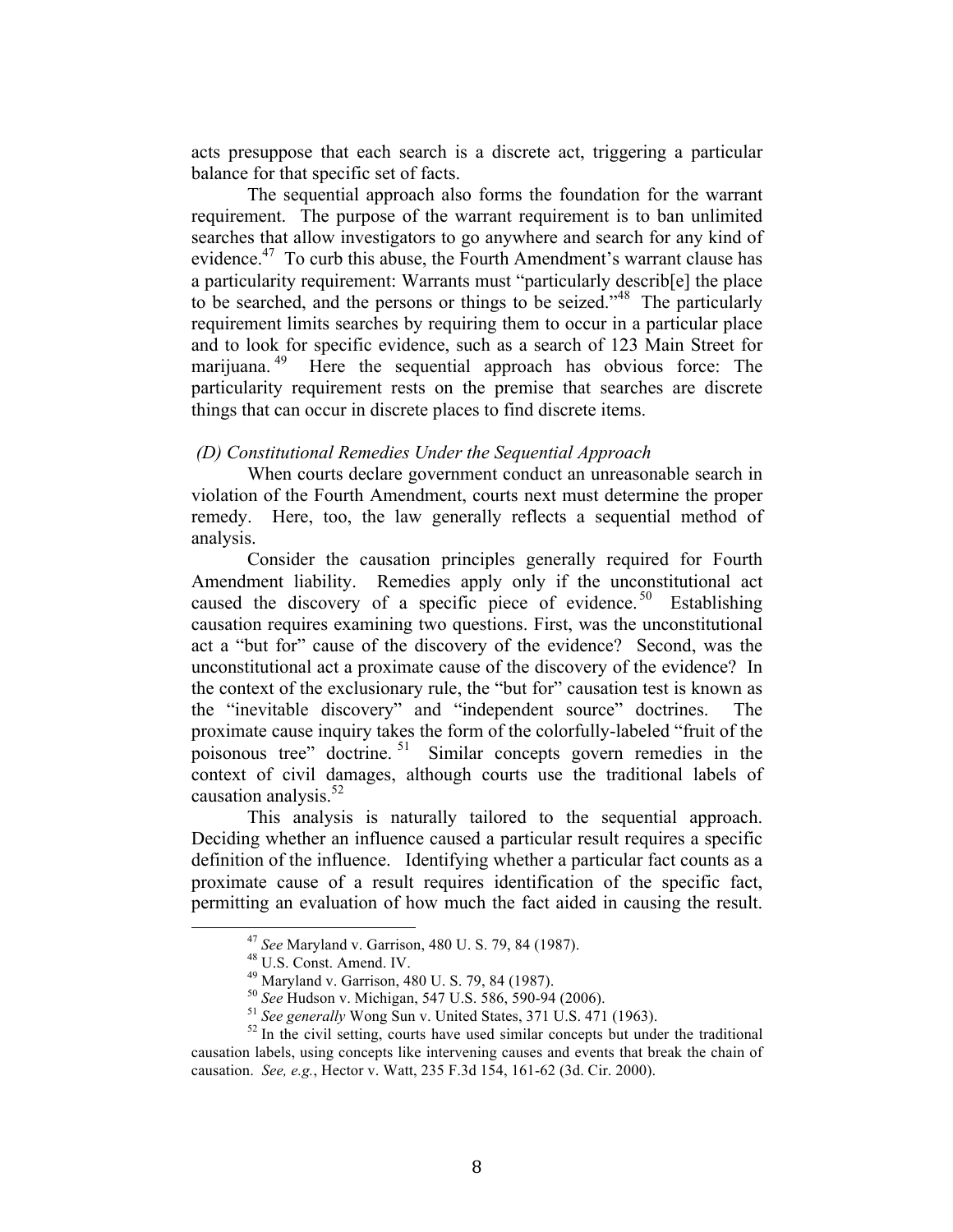The same is true with the Fourth Amendment's standing inquiry, which requires the defendant who seeks relief to show that his own rights were violated.<sup>53</sup> Establishing standing generally requires pointing to a particular act in a particular time and place that counts as a search. Courts can then determine if the movant had a sufficient connection to the place searched at that time and place to establish standing.<sup>54</sup>

## *II.* Maynard*/*Jones *and the Introduction of the Mosaic Theory*

The sequential approach to interpreting the Fourth Amendment has a critical implication: If conduct does not count as a search or seizure, the Fourth Amendment does not regulate it at all. This feature enables investigators to engage in conduct outside Fourth Amendment protection. But now consider the role of computers. Computers excel at repeating processes, and they can do so at ever-faster speeds and at ever-lower prices. The introduction of new high-speed computers poses a challenge to the sequential approach: If certain surveillance practices fall entirely outside the Fourth Amendment, what stops the police from programming computers to conduct that surveillance repeatedly, for a long time, against anyone, for any reason?

Statutory privacy protections provide one answer. Congress has often enacted privacy statutes that regulate in the absence of Fourth Amendment protection.<sup>55</sup> The privacy statutes generally do not codify "full" Fourth Amendment protections such as warrant requirements and the exclusionary rule, but they do require some justification before the government can engage in particular practices that may lead to abuses.<sup>56</sup> Although statutes provide one answer, some may seek a constitutional solution, especially when Congress has not acted. The question is, does the Fourth Amendment have anything to say about limiting government investigations for computerized conduct not regulated under the sequential approach?

Enter the mosaic theory. The theory arose in a recent case, *United States v. Maynard*,<sup>57</sup> later reviewed by the Supreme Court under the name *United States v. Jones*. 58 The mosaic theory requires courts to apply the

<sup>&</sup>lt;sup>53</sup> See Rakas v. Illinois, 439 U.S. 128 (1978) Although Rakas warns that the label "standing" is inaccurate, it remains a convenient and widely-used shorthand. <sup>54</sup> *See id.* <sup>55</sup> *See, e.g.,* 18 U.S.C. §§ 3121-27, regulating the installation of pen register

devices after the Supreme Court declined to do so in Smith v. Maryland, 442 U.S. 735

<sup>&</sup>lt;sup>56</sup> See Orin S. Kerr, *The Case for the Third-Party Doctrine*, 107 Mich. L. Rev. 561, 596 (2009).<br><sup>57</sup> 615 F.3d 544 (D.C. Cir. 2010).<br><sup>58</sup> 132 S. Ct. 945 (2012).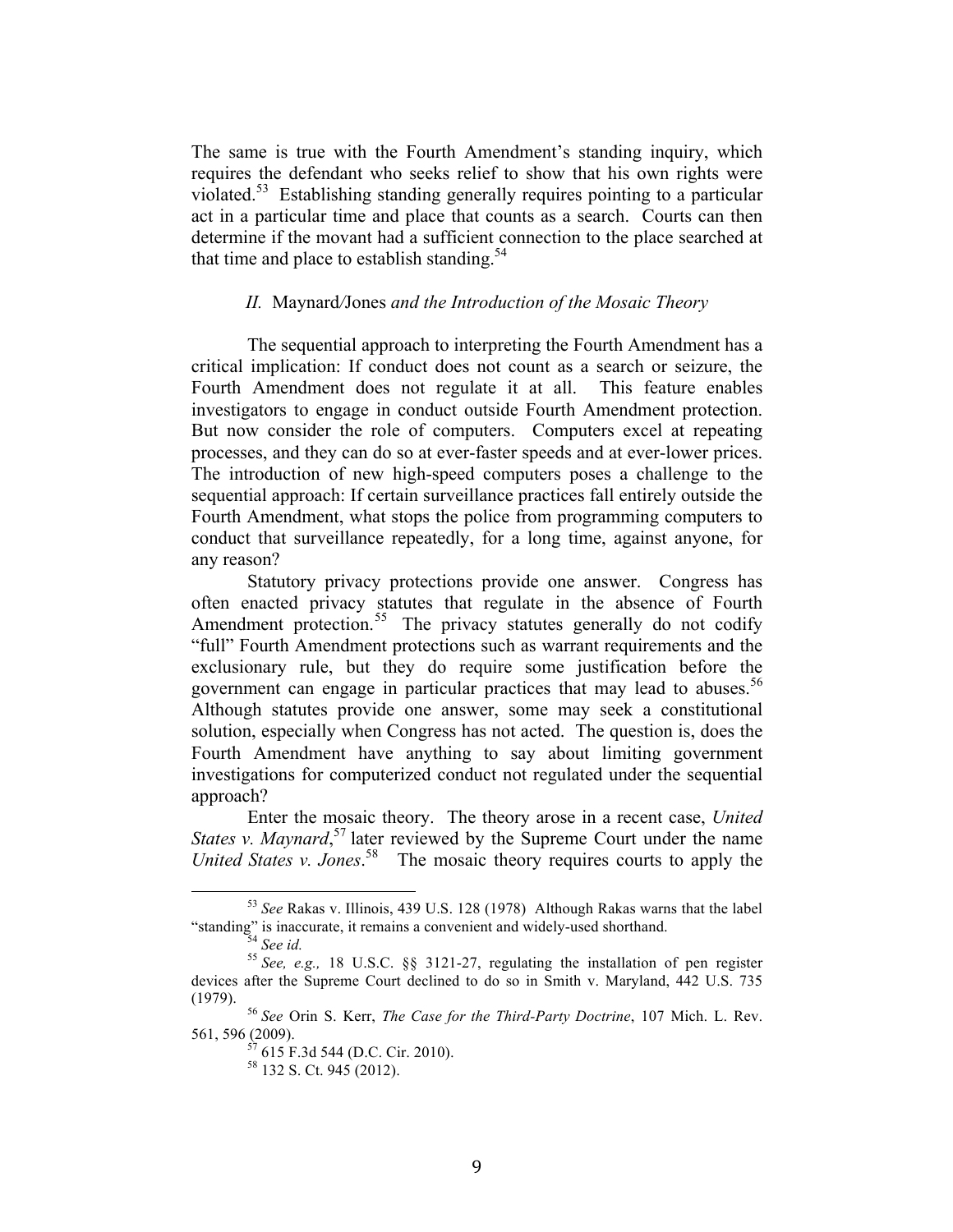Fourth Amendment to government conduct considered as a collective whole rather than as isolated steps. Instead of asking if a particular act is a search, courts consider whether a series of acts that are not searches in isolation amount to a search when considered as a group. In other words, courts consider whether the collective mosaic of individual steps counts as a search.

Understanding the new mosaic theory must begin with a close study of *Maynard/Jones* at both the D.C. Circuit and Supreme Court levels. A close reading of *Maynard/Jones* suggests that five Justices are ready to embrace the new mosaic approach to the Fourth Amendment: Justices Ginsburg, Breyer, Alito, Kagan, and Sotomayor.<sup>59</sup> This section analyzes *Maynard/Jones* with an eye towards how the courts shifted from the sequential approach to the mosaic theory, and what the mosaic theory might mean for the future of Fourth Amendment law.

#### *(A) The Facts of* Maynard*/*Jones

Antoine Jones owned a nightclub in Washington, D.C.<sup>60</sup> Lawrence Maynard served as the nightclub's manager.<sup>61</sup> In 2004, a joint federal and local narcotics task force began to suspect Jones and Maynard of running a massive conspiracy to sell cocaine and crack. $62$  A complex two-year investigation followed, and it ultimately led to the discovery of 97 kilograms of cocaine, 1 kilogram of crack, and \$850,000 in cash in a stash house run by Jones and Maynard.<sup>63</sup>

Investigators used a wide range of techniques to investigate the case against Jones and Maynard. Investigators obtained wiretap orders and pen register orders to monitor their telephones.<sup>64</sup> They relied on informants to share tips about the conspiracy.<sup>65</sup> They installed a camera at the front door of the nightclub to watch who entered and left.<sup>66</sup> Investigators also obtained search warrants to collect copies of text messages shared among the suspects. $67$ 

The investigators also used a range of techniques to identify the targets' location. Sophisticated drug dealers generally structure their conspiracies to keep higher-level members away from the contraband.<sup>68</sup> If

<sup>&</sup>lt;sup>59</sup> *Id.* at 963-64 (Alito, J., concurring in the judgment, joined by Justices Ginsburg, Brever, and Kagan); *id.* at 956 (Sotomayor, J., concurring). Breyer, and Kagan); *id.* at 956 (Sotomayor, J., concurring).<br>
<sup>60</sup> Maynard, 615 F.3d at 549.<br>
<sup>61</sup> *Id.* at 549.<br>
<sup>62</sup> *Id.*<br>
<sup>63</sup> *See Jones*, 132 S. Ct. at 948-49.<br>
<sup>64</sup> Maynard, 615 F.3d at [].<br>
<sup>65</sup> United States v.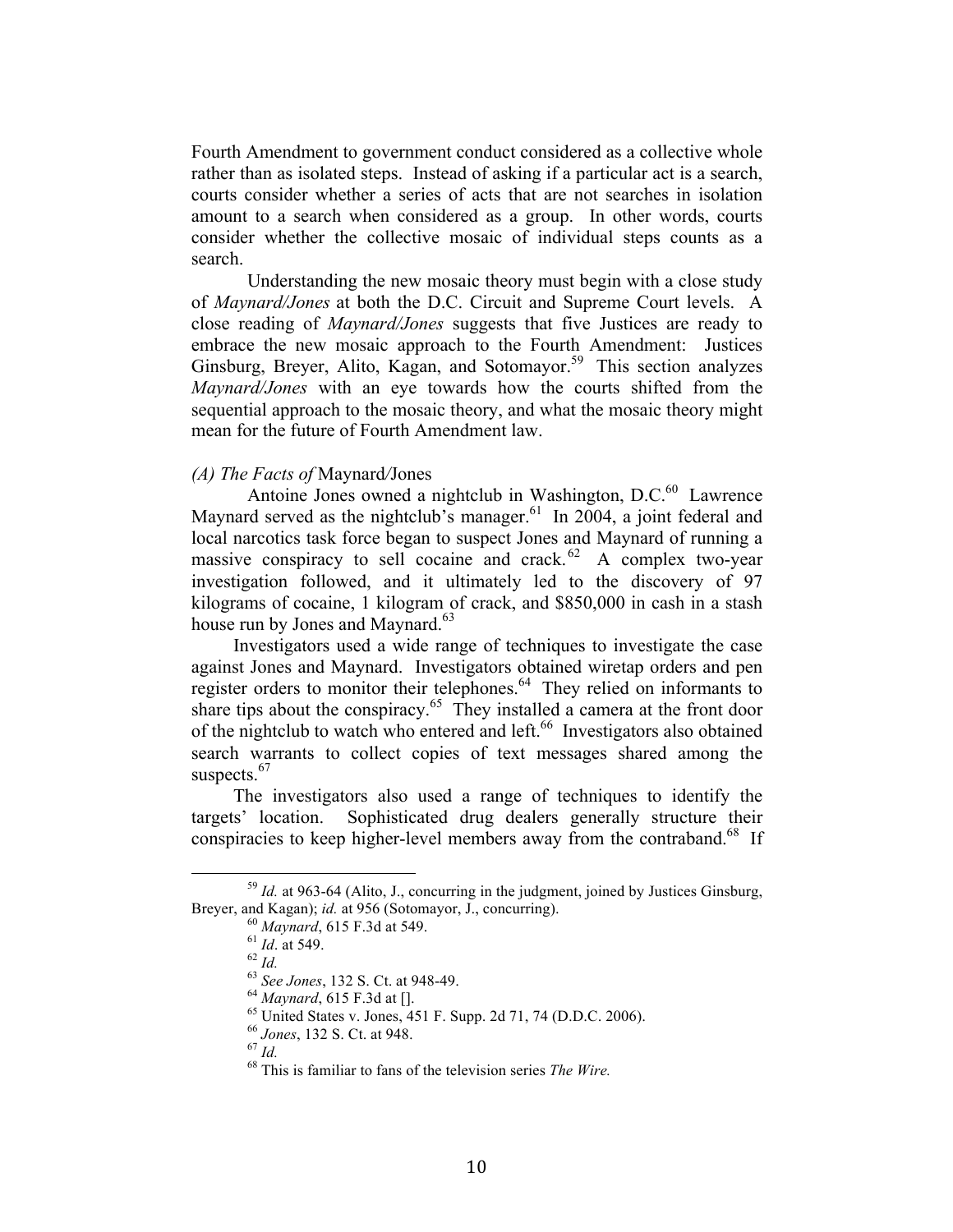the police swoop in, they arrest only the low-level dealers who are easy to replace.69 As leaders of the conspiracy, Jones and Maynard stayed as far away from the drugs as possible. Investigators therefore used three different methods to monitor the physical location of both Jones and Maynard to try to tie them to the conspiracy. The first method of identifying the location of Jones and Maynard was very traditional: The investigators put Jones and Maynard under visual surveillance.<sup>70</sup>

The second method was much more sophisticated. The police knew the number of Jones's cell phone. Cell phones work by connecting to local cellular towers which route communications to and from each phone. Cellular phone service routinely keep records of which towers were used by each account, which can give a rough indicator of the location of the phone -- and by extension, its user. In *Jones*, the investigators and applied for and obtained court orders requiring the cellular provider to provide cell tower information (so called "cell site" data) for Jones's phone. <sup>71</sup> The government obtained several court orders pursuant to the Stored Communications Act,  $^{72}$  and collected four months' worth of records logging the location of the phone. The government did not seek admission of this evidence at trial, however, and as a result no suppression motion focused on this surveillance on the road to Supreme Court review.<sup>73</sup>

The appellate decisions in *Maynard/Jones* instead focused on the third method of location monitoring, installing a GPS device on Jones's car. Jones drove a Jeep Grand Cherokee that belonged to his wife.<sup>74</sup> Acting cautiously in light of the uncertainty over whether GPS surveillance triggered the Fourth Amendment, officers obtained a warrant from a judge in the District of Columbia authorizing them to install a GPS device on the car Jones drove.<sup>75</sup> The warrant required officers to install the device within 10 days of the warrant's issuance inside the District of Columbia. On the 11th day, the officers installed the GPS device, but did so when they found

<sup>&</sup>lt;sup>69</sup> See id.<br><sup>70</sup> Jones, 132 S. Ct. at 948.<br><sup>71</sup> See Defendant's Motion to Suppress Cell Site Data and Memorandum of Points and Authorities in Support Thereof, United States v. Jones, Case No. 05-CR-386(1) (filed March 29, 2012), available at http://legaltimes.typepad.com/files/jones\_gps.pdf.

<sup>&</sup>lt;sup>72</sup> *See* 18 U.S.C. 2703(d) (permitting non-content records from cellular phones to be obtained based on an application establishing specific and articulable facts).

 $^{73}$  Following the Supreme Court ruling, however, the prosecution is presently attempting to retry Jones in the District Court using the cell-site data. See Defendant's Motion to Suppress Cell Site Data and Memorandum of Points and Authorities in Support Thereof, United States v. Jones, Case No. 05-CR-386(1) (filed March 29, 2012), available at http://legaltimes.typepad.com /files/jones\_gps.pdf. <sup>74</sup> *See, e.g.*, United States v. Johnson, No. CRIM. 05-0386 ESH., 2006 WL

<sup>751343 (</sup>D.D.C. Mar. 17, 2006) (discussing investigation). <sup>75</sup> *Jones*, 132 S. Ct. at 948.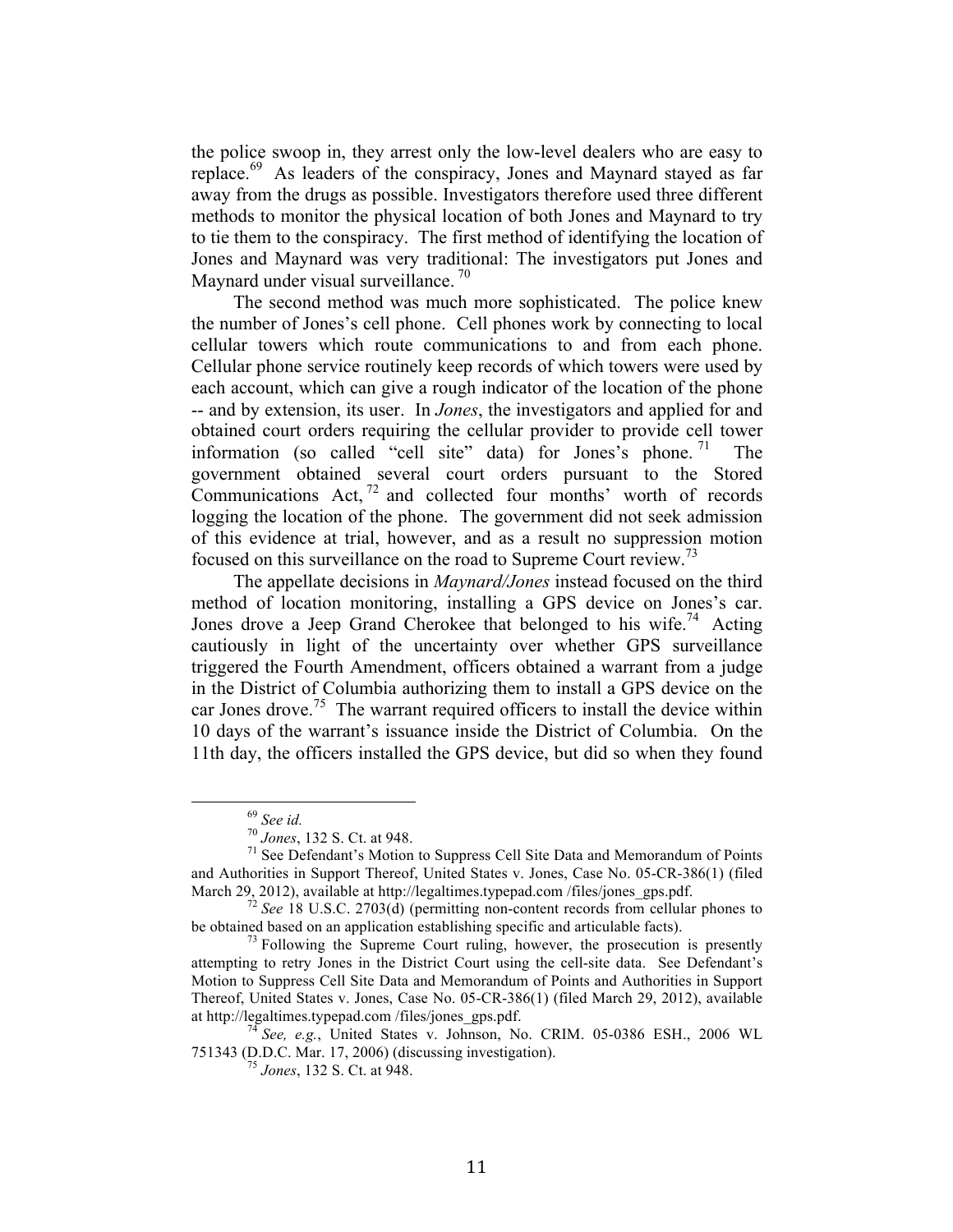the car in a public parking lot in Maryland rather than in the District of Columbia.<sup>76</sup>

The officers used the GPS device to record the location of Jones's car for 28 days. The battery-powered GPS device could record the location of the car within about 50 to 100 feet.<sup>77</sup> Whenever the car was in motion, the GPS device used cell phone technology to broadcast signals of the car's location to a government computer every seven seconds.<sup>78</sup> The device produced over 2,000 pages of location data over 28 days. The location information helped show that Jones's movements were coordinated with those of his co-conspirators, and that he would rendezvous with coconspirators and visit the stash house in Fort Washington, Maryland, where the drugs and cash were found.<sup>79</sup>

At trial, the prosecution attempted to admit records from the GPS evidence to show that Jones was involved in the conspiracy. Jones moved to suppress the GPS evidence. District Judge Huvelle agreed that any evidence indicating the car was inside Jones's garage had been obtained in violation of the Fourth Amendment.<sup>80</sup> Judge Huvelle concluded that the remaining GPS evidence was admissible under *United States v. Knotts*. 81 *Knotts* had permitted the use of a radio beeper located in a car that broadcast the car's location to the police nearby. According to the Supreme Court in *Knotts*, using the radio beeper to follow the location of a car on public roads did not violate a reasonable expectation of privacy:

A person traveling in an automobile on public thoroughfares has no reasonable expectation of privacy in his movements from one place to another. When [the defendant] traveled over the public streets, he voluntarily conveyed to anyone who wanted to look the fact that he was traveling over particular roads in a particular direction, the fact of whatever stops he made, and the fact of his final destination when he exited from public roads onto private property.<sup>82</sup>

Judge Huvelle reasoned that the same analysis applied to monitoring using a GPS device.<sup>83</sup> Maynard pled guilty, but Jones went to trial. The jury convicted Jones in a retrial after the first trial resulted in a hung jury.<sup>84</sup>

<sup>&</sup>lt;sup>76</sup> See id.<br>
<sup>77</sup> See id.<br>
<sup>78</sup> Maynard, 615 F.3d at [].<br>
<sup>79</sup> Jones, 132 S. Ct. at 948-49.<br>
<sup>80</sup> United States v. Jones, 451 F. Supp. 71, 86 (D.D.C. 2006).<br>
<sup>81</sup> 460 U.S. 276 (1983).<br>
<sup>82</sup> Id. at 281-82.<br>
<sup>83</sup> United Sta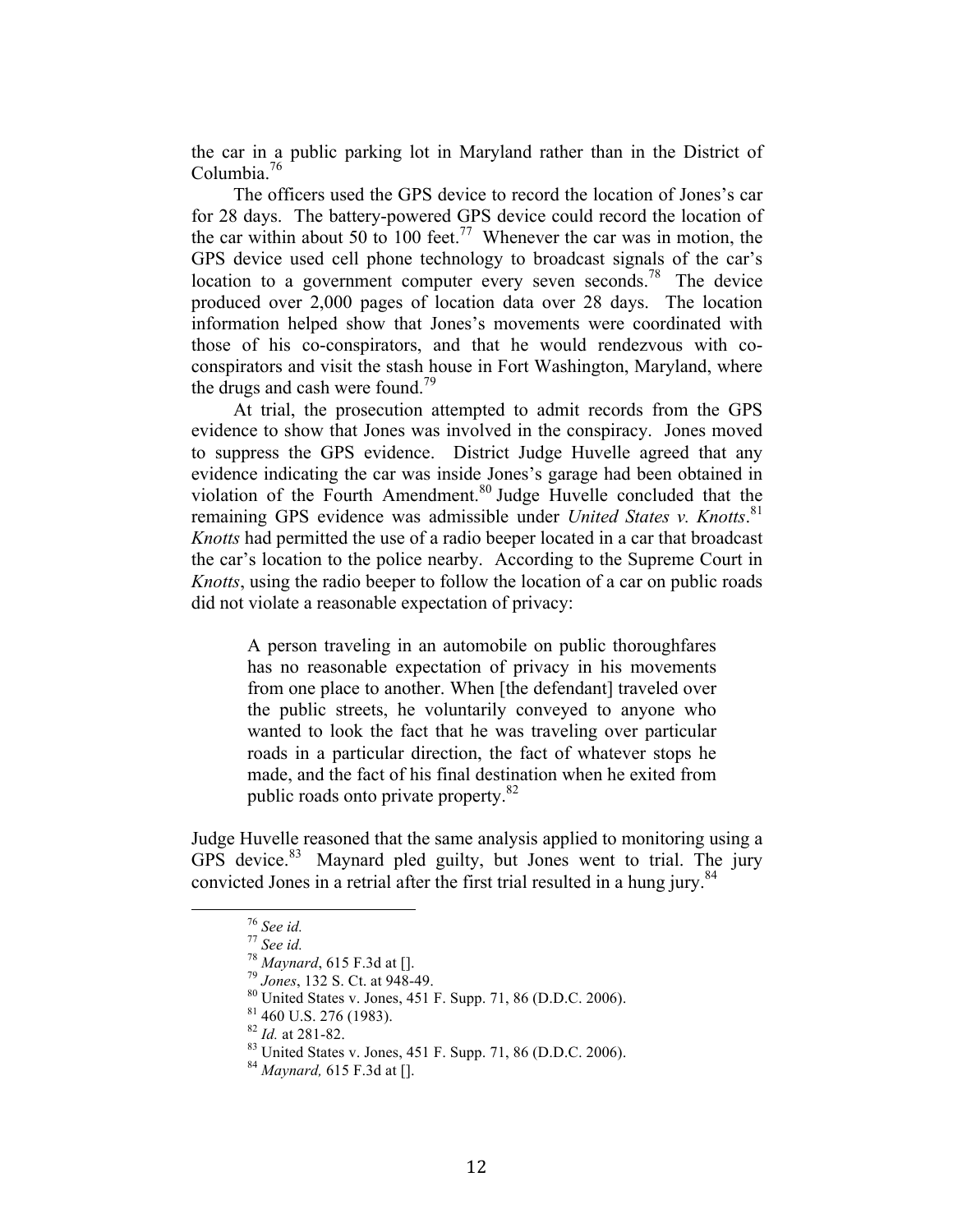#### *(b) The D.C. Circuit's Opinion in* Maynard

Maynard and Jones appealed their convictions together, although only Jones challenged the GPS evidence used to convict him at trial. Jones argued to the Court of Appeals that *Knotts* was distinguishable because a GPS device was "light years away"<sup>85</sup> from a radio beeper. Far from merely enhancing the senses, the GPS device gathered so much evidence over time that it could create a full picture of a person's life. Quoting a law student note published in the *Boston College Law Review*, <sup>86</sup> Jones argued to the D.C. Circuit that GPS monitoring was so intrusive even in public that it resembled an invasive search:

Even though one may expect fleeting glances in public, and police should not have to avert their eyes from what they can see in public, one does not thereby expect the targeted aggregation of data a GPS device collects on one's movements, particularly a kind of surveillance the individual can neither detect nor prevent.<sup>87</sup>

The D.C. Circuit affirmed Maynard's conviction but reversed the conviction of Jones on the ground that monitoring the GPS device over 28 days was a Fourth Amendment "search."<sup>88</sup> Judge Douglas Ginsburg reasoned that *Knotts* was inapplicable because *Knotts* had suggested that "dragnet-type law enforcement practices" might trigger "different constitutional principles."89 They did, Judge Ginsburg reasoned, and a GPS device was just such a "dragnet-type law enforcement practice." *Knotts* therefore did not control.

Once freed from *Knotts*, Judge Ginsburg turned to the "reasonable expectation of privacy" inquiry. Judge Ginsburg relied on a string of cases applying what I have elsewhere called the probabilistic model of Fourth Amendment protection.<sup>90</sup> Under these cases, whether government conduct violates a reasonable expectation of privacy depends in significant part on

<sup>&</sup>lt;sup>85</sup> See Brief of Antoine Jones in D.C. Circuit, available at 2009 WL 3155141.<br><sup>86</sup> April A. Otterburg, *GPS Tracking Technology: The Case for Revisiting Knotts* 

and Shifting the Supreme Court's Theory of the Public Space Under the Fourth *Amendment*, 46 B.C. L. Rev. 661 (2005).

<sup>&</sup>lt;sup>87</sup> See Brief of Antoine Jones in D.C. Circuit, available at 2009 WL 3155141 (quoting April A. Otterburg, *GPS Tracking Technology: The Case for Revisiting Knotts and Shifting the Supreme Court's Theory of the Public Space Under the Fourth*  Amendment, 46 B.C.L. Rev. 661, 696-97 (2005)).<br><sup>88</sup> Maynard, 615 F.3d at 556-57.<br><sup>89</sup> Id. (citing Knotts, at 283–84).<br><sup>90</sup> See Orin S. Kerr, *Four Models of Fourth Amendment Protection*, 60 Stan. L.

Rev. 503, 508-11 (2008).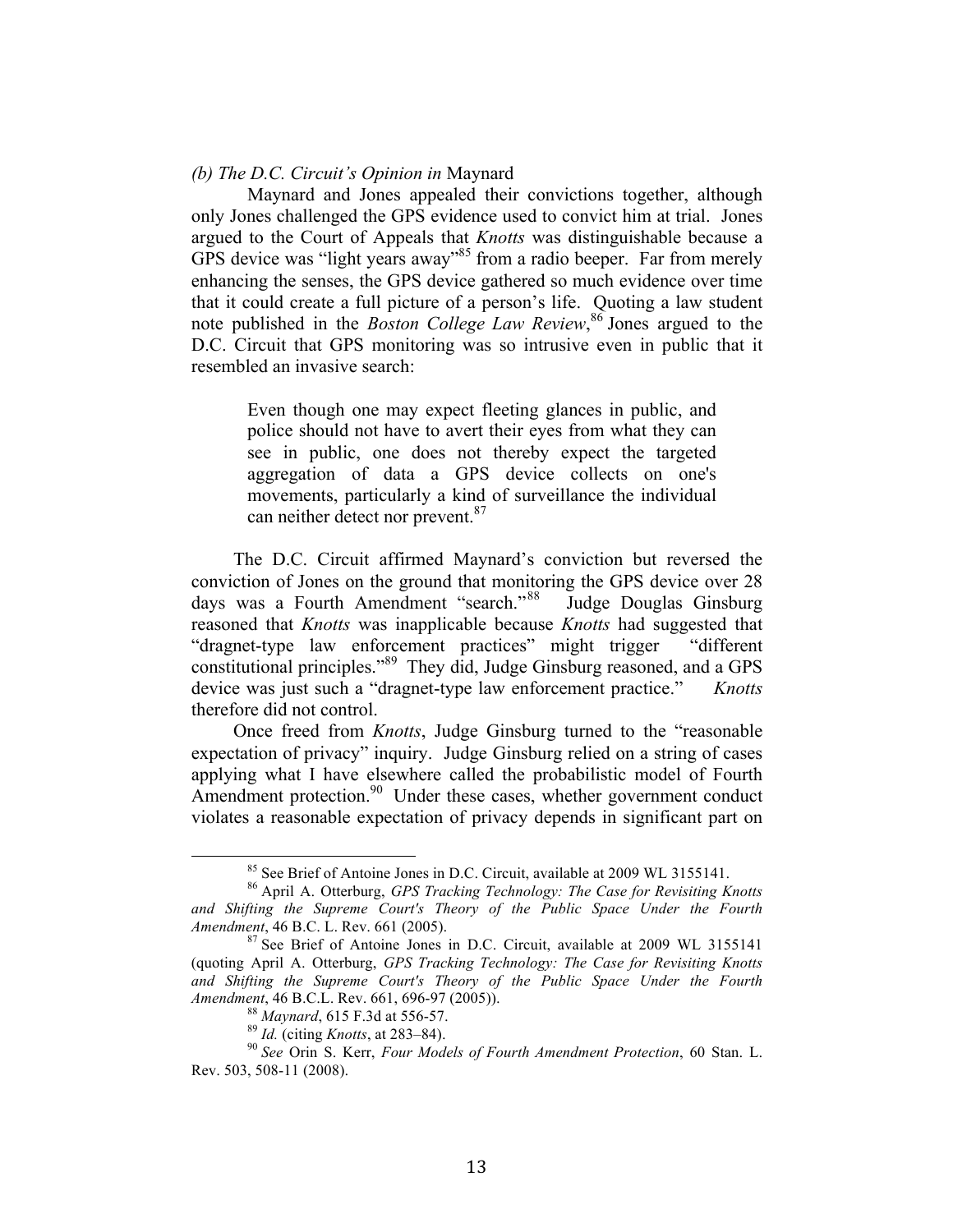the likelihood that evidence will be exposed to the public.<sup>91</sup> In Judge Ginsburg's view, these cases indicated that the core question raised by GPS monitoring was the likelihood that the information collected by GPS monitoring was exposed to the public.<sup>92</sup>

Judge Ginsburg's answer to this question redefined the basic unit of Fourth Amendment law. Instead of looking at the likelihood that discrete pieces of GPS information would be exposed to the public, Judge Ginsburg considered whether the entirety of the GPS monitoring over the course of 28 days, *considered as a collective whole,* would be so exposed. In his view, the monitoring over 28 days constituted a "search" because it was extremely unlikely that the public would actually observe the entirety of such movements.<sup>93</sup> Members of the public would surely see discrete parts of it considered in isolation. But it was essentially impossible for any one person to observe the complete set:

[T]he whole of a person's movements over the course of a month is not actually exposed to the public because the likelihood a stranger would observe all those movements is not just remote, it is essentially nil. It is one thing for a passerby to observe or even to follow someone during a single journey as he goes to the market or returns home from work. It is another thing entirely for that stranger to pick up the scent again the next day and the day after that, week in and week out, dogging his prey until he has identified all the places, people, amusements, and chores that make up that person's hitherto private routine.  $94$ 

Judge Ginsburg acknowledged that the discrete readings of the GPS device revealed information exposed to the public. But he reasoned that even if each of the individual readings was exposed in a constructive sense -- that is, they were exposed even if no one actually observed them –- the collective entity of the 28 days of surveillance was not so exposed, because the collective sum of 28 days of surveillance revealed more than the sum of its parts. "The difference is not one of degree but of kind," Judge Ginsburg wrote, "for no single journey reveals the habits and patterns that mark the distinction between a day in the life and a way of life, nor the departure from a routine that, like the dog that did not bark in the Sherlock Holmes story, may reveal even more.<sup>95</sup> Many non-searches packaged

<sup>91</sup> *Id.*<br>
92 *Maynard*, 615 F.3d at 558.<br>
93 *Id.*<br>
94 *Id.* at 560. 95 *Id.* at 562.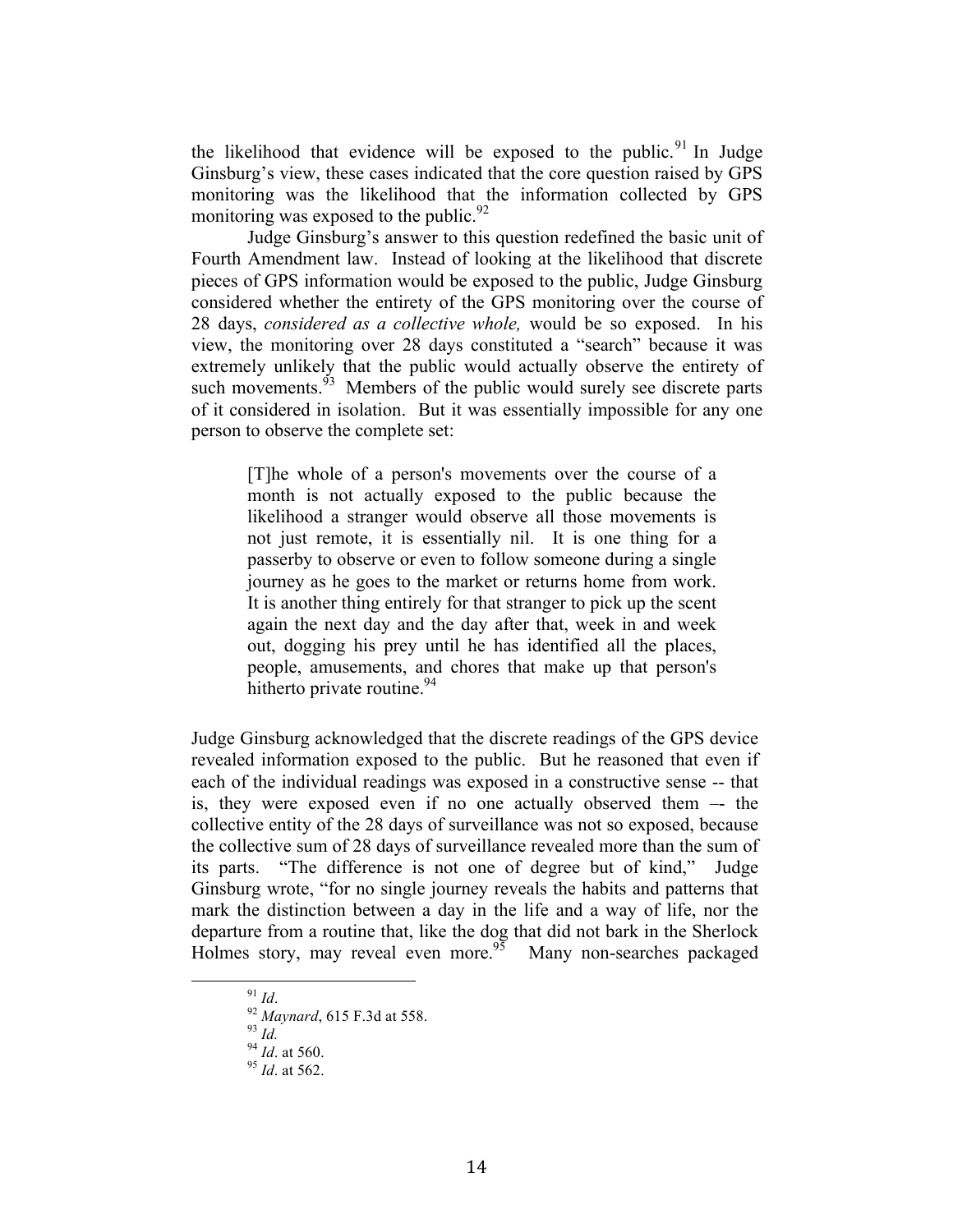together as a collective entity *became* a search because the individual pieces of the puzzle that seemed small in isolation could be assembled together like a mosaic to reveal the full picture of a person's life.

For precedent, Judge Ginsburg turned to a Freedom of Information Act case, *United States Department of Justice v. Reporters Committee for Freedom of Press*. 96 *Reporters Committee* had held that the FBI had properly refused to disclose "rap sheets" listing the criminal convictions of individuals under an exception to FOIA that applies when the disclosure could reasonably be expected to constitute an invasion of personal privacy. Although individual acts reported on the rap sheets were already public, the Supreme Court reasoned that bringing the information together for easy access made a major difference: "Plainly there is a vast difference between the public records that might be found after a diligent search of courthouse files, county archives, and local police stations throughout the country and a computerized summary located in a single clearinghouse of information.<sup>"97</sup>

Judge Ginsburg reasoned that the same mosaic principle should apply in the Fourth Amendment setting. The whole was not merely the sum of the parts:

Prolonged surveillance reveals types of information not revealed by short-term surveillance, such as what a person does repeatedly, what he does not do, and what he does ensemble. These types of information can each reveal more about a person than does any individual trip viewed in isolation. Repeated visits to a church, a gym, a bar, or a bookie tell a story not told by any single visit, as does one's not visiting any of these places over the course of a month. The sequence of a person's movements can reveal still more; a single trip to a gynecologist's office tells little about a woman, but that trip followed a few weeks later by a visit to a baby supply store tells a different story. A person who knows all of another's travels can deduce whether he is a weekly church goer, a heavy drinker, a regular at the gym, an unfaithful husband, an outpatient receiving medical treatment, an associate of particular individuals or political groups—and not just one such fact about a person, but all such facts  $98$ 

When considered as a collective whole, the monitoring over 28 days therefore constituted a Fourth Amendment search: "prolonged GPS

<sup>% 489</sup> U.S. 749 (1989).<br><sup>97</sup> *Id.* at 764. 98 *Id.* at 562.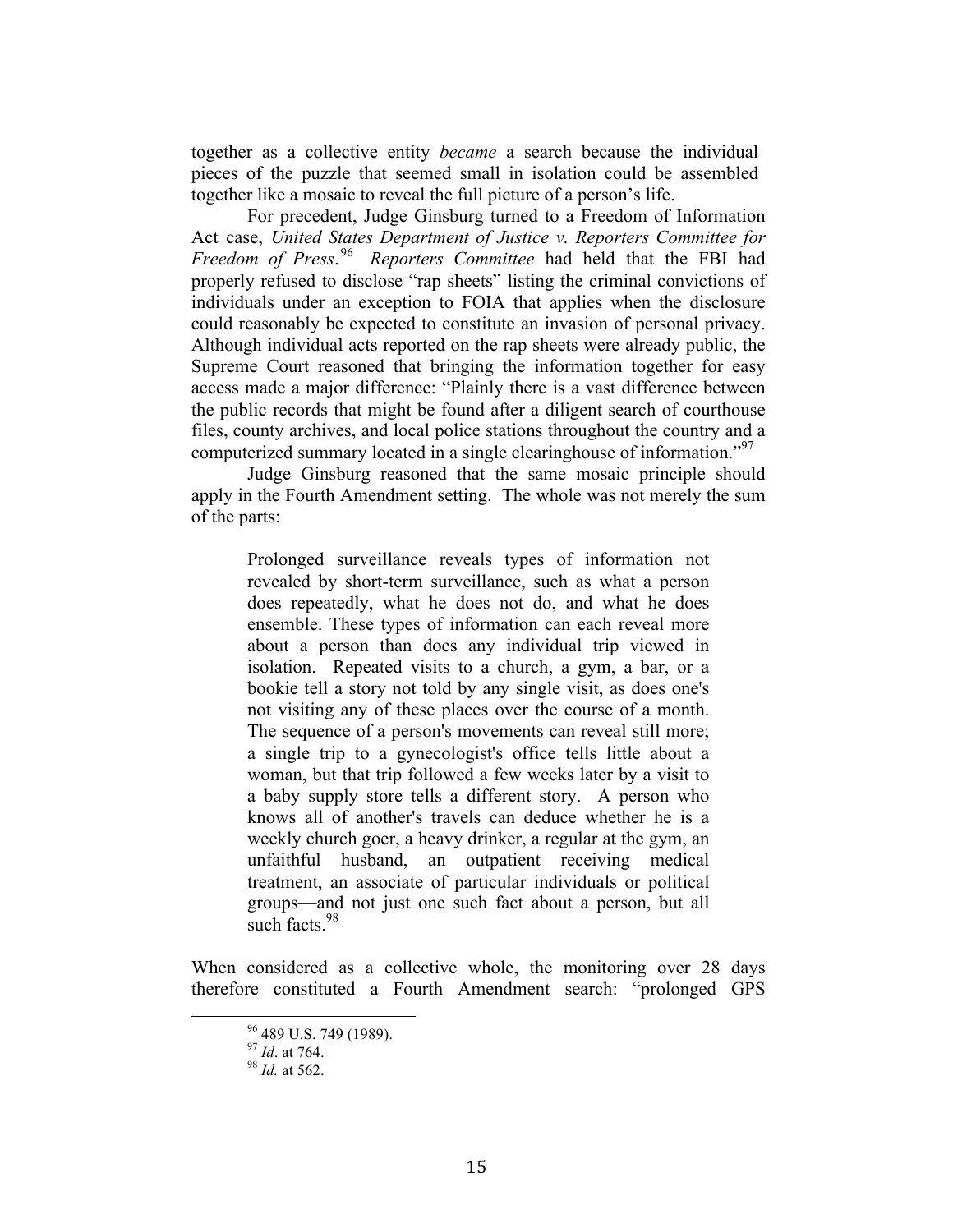monitoring reveals an intimate picture of the subject's life that he expects no one to have—short perhaps of his spouse."<sup>99</sup> Such an intrusion into private affairs exceeded the intrusions of the kinds of the police practices that the Supreme Court had deemed a search.

Because the Justice Department had not raised the reasonableness of any search below, the D.C. Circuit declined to address whether the search was reasonable and ordered Jones's conviction overturned.<sup>100</sup> The D.C. Circuit denied rehearing over several dissents, including one by Judge Kavanaugh that pointed to an alternative rationale: Perhaps it was the installation of the device, not its use, that was a Fourth Amendment search $101$ 

#### *(C) The Supreme Court's Opinions in* Jones

The Supreme Court unanimously agreed with the D.C. Circuit that Jones had been the subject of a Fourth Amendment search, although the Justices divided sharply on why.102 Writing for a five-Justice majority, Justice Scalia's opinion for the Court followed Judge Kavanaugh's suggestion and held that the installation of the GPS device searched Jones's car because it was a trespass on the "effects" of the car.<sup>103</sup> Justice Scalia therefore did not need to reach the mosaic theory adopted below.<sup>104</sup> On the other hand, five Justices wrote or joined opinions that touched on the issue. Their opinions are somewhat cryptic, but they suggest that a majority of the Court is ready to embrace some form of the D.C. Circuit's mosaic theory.

The starting point for considering the mosaic theory at the Supreme Court is Justice Alito's concurrence in the judgment, joined by Justices Ginsburg, Breyer, and Kagan.<sup>105</sup> Most of Justice Alito's concurring opinion criticized the majority's trespass rationale.<sup>106</sup> Near the end, however, Justice Alito turned to how he would have resolved the case. Like the D.C. Circuit, Justice Alito focused on the long-term use of the GPS device rather than its installation.

Justice Alito accepted *United States v. Knotts* as a precedent, but he construed it as limited to "relatively short-term monitoring of a person's movements."<sup>107</sup> According to Justice Alito, the long-term monitoring of the

<sup>&</sup>lt;sup>99</sup> Id. at 563.<br><sup>100</sup> *Id.* at 567-68.<br><sup>101</sup> *Id.* at 563-64<br><sup>102</sup> *See* United States v. Jones, 132 S. Ct. 945 (2012).<br><sup>103</sup> *Id.* at 951-54.<br><sup>104</sup> *Id.* at 953-54.<br><sup>105</sup> *See id.* at 957-64 (Alito, J., concurring in th http://www.supremecourt.gov/opinions/11pdf/10-1259.pdf (last visited March 6, 2012).<br><sup>107</sup> *See Jones*, 132 S. Ct. at 964 (Alito, J., concurring in the judgment).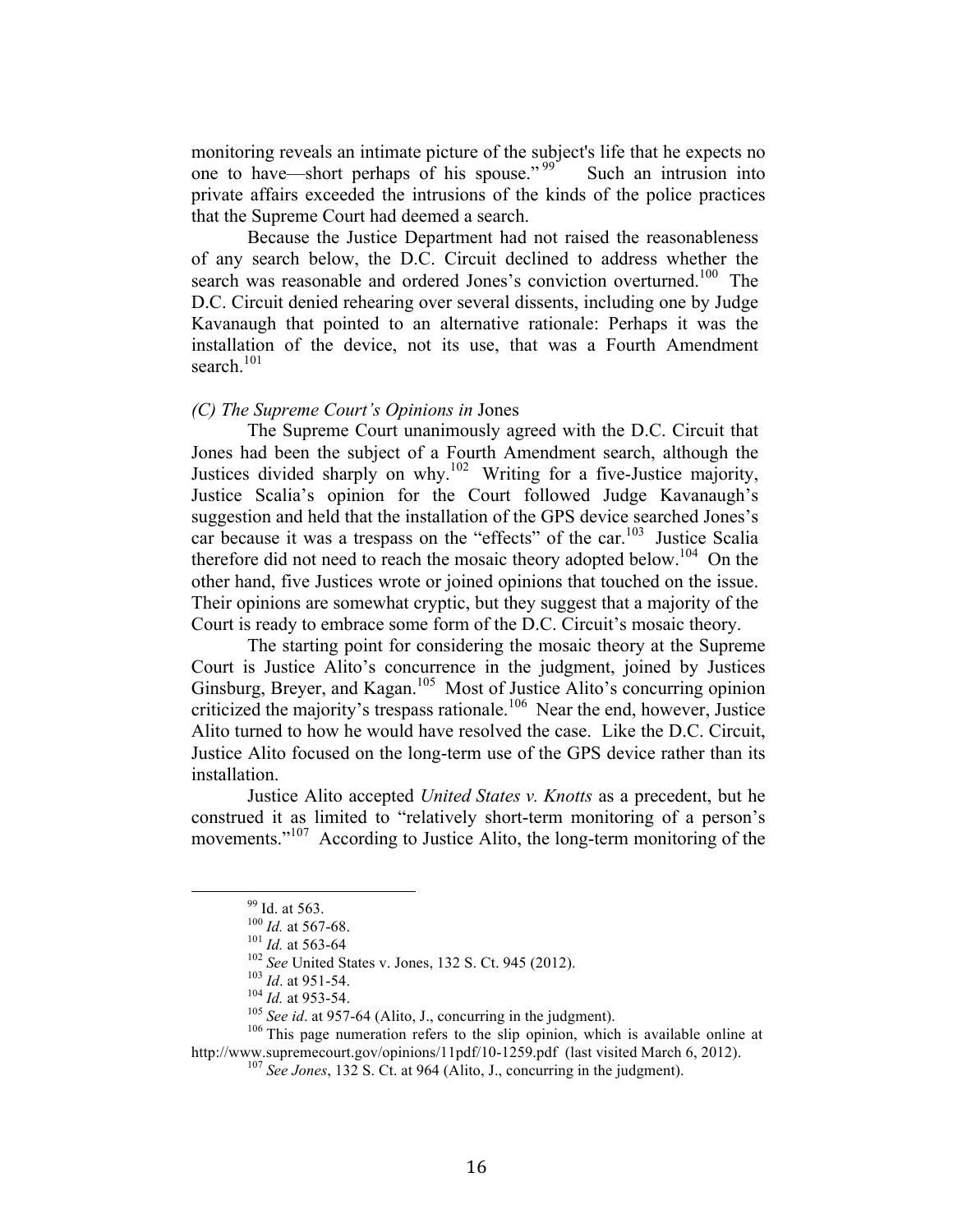car presented a different issue.  $108$  Justice Alito focused his application of the reasonable expectation of privacy test on expectations of how law enforcement would investigate particular offenses. According to Justice Alito, society has an expectation of how different crimes might be investigated. For most offenses, "society's expectation has been that law enforcement agents and others would not – and indeed, in the main, could not<sup>"109</sup> monitor the location of the suspect's car in such a detailed way. Jones's narcotics conspiracy was such an offense. The same might not be true of an "extraordinary offense[]," <sup>110</sup> Justice Alito warned. For "extraordinary" crimes, such extensive monitoring might be expected based on "previously available techniques." <sup>111</sup> But because the narcotics conspiracy in *Jones* apparently was not "extraordinary," the degree of observation implicated by long-term monitoring exceeded society's expectations and therefore constituted a Fourth Amendment search.

Justice Alito's analysis is cryptic, in part because this section of his opinion cites no authority. At the same time, Justice Alito's concurring opinion in *Jones* echoes the D.C. Circuit's mosaic approach in *Maynard*. Like the D.C. Circuit, Justice Alito concluded that long-term GPS monitoring constituted a search while short-term monitoring did not.<sup>112</sup> More broadly, by shifting the probabilistic inquiry from what a person might expect the public to *see* to what a person might expect the police to *do*, Justice Alito introduced the element of time that is critical to the mosaic approach. Justice Alito analyzed the constitutionality of the monitoring in Jones by asking if the entirety of the monitoring over 28 days exceeded societal expectations. Implicitly, the unit of the search was a collective whole over an extended period of time.

Justice Alito's concurrence in the judgment drew four votes: Justices Alito, Ginsburg, Breyer, and Kagan.<sup>113</sup> Establishing a majority for the mosaic theory requires a fifth vote, which requires consideration of Justice Sotomayor's solo concurring opinion. Justice Sotomayor joined the majority opinion, and she also agreed with Justice Alito that use of a GPS device constituted a search independently of its installation. Justice Sotomayor reasoned that "the unique attributes of GPS monitoring"<sup>114</sup> – its precision, detail, and efficiency – should guide the constitutional analysis of its use:

<sup>&</sup>lt;sup>109</sup> *Id.*<br><sup>109</sup> *See Jones*, 132 S. Ct. at 964 (Alito, J., concurring in the judgment).<br><sup>110</sup> *Id.*<br><sup>111</sup> *Id.*<br><sup>112</sup> *Id.*<br><sup>113</sup> *See id.* at 957.<br><sup>113</sup> *Jones*, 132 S. Ct. at 955-56 (Sotomayor, J., concurring).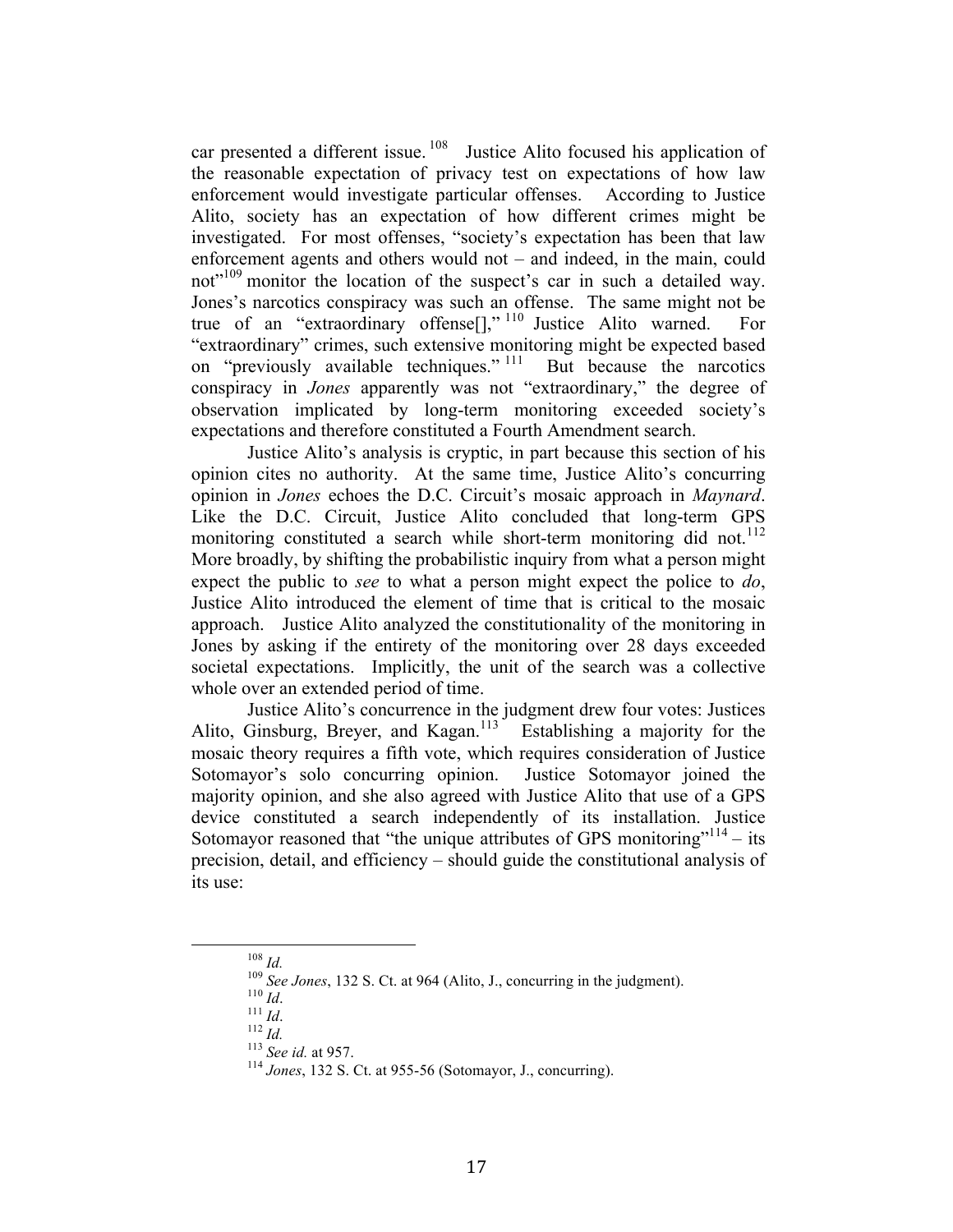I would take these attributes of GPS monitoring into account when considering the existence of a reasonable societal expectation of privacy in the sum of one's public movements. I would ask whether people reasonably expect that their movements will be recorded and aggregated in a manner that enables the Government to ascertain, more or less at will, their political and religious beliefs, sexual habits, and so on.<sup>115</sup>

This passage clearly echoes the mosaic theory. Justice Sotomayor focuses on whether a person has Fourth Amendment rights "in the sum" of their public movements, rather than in individual movements. Second, Justice Sotomayor asks whether people reasonably expect that their movements not only will be recorded, but also "aggregated." This is the language of aggregation and sums from the mosaic theory, not of individual acts from the sequential approach.

Importantly, Justice Sotomayor's version of the mosaic theory suggests a different standard than that adopted by Justice Alito. Justice Alito's version of the mosaic looked to whether police action was surprising. It focused on whether the investigation exceeded society's expectations for how the police would investigate a particular crime.<sup>116</sup> In contrast, Justice Sotomayor's approach looks to whether police conduct collected so much information that it enabled the government to learn about a person's private affairs "more or less at will." <sup>117</sup> Despite these differences, both of the concurring opinions in *Jones* look to the collective sum of government action, rather than individual sequential steps, to determine what counts as a Fourth Amendment search. Between the two opinions, five Justices have authored or joined opinions that reflect a mosaic approach.

## *III. Implementing the Mosaic Theory*

The possible adoption of the mosaic theory raises challenging new questions for the future of Fourth Amendment law. On one hand, it is surely true that combining together many pieces of information about a suspect can lead the government to learn intimate details about his life.<sup>118</sup>

<sup>&</sup>lt;sup>115</sup> *Id.* at 956.<br><sup>116</sup> *Id.* at 964 (Alito, J., concurring in the judgment).<br><sup>117</sup> *See Jones*, 132 S. Ct. at 955-56 (Sotomayor, J., concurring).<br><sup>118</sup> *See, e.g., David E. Pozen, Deep Secrecy, 62 Stan. L. Rev. 257, 28* more and more items of information emerge about a secret plan or policy, outsiders will have more and more opportunities to draw inferences across the items and to relate them to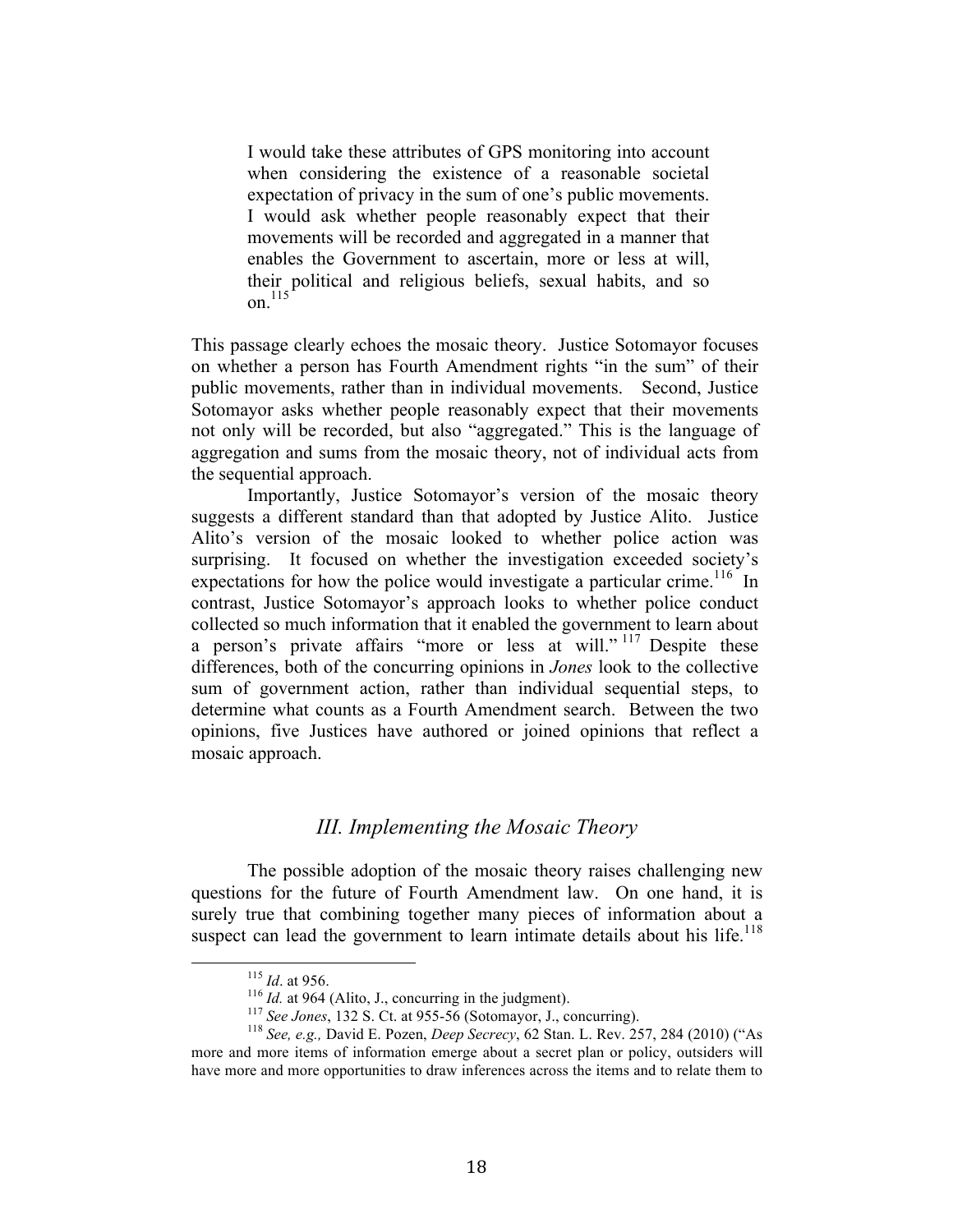But in the past this was considered good policing rather than cause for alarm: Assembling and analyzing many pieces of information using nonsearch techniques has been considered necessary to establish sufficient cause to justify legal searches,<sup>119</sup> not a potential unlawful search itself. The very different premises of the mosaic theory open a wide range of new questions for courts to answer.

This section considers the choices that courts must consider if they decide to adopt a mosaic approach. The lesson of this section is that implementing a mosaic theory would require courts to answer a remarkable set of novel and difficult questions. The theory is so different from what has come before that implementing it would requires the creation of what amounts to a parallel set of Fourth Amendment rules. For every settled question of law under the sequential approach, courts would need to reanalyze the framework for the mosaic theory. And, for the most part, the challenge is exponentially more complicated. Under the sequential approach, searches are simple points. Replacing those points with complex aggregates over space and time is akin to introducing *Flatland*'s square to a three dimensional world. $120$ 

The analysis focuses on four major questions:

*1. The Standard Question*. The first question is, what is the standard of the mosaic theory? What test determines when a mosaic has been created? The three pro-mosaic opinions in *Maynard/Jones* suggested three different standards, and future courts will have to choose which standard they mean to adopt. Articulating the standard also requires determining what stages of surveillance a mosaic search regulates. Is data collection enough, or is subsequent analysis and use also required? If the latter, what are the constitutional standards for data analysis and disclosure?

2. *The Grouping Question.* The mosaic theory groups nonsearches, and asks if the non-searches considered as a group cross the line to become a search. If courts adopt a mosaic theory, they will need to adopt a theory of grouping to explain which non-searches should be grouped to assess whether the group crosses the mosaic line. This requires courts to answer such questions as which surveillance methods prompt a mosaic approach; how and whether to group across surveillance methods; what is the half-life of a past mosaic search; and how to assess the scope of a mosaic.

!!!!!!!!!!!!!!!!!!!!!!!!!!!!!!!!!!!!!!!!!!!!!!!!!!!!!!!!!!!!!!!!!!!!!!!!!!!!!!!!!!!!!!!!!!!!!!!!!!!!!!!!!!!!!!!!!!!!!!!!!!!!!!!!!!!!!!!!!!!!

other items of information they possess. Such analytic mosaic-making is a basic precept of intelligence gathering, used by our government to learn about our enemies and by our enemies to learn about us.").<br><sup>119</sup> Cf. United States v. R. Enterprises, Inc., 498 U.S. 292, 297 (1991) ("The

Government cannot be required to justify the issuance of a grand jury subpoena by presenting evidence sufficient to establish probable cause because the very purpose of requesting the information is to ascertain whether probable cause exists.")

 $r_{20}$  Edwin Abbott, Flatland: A Romance of Many Dimensions (1884).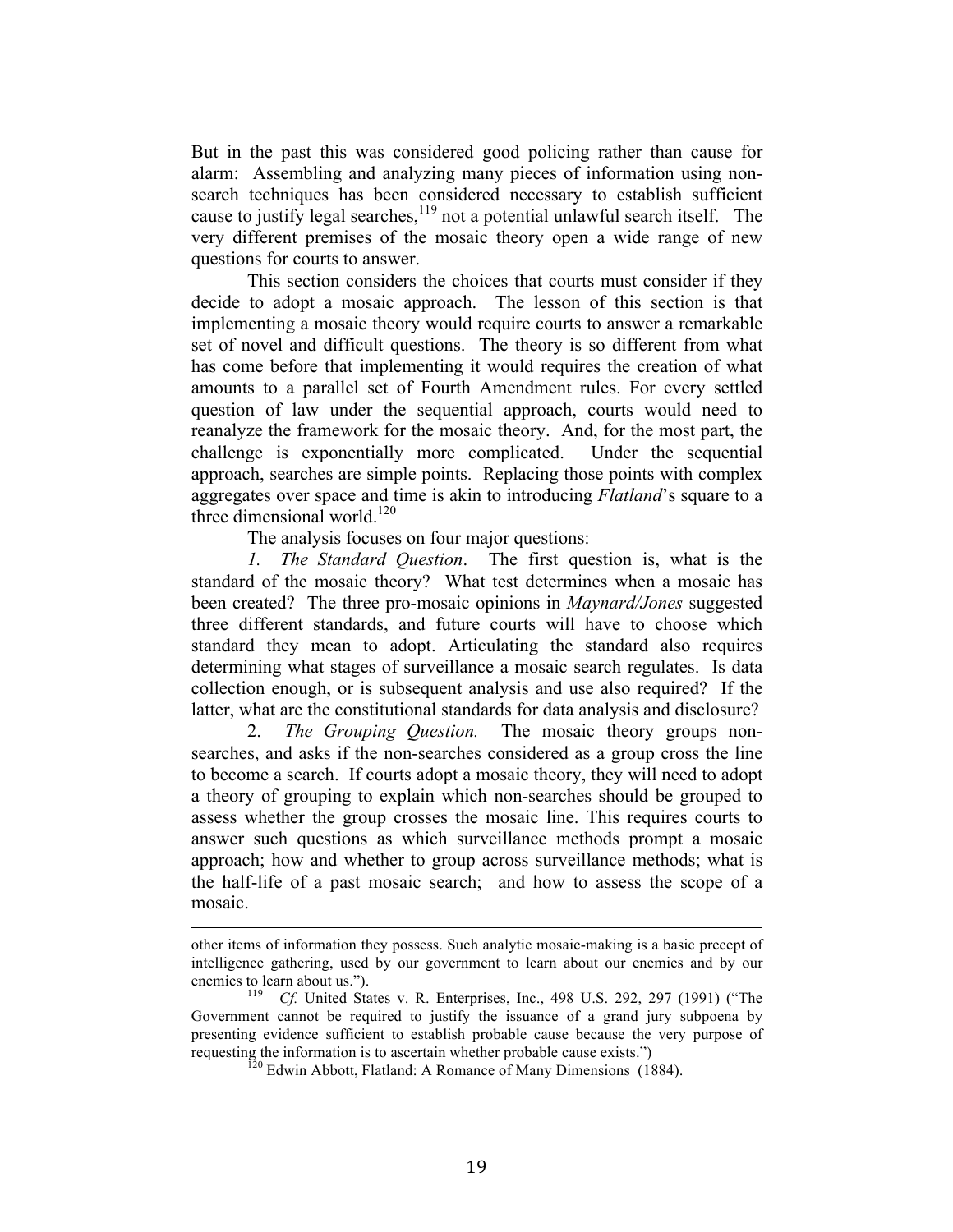3. *Constitutional Reasonableness.* The next question is how to analyze the reasonableness of mosaic searches. Mosaic searches do not fit an obvious doctrinal box to determine their reasonableness: The nature of the mosaic is that each mosaic will be different, potentially requiring different kinds of reasonableness analysis for each one. This concern is bolstered by the fact that the mosaic may aggregate across many different kinds of surveillance, each of which will raise its own reasonableness concerns. Courts will have to create a framework for determining the reasonableness of mosaic searches.

4. *Remedies for Mosaic Violations.* The final question is what remedies should apply to unconstitutional mosaic searches. Does the exclusionary rule apply to mosaic searches? If so, does the rule extend over all the mosaic or only the surveillance that crossed the line from nonsearches to searches? Who has standing to challenge mosaic searches? How should courts apply remedial limitations such as inevitable discovery given that some parts of the mosaic may have been inevitably discovered and others were not? Also, when should civil remedies be available for mosaic theory violations? Courts will have to craft a new remedial jurisprudence for the new mosaic search.

#### *(A) Identifying the Standard*

The first question raised by the potential adoption of a mosaic theory is the proper standard for aggregation. This question divides into two parts: First, identifying the proper reference point for when when a mosaic has been created; and second, identifying the stages of surveillance that the mosaic theory regulates.

#### (*1) Expectations of What?*

The first question raised by the mosaic theory is what kinds of expectations of privacy the mosaic theory should recognize. The three promosaic opinions in *Maynard/Jones* each suggest a different answer. Justice Alito focused on societal expectations about law enforcement practices.<sup>121</sup> In his view, a search occurs when investigators collect and analyze evidence in a way or to a degree that would surprise members of society.<sup>122</sup> In contrast, Justice Sotomayor offered a more normative standard that looked at government power. In her view, a search occurs when the government can learn details about a person's personal life "more or less at will."<sup>123</sup> In the D.C. Circuit opinion introducing the mosaic, Judge Ginsburg offered yet another standard, focusing on whether the government learned so much more than a stranger would have observed. These three approaches are

<sup>&</sup>lt;sup>121</sup> Jones, 132 S. Ct. at 964 (Alito, J., concurring in the judgment). <sup>122</sup> *Id.* at [] (Sotomayor, J., concurring).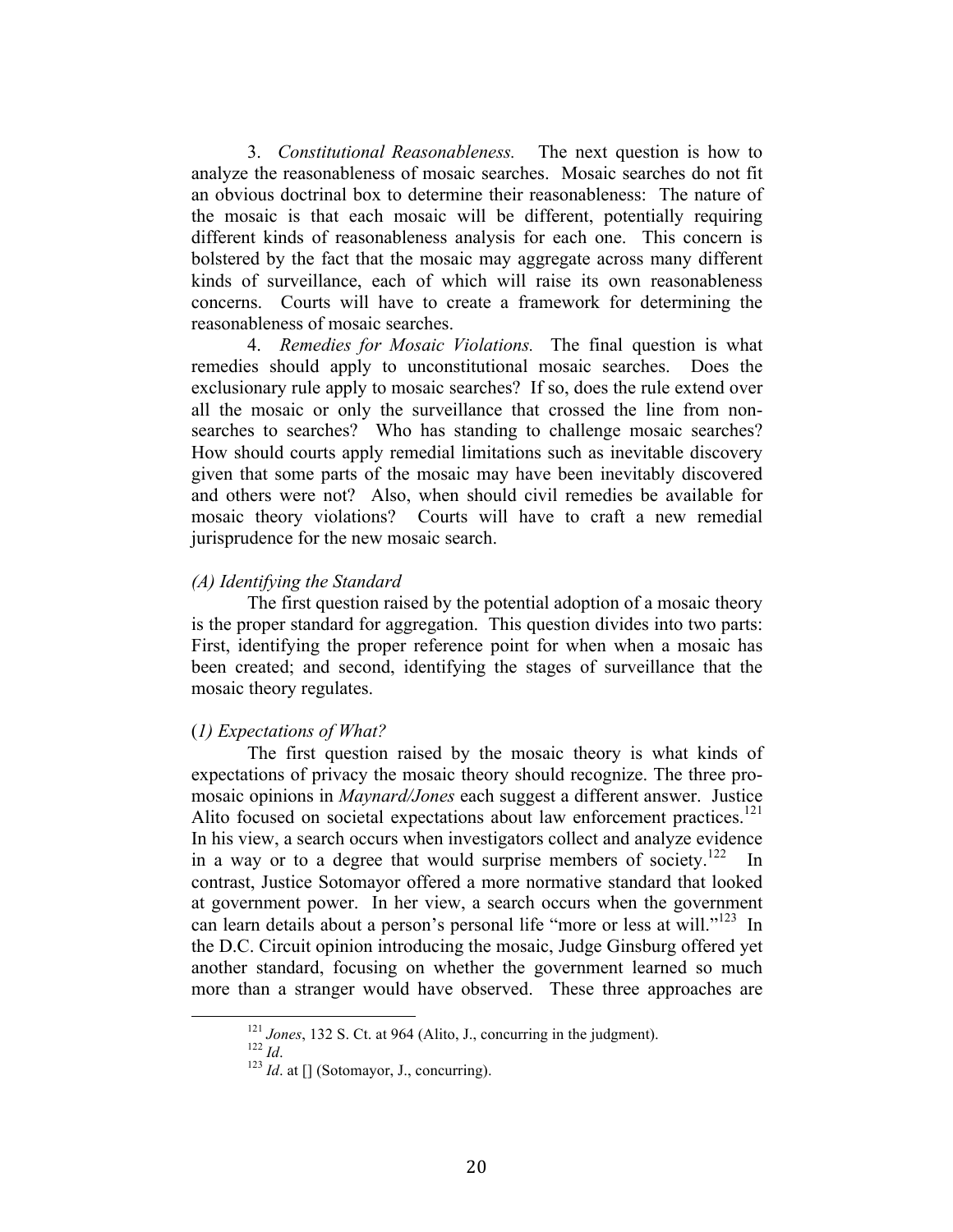quite different. If courts adopt the mosaic theory, which version should they adopt?

Each of the three versions of the mosaic theory offered in *Maynard/Jones* contains its own major ambiguities, as well. Consider Justice Alito's approach, which focus on societal beliefs about police powers. <sup>124</sup> Applying Alito's standard requires courts first to identify what a reasonable person thinks about existing police investigations, and then to identify when an investigation exceeds that expectation in some measured way. This is a difficult task. Perceptions of police powers likely vary quite widely. Different agencies may investigate different cases in different circumstances in different ways. It is not clear how judge can know what a reasonable person expects about police practices in a more general sense under this standard. Now is it clear what kind of deviations from that expectation can trigger the mosaic. Investigations can involve many people using many tools over time, and a reasonably competent defense attorney likely can find at least some aspect of any investigation that might surprise a member of the public in some way. Implementing Justice Alito's approach therefore requires courts to develop a theory of which deviations matter and how much, to cross the line from an expected investigation to a surprising one.

Justice Sotomayor's very different approach is even more ambiguous than Justice Alito's. According to Justice Sotomayor, courts must ask "whether people reasonably expect that their movements will be recorded and aggregated in a manner that enables the Government to ascertain, more or less at will, their political and religious beliefs, sexual habits, and so on."<sup>125</sup> If taken literally, this language appears to direct courts to first identify a threshold of "more or less at will" for how easily the government can "record and aggregate" information that allows the government to obtain information – what or how much is left certain – about a person's "political and religious beliefs, sexual habits, and so on." Courts must then determine whether the public has the reasonable expectation that this will occur. But what does this mean? Phrases like "and so on" and "more or less at will" do not identify legal standards as much as make suggestions for further inquiry. Adopting Justice Sotomayor's standard would require significant elaboration.

Ambiguities remain if courts use Judge Ginsburg's standard and look to the likelihood that aggregated evidence will be observed by strangers instead of by the police. The police tend to work together as a unit, so a police-focused standard can plausibly look at the police as a collective entity. But strangers can either work in isolation or in a group. This creates significant ambiguity: Is the relevant standard whether the

<sup>&</sup>lt;sup>124</sup> Jones, 132 S. Ct. at 964 (Alito, J., concurring in the judgment).<br><sup>125</sup> Jones, 132 S. Ct. at 956 (Sotomayor, J., concurring).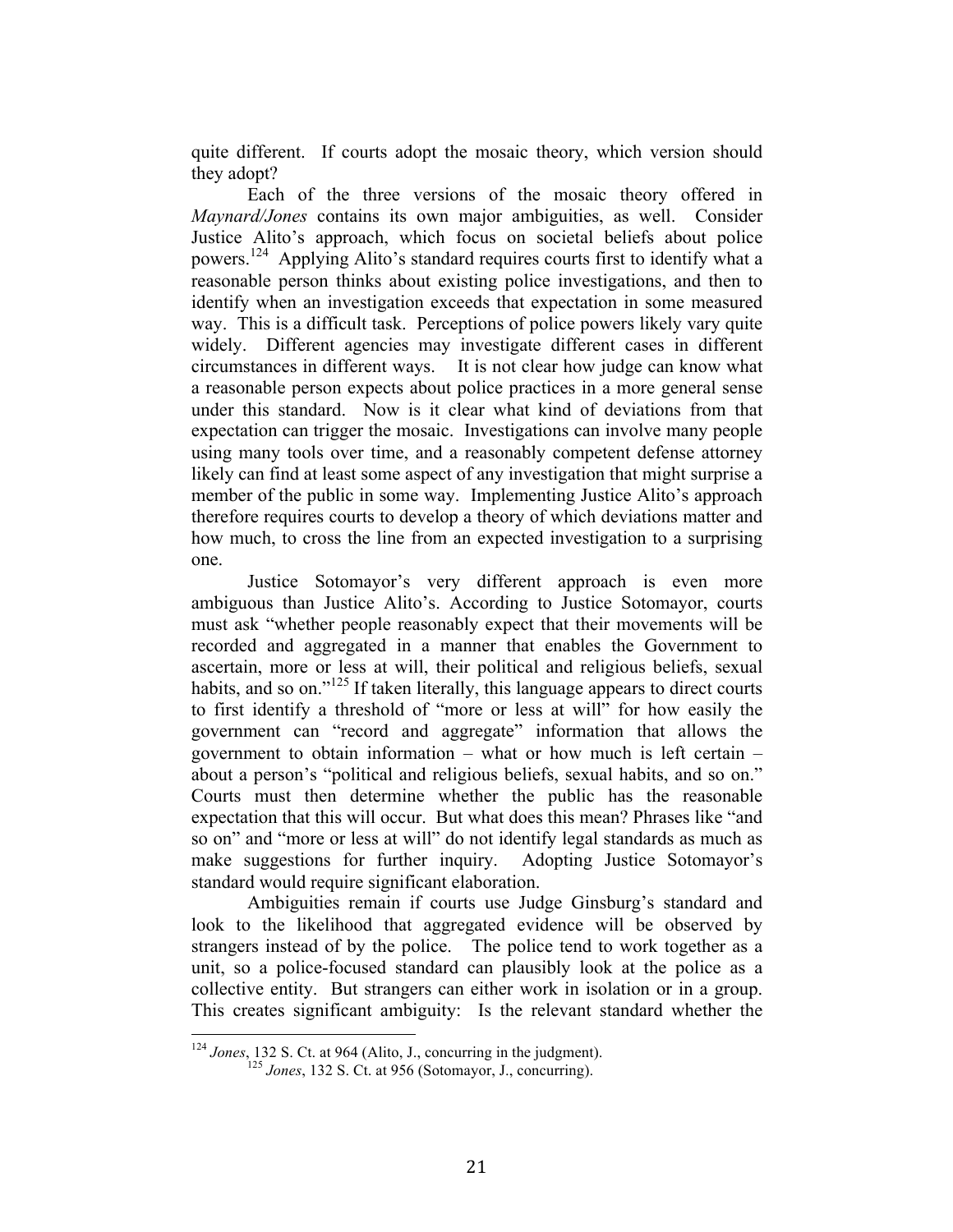mosaic exceeds societal expectation of what one single stranger would see? Or is the issue expectations of what all strangers collectively would see? Does it depend on whether the strangers would aggregate and analyze their information? Adopting Judge Ginsburg's standard would require courts to answer such questions.

## (2) *The Stages of Surveillance*

The next question is what stages of surveillance the mosaic theory should regulate. Surveillance regimes often involve several stages: First, the acquisition of information; second, the analysis of that information; and third, th1e use or disclosure of that information.<sup>126</sup> Fourth Amendment law traditionally has focused only on the first step, the acquisition of information. 127 The subsequent analysis and use of information has been considered beyond the scope of Fourth Amendment protection.<sup>128</sup>

The mosaic theory may change this. Justice Alito's opinion in *Jones* looked to whether a person reasonably expects others to "secretly monitor and catalog"<sup>129</sup> a person's movements. Justice Sotomayor asked "whether people reasonably expect that their movements will be recorded *and aggregated*"<sup>130</sup> in a manner that creates the mosaic. Cataloging and aggregating are verbs that describe analysis, not acquisition.

These phrases suggest that the mosaic theory requires some step beyond the acquisition of evidence. If so, courts will need to determine what kinds of post-acquisition conduct are required to create a mosaic. Imagine the government collects a great deal of mosaic information but never combines it into a single database. Has a mosaic been created? Or imagine the evidence is collected into a database but never analyzed. Does that cross the line? If some analysis is required to trigger the mosaic, what kind of analysis counts? Does any analysis suffice, or is there some

<sup>&</sup>lt;sup>126</sup> Orin S. Kerr, *Use Restrictions and the Future of Surveillance Law*, at 4-5, available at http://www.brookings.edu/~/media/Files/rc/papers/2011/<br>0419 surveillance laws kerr/0419 surveillance law kerr.pdf

<sup>&</sup>lt;sup>127</sup> *Id.* at  $\overline{6}$ , 9-10. <sup>128</sup> This is true for two reasons. First, if the information collected is not subject to Fourth Amendment protection, then its analysis raises no Fourth Amendment issues. *See, e.g.,* State v. Sloane, 939 A.2d 796 (N.J. 2008) (holding that searching through a database of criminal records is not a Fourth Amendment "search" because the criminal records are matters of public record). Second, even if the information collected was once subject to Fourth Amendment protection, the initial search of that information eliminates a subsequent expectation of privacy. See Illinois v. Andreas, 463 U.S. 765, 771-72 (1983) ("[O]nce the police are lawfully in a position to observe an item firsthand, its owner's privacy interest in that item is lost.").<br><sup>129</sup> *See Jones*, 132 S. Ct. at 964 (Alito, J., concurring in the judgment) (emphasis

added). <sup>130</sup> *See id.* at 956 (Sotomayor, J., concurring) (emphasis added).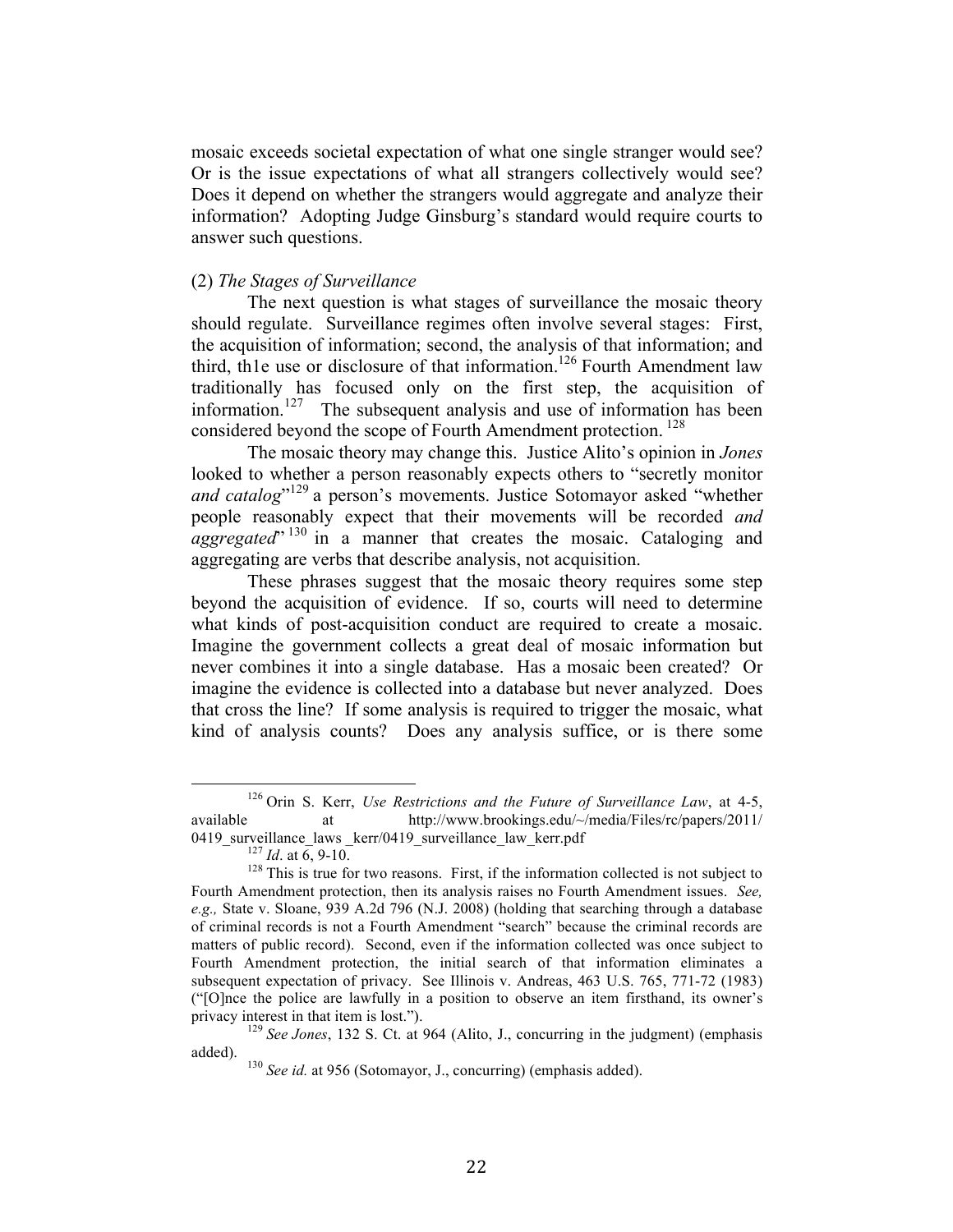threshold of sophistication or computational complexity before the mosaic line has been crossed?

Identifying the precise stage regulated by the mosaic theory is particularly important in light of the requirement of state action in Fourth Amendment law. The Fourth Amendment only applies to conduct by the government or its agents. $131$  If private parties conduct surveillance, that surveillance cannot constitute a Fourth Amendment search unless the parties acted as agents of the government.<sup>132</sup> Identifying the stages of the mosaic is essential because government agents and private parties can divide surveillance tasks: Private parties need only take over enough of the process to avoid creating a mosaic.

To see this, imagine a private party collects mosaic data without government involvement. Now imagine that the government either asks for this information, obtains a court order compelling the private party to disclose it, or the private party voluntarily discloses the records to the government. Government investigators then analyze the data and use it to identify a suspect's whereabouts or conduct. Does the Fourth Amendment apply if a private party created the data and the government only analyzed it? Does it depend on whether the government compelled the data from the provider or the provider voluntarily disclosed the data to the government? And what if the roles are reversed, and the government collects the data that is then analyzed by a private party? Does the Fourth Amendment apply to the collection without analysis? Shifting from a sequential approach to a mosaic theory requires identifying exactly which steps in the mosaic require government action to trigger Fourth Amendment protections.

## *(B) The Grouping Problem: Developing a Theory of Aggregation for the Mosaic Search*

After courts settle the standard to be used to gauge if a mosaic has been created, the next question is how to solve the grouping problem. The mosaic theory looks at a collective set of points of data collection, and it determines when that set crosses the boundary and triggers a search. Applying this approach requires a theory of grouping—a theory of what should be aggregated and how—to determine what facts to examine to assess when that trigger point has been reached. Three major categories of questions must be considered: first, duration, and how to measure scale; second, which surveillance methods count; and third, how and whether to group across different investigations.

*1. Duration and Scale*

<sup>&</sup>lt;sup>131</sup> See United States v. Jacobsen, 466 U.S. 109, 113-14 (1984).<br><sup>132</sup> See id.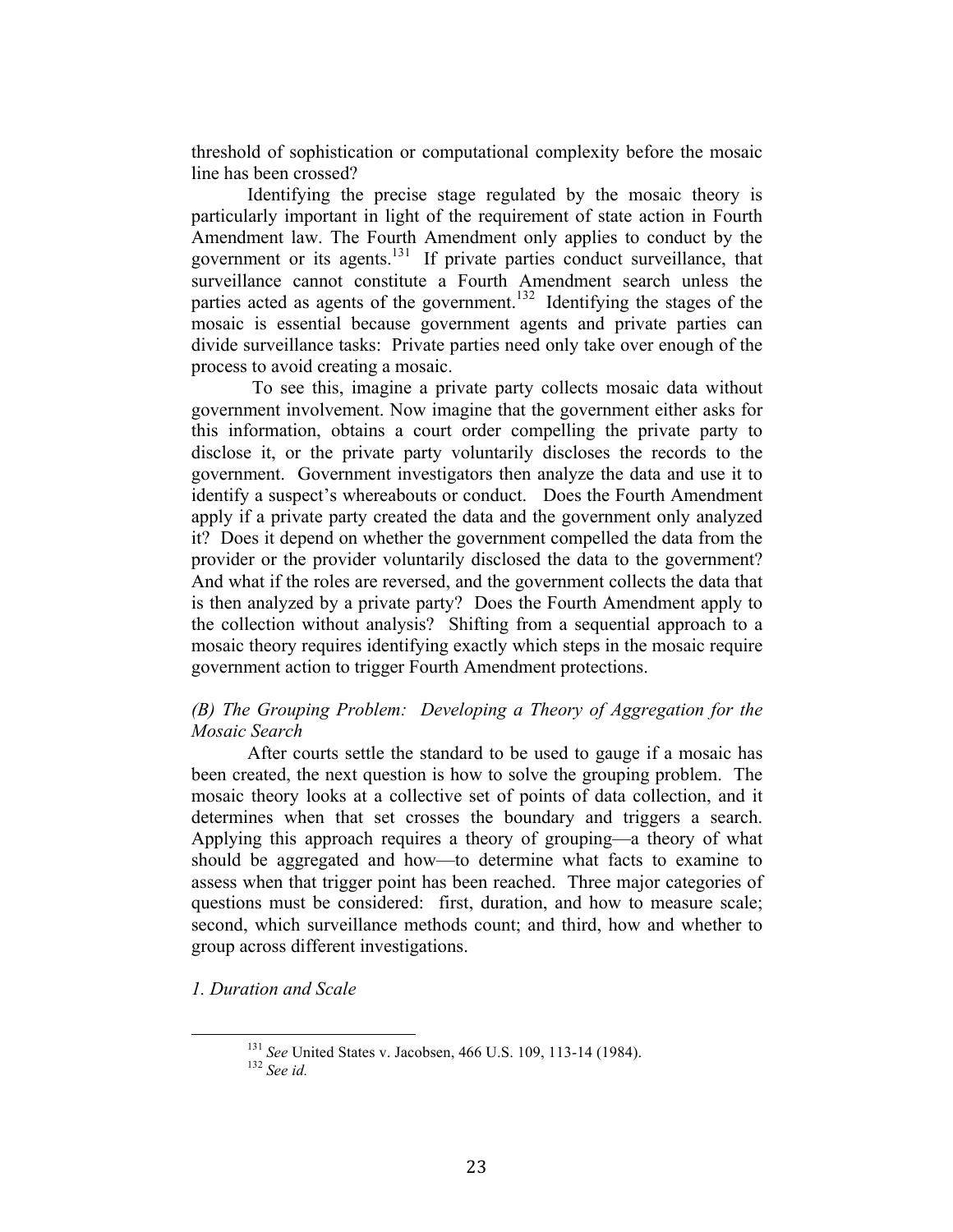The first initial grouping question is the most obvious: How long must the tool be used before the relevant mosaic is created? In *Jones*, the GPS device was installed for 28 days. Justice Alito stated that this was "surely"<sup>133</sup> long enough to create a mosaic. But he provided no reason why, and he recognized that "other cases may present more difficult questions."<sup>134</sup> May indeed. If 28 days is too far, how about 21 days? Or 14 days? Or 3.6 days? Where is the line?

Identifying the required time of surveillance only scratches the surface of the problem. Modern technological tools such as GPS devices can be programmed to record at any interval. The ability to program surveillance tools greatly complicates legal standards based on time. To appreciate this, imagine the police use a GPS device that is programmed to turn on and record the location of the car only for one hour a day. For the other 23 hours a day, the device is dormant. If the police monitor that device for 28 days, does that count as 28 days of monitoring? Or is it only 28 hours of monitoring?  $135$ 

Software can be configured to collect data in more complex ways, further complicating the problem. Imagine the device is set to record the location of the car once a month, at midnight on the night of the first day of the month. If the police install the device and use it for one month, they will have only one data point. Should this count as one month of location monitoring, or is it only a single observation? In the language of Justice Alito's opinion, is this "long term" surveillance that is a search or "short term" surveillance that is not a search?

Software also can be configured to combine these techniques. For example, the police might configure a GPS device to record both a single location at midnight one night a month and also one hour a week from 4am to 5am. Assume, for the sake of argument, that the Supreme Court eventually draws the line for *continuous* GPS monitoring at 7 days. How should courts calculate when this monitoring reaches 7 days? Is the configuration of the device irrelevant? Or should courts count hour by hour, with single-location GPS monitoring assigned some sort of time (say, 30 minutes), until they reach a week?

A related question is whether delay makes a difference. Does a mosaic have a half-life, such that the portion of an earlier mosaic fades over time and restarts the mosaic clock? Let's continue with the assumption that

<sup>&</sup>lt;sup>133</sup> See Jones, 132 S. Ct. at 964 (Alito, J., concurring in the judgment) ("We need not identify with precision the point at which the tracking of this vehicle became a search, for the line was surely crossed before the 4–week mark."). <sup>134</sup> *Id.* <sup>135</sup> This was true, but unremarked on by the concurring opinions, in *Jones*. The

GPS devices in *Jones* were programmed to record location every 15 minutes, and only when the car was moving.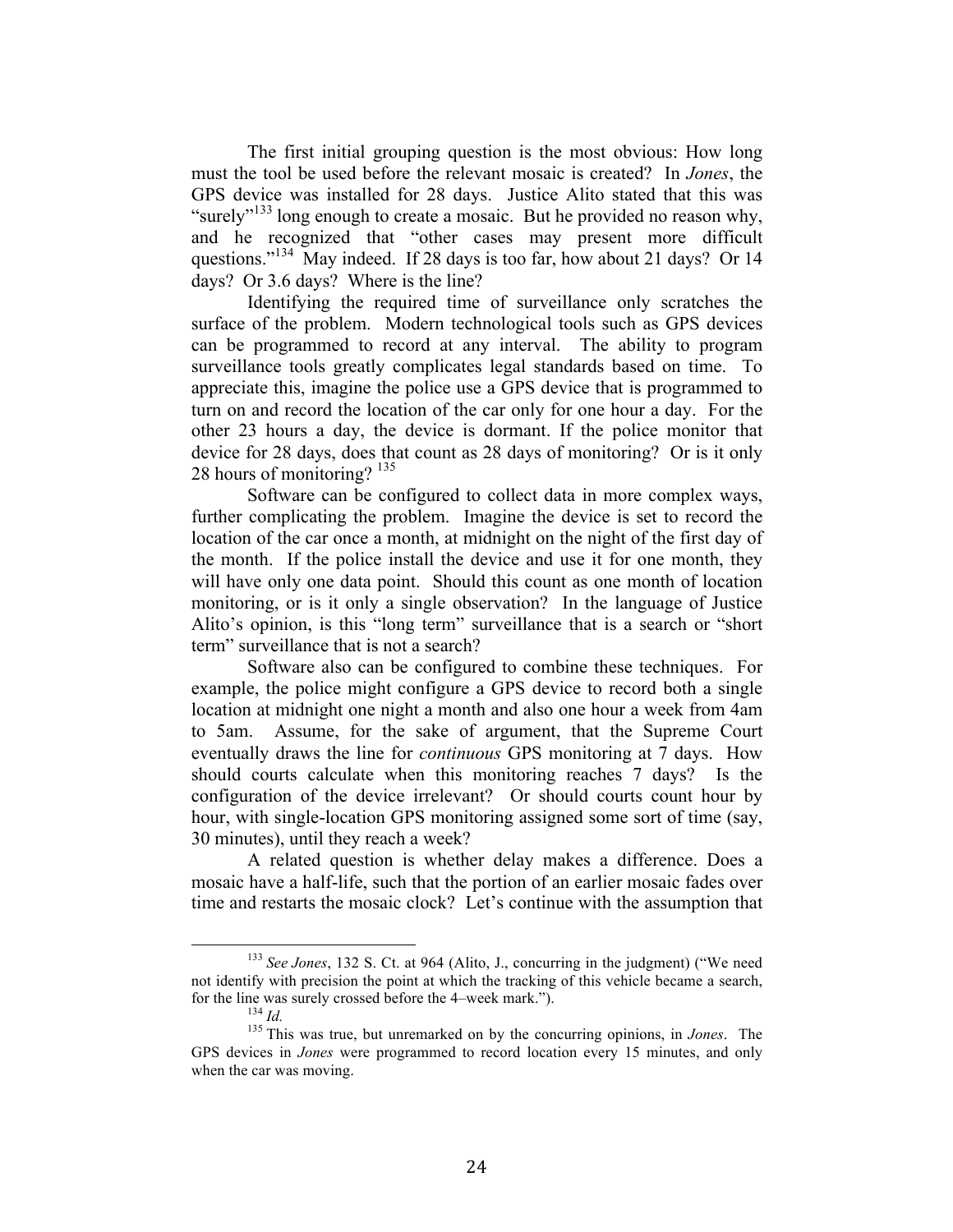the Supreme Court eventually holds that 7 days of continuous GPS monitoring on a car counts as a search. Imagine the police monitor a suspect for 5 days and then give up and remove the GPS device. A few years later, the police decide to reopen the case, and they install another GPS device and use it for 3 days. Does this count as 8 days of monitoring, such that the mosaic was created and the conduct was a search? Or does this count as 5 days of monitoring in one year and 3 days of monitoring a few years later, neither of which is a search?<sup>136</sup>

The counting problem is exacerbated by the fact that different suspects will act differently at different times. As a result, the amount of private information collected by the surveillance will vary greatly from suspect to suspect. For example, imagine the police know that one suspect rarely uses his car while a second suspect drives several hours a day. The police install GPS devices on both cars for one week, revealing very little about the first suspect and a great deal about the habits of the second. Does the mosaic amount to a search earlier for the second suspect than the first? Or do the days of monitoring accumulate in the same way regardless of how the car is used? Does it matter if the police know these differences before the monitoring occurs? Courts will have to decide whether these differences matter, and if so, if they mater independently of police knowledge or if some police knowledge is required.

#### *2. Which Surveillance Methods Count?*

The next question courts will have to answer is which surveillance methods trigger the mosaic theory, and whether and how to group across different methods. The facts of *Maynard/Jones* are illustrative. In *Maynard/Jones*, GPS surveillance was only one tool among several. The government obtained cell phone location records, installed public camera, and watched the suspects in public, all in addition to tapping phones and obtaining text messages. <sup>137</sup> When considering what conduct amounts to a mosaic, which of these different tools are subject to the mosaic inquiry?

Consider a few examples, starting with surveillance methods that monitor location. Should the mosaic theory apply to obtaining records for cell-site location revealed by the suspect's phone to the suspect's cell-phone

<sup>&</sup>lt;sup>136</sup> An additional complication is that a group of co-conspirators can share a group of cars, and each car can have a surveillance device installed for different periods of time. See, e.g., United States v. Luna–Santillanes, No. 11–20492, 2012 WL 1019601, at \*6-\*7 (E.D.Mich. Mar.26, 2012) (considering mosaic arguments in a case involving a conspiracy of three narcotics defendants who drove three cars, each of which had GPS installed for different periods of time).

<sup>137</sup> *See* notes [] to [], *supra*.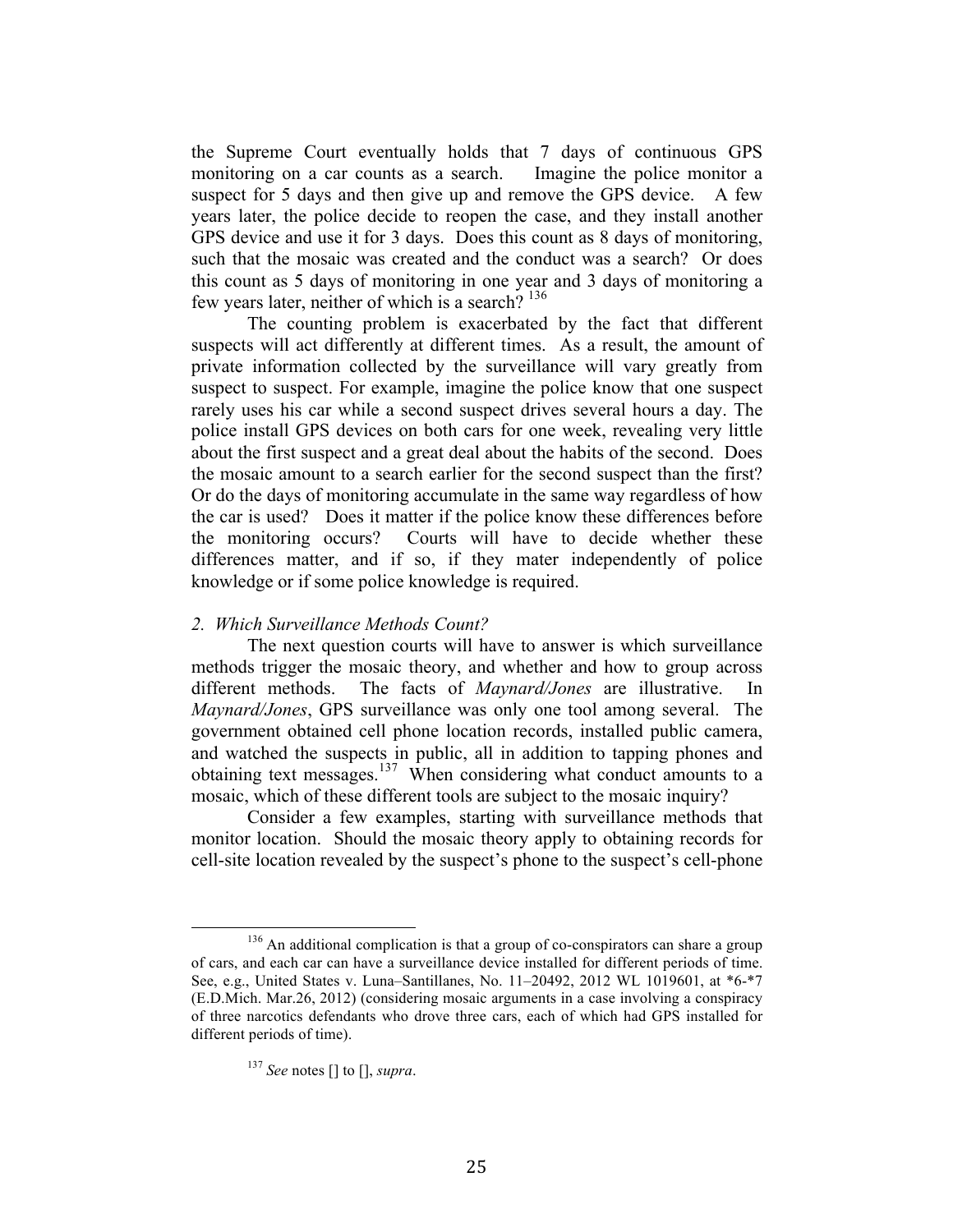provider?<sup>138</sup> Should the theory apply if the government uses a drone (an unmanned aerial surveillance vehicle) to monitor the location of the suspect's car? Or cameras that read license plates? If the police send a team of investigators to place the suspect under visual surveillance, should that visual surveillance be subject to the same analysis? How about public camera surveillance, such as that created by closed circuit television cameras or by government investigators monitoring suspects in public?<sup>139</sup> Any of these technologies can be used to identify a suspect's location over time. Courts will need to determine if the mosaic theory applies to each of these techniques, or if some of these techniques are exempt from the analysis.

The next question is whether the mosaic theory only applies to location surveillance. The GPS device in *Jones* broadcast location of a car, and the collective record of the location of the car overtime could allow the government to assemble a picture of what Jones did during that period. But many surveillance tools can assemble a picture of a suspect's life without revealing the person's location. The police might collect records containing every e-mail address a suspect wrote to and every telephone telephone number a suspect dialed. Investigators might monitor every IP address of every website that a suspect visited, or obtain a suspect's credit card statements showing purchases over many months. If the mosaic theory applies to location monitoring, courts will need to consider whether the same theory also extends to other kinds of surveillance.

If the mosaic applies to multiple surveillance methods, an additional question is whether the duration and scale questions raised earlier should be answered in the same way for every method. Different methods of surveillance have different levels of invasiveness. As a result, different methods of surveillance may require different regulation within the mosaic framework. If the mosaic approach applies to cell-site surveillance, for example, should the required period of surveillance to trigger a search be longer than the period for GPS surveillance because cell-site surveillance is less exact and invasive than GPS surveillance? Or should all techniques subject to a mosaic analysis be treated in the same way?

## *3. Grouping Across Practices, Officers and Investigations*

If the mosaic approach applies to multiple surveillance practices, the next inquiry is how or whether to group across them. Consider *Maynard/Jones*, where the police simultaneously monitored a suspect using

<sup>&</sup>lt;sup>138</sup> See, e.g., United States v. Graham, \_\_ F. Supp. 2d \_\_, 2012 WL 691531 (D. Md. March 01, 2012) (rejecting the mosaic theory for collection of cell-site data).<br><sup>139</sup> *See, e.g.*, Montana State Fund v. Simms, \_\_P.3d \_\_, 2012 WL 293460 (Mont.

Feb. 1, 2012) (Nelson, J., specially concurring) (suggesting that the mosaic theory should apply to public camera surveillance).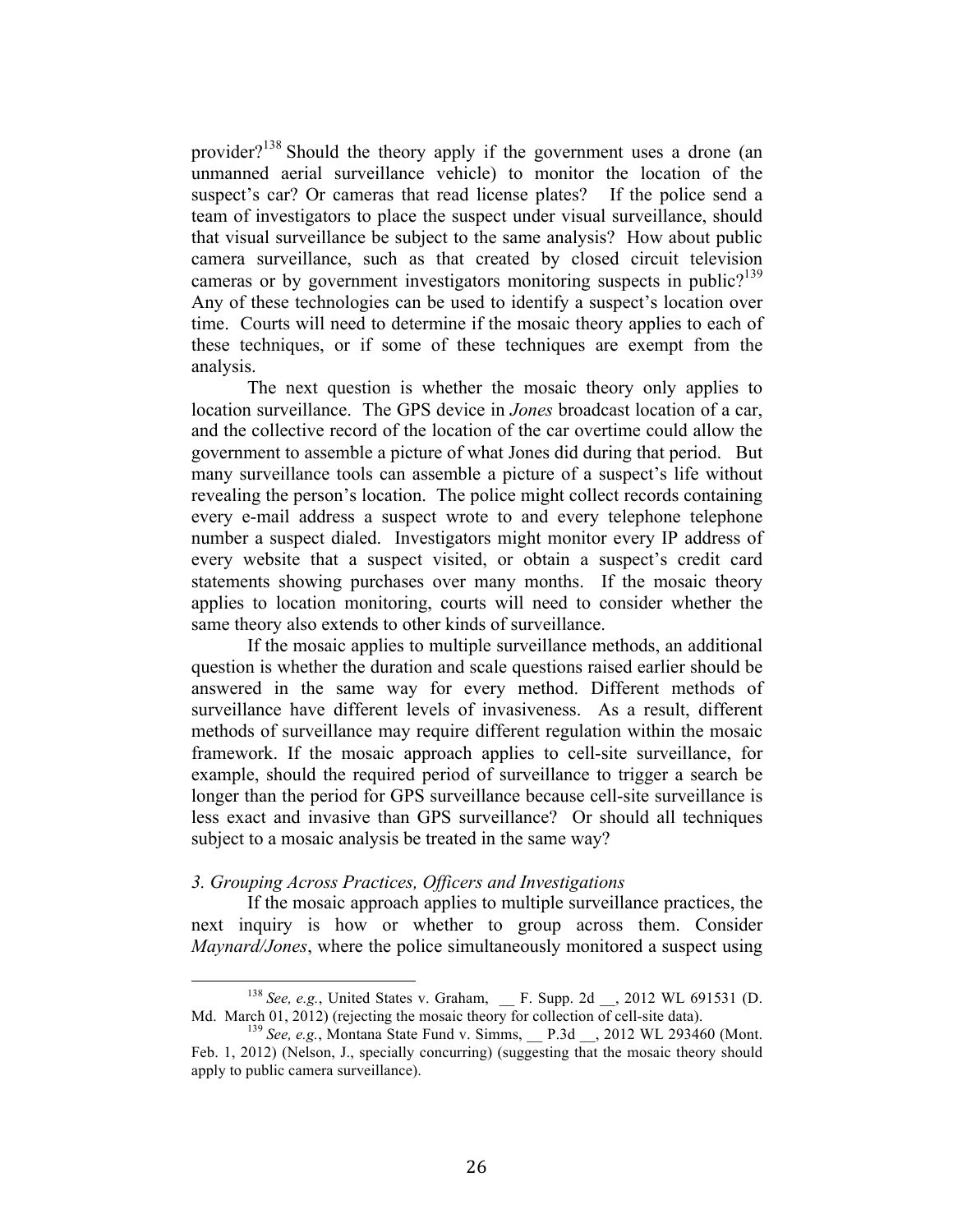cell-site tracking, visual surveillance, and GPS monitoring.  $140$  If the mosaic theory applies to each surveillance method individually, should courts apply the mosaic to each surveillance method in isolation? Or should they ask whether the collective of some or all of these methods amounts to a search? $141$  If seven days of continuous GPS monitoring creates a mosaic search, how should courts treat, say, six days of combined monitoring through GPS together with three days of cell-site monitoring and one day of visual monitoring? Does that count as ten days' worth of monitoring, or only six?

Grouping problems also arise across investigations. Because multiple investigations can target the same suspect, courts may need to consider whether the mosaic aggregate across different investigations. Imagine a suspect buys a car that has a GPS device installed on it, and that suspect is under investigation by both federal and state authorities. The state investigators turn on the GPS device, monitor the suspect for five days, and then stop monitoring. A few days later, the federal investigators monitor the suspect for another five days and then stop. If seven days of GPS monitoring constitutes a search, whether a search has occurred depends on whether courts aggregate the days across the two investigations.<sup>142</sup>

#### *(C) The Constitutional Reasonableness of Mosaic Searches*

After courts define the standard for the mosaic theory, and then develop a theory of grouping, they must next develop a framework for analyzing the reasonableness of mosaic searches. Recall that under the sequential approach, constitutional reasonableness requires a balancing of interests: Courts weigh the invasiveness of the government conduct against the extent to which it serves legitimate government interests, and then determine how much regulation of that step is needed to ensure that the steps are constitutionally reasonable.<sup>143</sup> For some searches, courts require a warrant based on probable cause.<sup>144</sup> For other steps, they require just probable cause, or just reasonable suspicion, or even no suspicion at all.<sup>145</sup> How should this framework apply to mosaic searches? Should mosaic

<sup>!!!!!!!!!!!!!!!!!!!!!!!!!!!!!!!!!!!!!!!!!!!!!!!!!!!!!!!</sup> <sup>140</sup>

<sup>141</sup> These issues did not come up in *Maynard/Jones* because the government did not seek admission of the cell-site monitoring, and it seems that the visual surveillance did

<sup>&</sup>lt;sup>142</sup> Different investigations might represent different governments, different agencies of the same government, different parts of the same agency, or a mix of these options. They might know of each other, or they might not. 143 *See* United States v. Place, 462 U.S. 696, 703 (1983); In re Subpoena Duces

Tecum, 228 F.3d 341, 348-49 (4th Cir. 2000). <sup>144</sup> *See* United States v. Karo, 468 U.S. 705, 719 (1984) <sup>145</sup> *Compare* California v. Carney, 471 U.S. 386, 392-94 (1985) *with* Terry v.

Ohio, 392 U.S. 1, 30 (1968).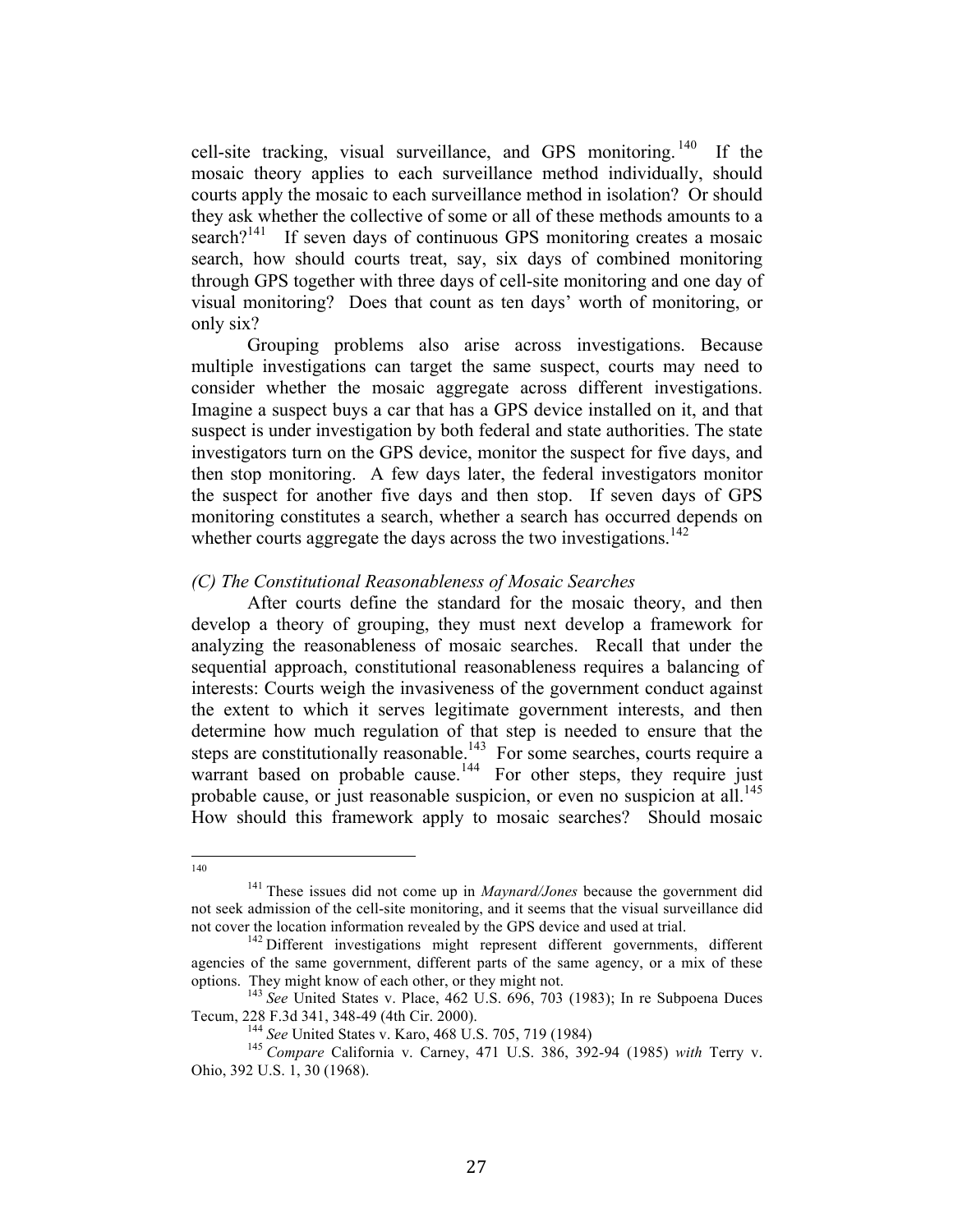searches require search warrants, and if so, how should such warrants be drafted? If courts do not require warrants, what lesser process should be required?

The question is difficult because the reasonableness of searches traditionally has been tied to the location of the place searched and the circumstances in which the search occurred. Searches of homes ordinarily require a warrant.<sup>146</sup> Searches of cars ordinarily require probable cause but no warrant. 147 Limited frisks of persons for weapons require only reasonable suspicion that a suspect is armed and dangerous.<sup>148</sup> And most of these searches can be performed with less or even no suspicion in special circumstances, ranging from searches of probationers and parolees (no suspicion required) $149$  to searches under exigent circumstances (general reasonableness required).<sup>150</sup>

Applying these principles to mosaic searches raises novel issues because mosaic searches target a "place" that has never before been regulated under the Fourth Amendment. In *Maynard/Jones*, for example, GPS monitoring collected information about Jones's public location. The Justices agreed that the government conduct constituted a search, but the Justices did not reach the reasonableness of the search because the question was not litigated below.<sup>151</sup> If the Justices had reached the question, the promosaic Justices would have had to decide a question of first impression: What is the reasonableness of a search of public spaces? No court has ever considered the question before *Jones* for the simple reason that public location surveillance has never before been considered a "search."<sup>152</sup>

Several different outcomes seem plausible. Some Fourth Amendment precedents present the warrant requirement as a default and suggest that a specific exception must be articulated for another standard to apply.153 If courts follow those cases, they might conclude that mosaic searches require a warrant simply because there is no strong reason not to

<sup>&</sup>lt;sup>146</sup> See Karo, 468 U.S. at 719.<br>
<sup>147</sup> See Carney, 471 U.S. at 392-94.<br>
<sup>148</sup> See Terry, 392 U.S. at 8.<br>
<sup>148</sup> See Samson v. California, 547 U.S. 843, 843–44 (2006).<br>
<sup>150</sup> See Kentucky v. King, 131 S. Ct. 1849, 1858 (20 determine the location of property inside a home requires a warrant. But the reason was that the beeper disclosed information about the inside of a home, which traditionally requires a warrant. *See Karo*, 468 U.S. at 718-19.<br><sup>153</sup> *See, e.g.*, Katz v. United States, 389 U.S. 347, 357 (1967) (stating that

<sup>&</sup>quot;searches conducted outside the judicial process, without prior approval by judge or magistrate, are per se unreasonable under the Fourth Amendment --subject only to a few specifically established and well-delineated exceptions").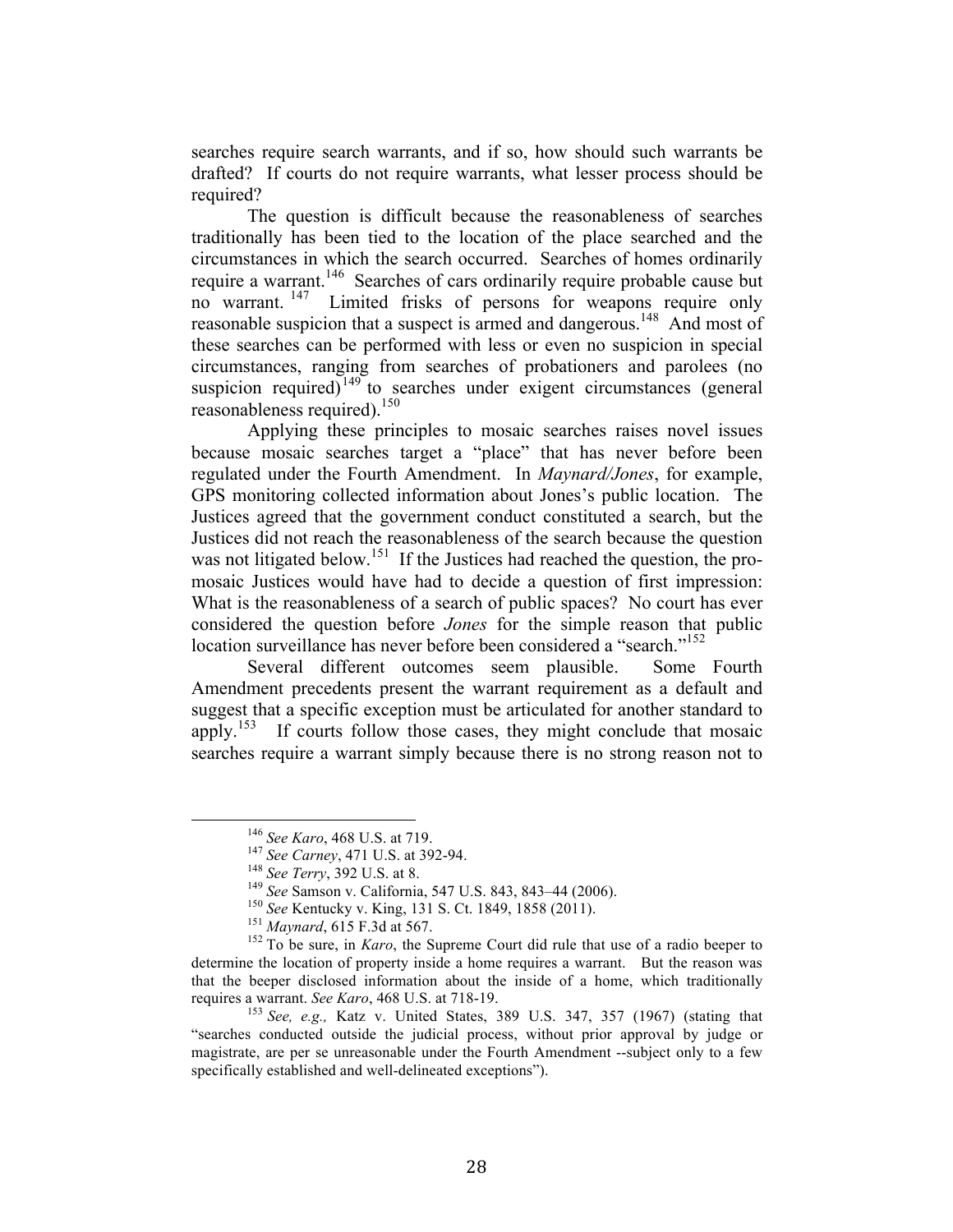apply a warrant requirement.<sup>154</sup> Courts also might say that mosaic searches require a warrant because mosaic searches are quite invasive when considered cumulatively, or that the benefit of ex ante judicial review makes a warrant requirement reasonable.<sup>155</sup>

On the other hand, other precedents focus more on the Fourth Amendment's requirement of reasonableness, which might require a warrant but might not.<sup>156</sup> Courts could apply those precedents to conclude that mosaic searches are less invasive than home searches and therefore do not require a warrant. For example, courts might analogize mosaic searches to car searches: Just as persons only have a reduced expectation of privacy in their cars in part because cars are often searched and exposed to public view, justifying less Fourth Amendment protection for cars than homes,<sup>157</sup> perhaps persons have only a reduced expectation of privacy in open spaces that are "searched" by the mosaic.

The reasonableness of mosaic searches becomes particularly complicated if courts conclude that multiple kinds of surveillance practices trigger the mosaic inquiry. If several different methods of surveillance trigger the mosaic theory, courts would need to consider if the reasonableness of a mosaic search is a "one-size-fits-all" question or different kinds of mosaics implicate different reasonableness standards. For example, perhaps GPS mosaic searches are so invasive that they require a warrant, but cell-site mosaic searches -- being less detailed and accurate than GPS mosaic searches -- require only probable cause. Or perhaps mosaic searches operate on a graduated scale, requiring lesser suspicion when they first trigger the mosaic threshold but then requiring greater suspicion and a warrant as the surveillance continues.

Courts will next need to answer what kind of probable cause or reasonable suspicion is required. Probable cause and reasonable suspicion represent levels of probability. But what these standards mean depend on the question, *probability of what*? When the Fourth Amendment requires probable cause to arrest, for example, the probable cause means probable cause to believe a crime has been committed and the suspect committed

<sup>&</sup>lt;sup>154</sup> Cf. State v. Zahn, --- N.W.2d ----, 2012 WL 862707 at \*7 (S.D. 2012) (suggesting that a warrant exception applies to mosaic searches because no exception to the warrant requirement applies).<br><sup>155</sup> *See id.* at \*8 ("Because the unfettered use of surveillance technology could

fundamentally alter the relationship between our government and its citizens, we require oversight by a neutral magistrate."). <sup>156</sup> *See, e.g.,* Illinois v. McArthur, 531 U.S. 326, 330 (2001) (noting that "the

central requirement" of the Fourth Amendment "is one of reasonableness," which has led the Supreme Court to "interpret[] the Amendment as establishing rules and presumptions designed to control conduct of law enforcement officers that may significantly intrude upon privacy interests" that "[s]ometimes . . require warrants" and other times do not). <sup>157</sup> *See Carney*, 471 U.S. at 392-94.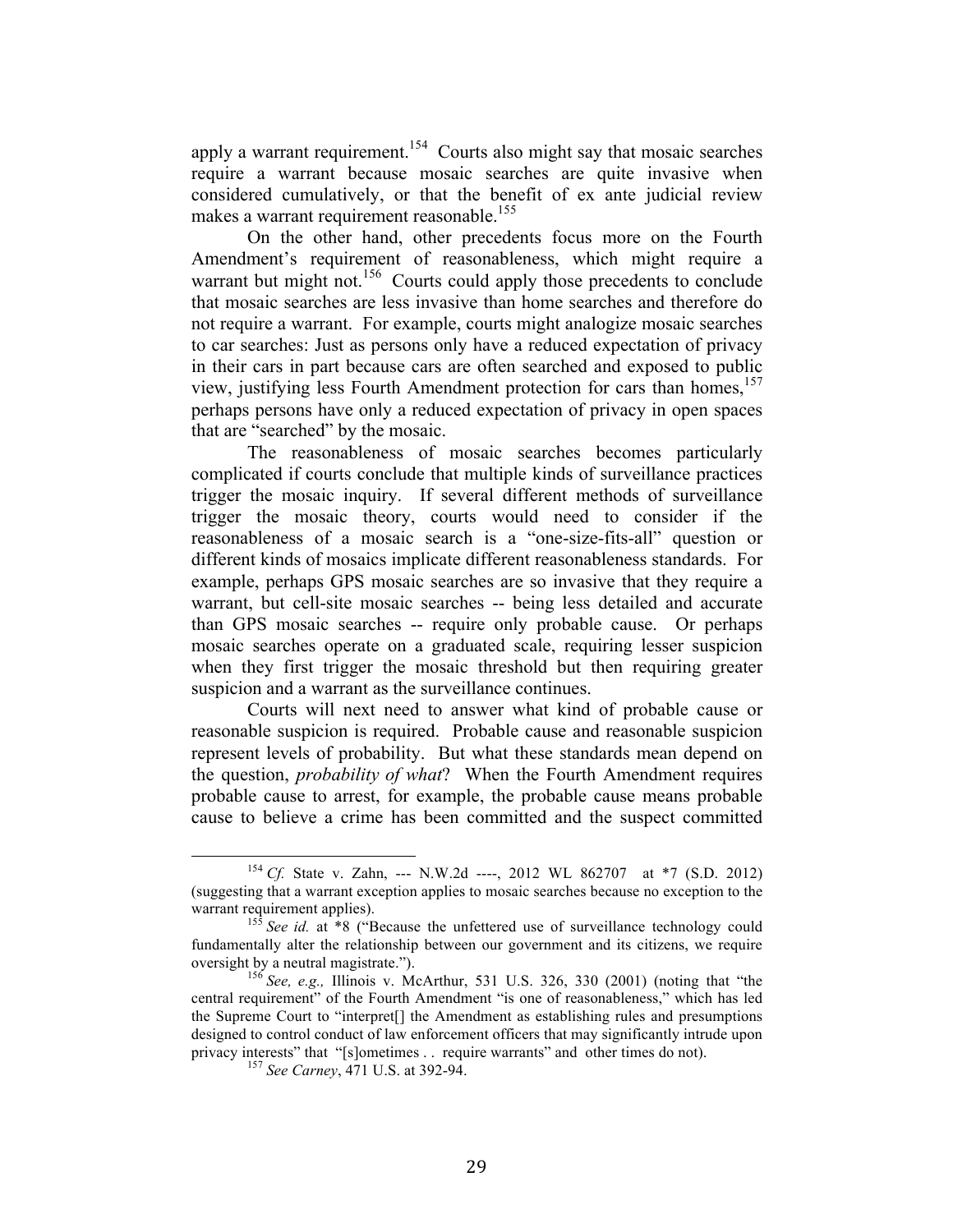it.<sup>158</sup> When the Fourth Amendment requires search warrants, however, probable cause means probable cause to believe that evidence or contraband will be found inside the place to be searched.<sup>159</sup> The meaning of probable cause depends on the context, with different kinds of searches and seizures requiring probable cause of different kinds of facts.

That prompts an intriguing question: If mosaic searches require probable cause, then probable cause of what do they require? Do they require probable cause to believe that the location of the suspect is evidence of a crime? Probable cause to believe that the suspect monitored has committed a crime? Some other standard?

A recent opinion by a federal magistrate judge demonstrates the difficulty.<sup>160</sup> Investigators looking for a fugitive applied for a warrant to collect both GPS and cell-site location evidence in an effort to locate the fugitive and prosecute him. The government's application established probable cause to believe the monitoring would help find the fugitive, and that the fugitive was wanted for violations of federal law. The magistrate judge rejected the government's application on the ground that warrants allowed by the Fourth Amendment require probable cause that the location evidence was itself evidence of a crime, not merely that it would help the government find a fugitive.<sup>161</sup> Because the government had provided no reason to think that the fugitive's location was itself evidence of a crime, the Fourth Amendment did not permit the court to issue a warrant.<sup>162</sup>

If courts conclude that mosaic searches require a warrant, they also must answer how courts can satisfy the particularity requirement of the warrant clause in mosaic search cases. The Fourth Amendment states that warrants must "particularly describ[e] the place to be searched, and the persons or things to be seized."<sup>163</sup> But what is the specific "place" to be searched in a mosaic search? By their nature, mosaic searches aggregate across many places. The concept of mosaic searches draws on the fact that they bring together information from many places and instances to create a detailed picture of a suspect's life. The search does not occur in any one place. What is the "place" to be searched, then: The world? Or perhaps the collective places where the suspect happens to go?

The issue is particularly complex if the mosaic theory regulates beyond the collection of evidence to include its analysis and use.<sup>164</sup> Should the "place" where the search takes place include where the analysis and use

<sup>&</sup>lt;sup>159</sup> *Id.* at 307.<br><sup>159</sup> *Id.* at 307.<br><sup>160</sup> *See* In the Matter of an Application of the United States of America, --- F.<br>Supp. 2d ----, 2011 WL 3423370 (D. Md. 2011).

<sup>&</sup>lt;sup>161</sup> See id. at [].<br><sup>162</sup> *Id.* at []<br><sup>163</sup> U.S. Const. Amend IV.<br><sup>164</sup> See notes [] to [], supra.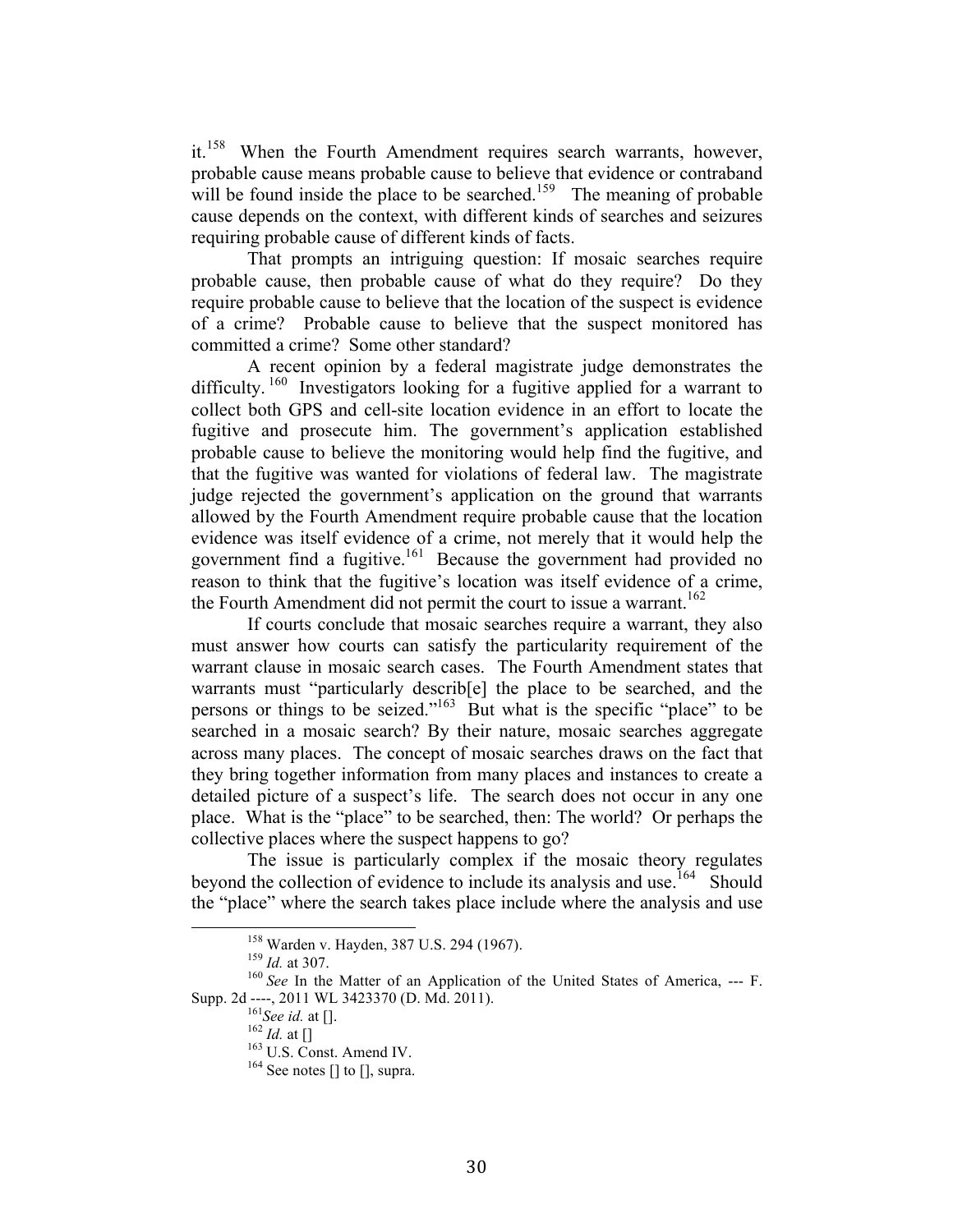occurs, or only where the collection occurs? Similar problems arise with the requirement of particularly describing the "thing" that is "seized." Mosaic searches do not seem to "seize" anything. Rather, they collect information about a person's whereabouts and life. And assuming something is seized over the course of a mosaic, <sup>165</sup> how can a warrant describe that thing to be seized with the specificity needed to satisfy the particularity requirement? The question is difficult because the purpose of the requirement is to ensure that searches remain narrow: Searches must be limited to a single place and a hunt for specific evidence.<sup>166</sup> The theory of mosaic searches flips this understanding on its head. Mosaic investigations are deemed searches precisely because they are *not* limited. Reconciling the mosaic search theory and the particularity requirement may prove quite difficult. $167$ 

#### *(D) Remedies for Mosaic Searches*

The final set of questions concerns the scope of remedies for unconstitutional mosaic searches. The first question is whether the exclusionary rule should apply to mosaic search violations; the second question is who has standing to challenge mosaic searches; and the third question considers the scope of the fruit of the poisonous tree and inevitable discovery doctrines.

## (*1) Does the Exclusionary Rule Apply?*

Caselaw on the particularity requirement for roving wiretaps provides another reference point, but it also has substantial limitations. Investigators can obtain roving wiretap orders when suspects frequently change phones; the orders allow the government to monitor phone calls over whatever telephone facilities the suspects use. Although lower courts have upheld the roving wiretap authority, *see, e.g., United States v. Petti*, 973 F.2d 1441 (9th Cir. 1992), roving wiretaps still state the place to be searched: "Only telephone facilities actually used by an identified speaker may be subjected to surveillance." *Id*. at 1445. In other words, the place to be searched is the specific telephone facility where the suspect is placing a phone call. In the case of a mosaic, in contrast, it is axiomatic that the search cannot occur in a single place.

<sup>&</sup>lt;sup>165</sup> Cf. United States v. Freitas, 800 F.2d 1451, 1455-56 (9th Cir. 1986) (concluding that a warrant rule permitting officers to obtain a warrant to and seize property authorizes the police to obtain a sneak-and-peek because entry into a space "seizes"

information about what is inside it).<br><sup>166</sup> *See* U.S. Const. Amend. IV.<br><sup>167</sup> Courts have encountered somewhat related questions before, although the guidance in those precedents is only modestly helpful. In *United States v. Karo*, 468 U.S. 705 (1984), the Supreme Court suggest that when the police needed to obtain a warrant to use a radio beeper, the place to be searched was "the object into which the beeper is to be placed." *Id*. at 718. This guidance does not answer how particularity applies in the case of the mosaic theory, however, as the mosaic theory applies to the collection of evidence over time rather than the installation of a device. *See Jones*, 132 S. Ct. at [] (Alito, J., concurring in the judgment).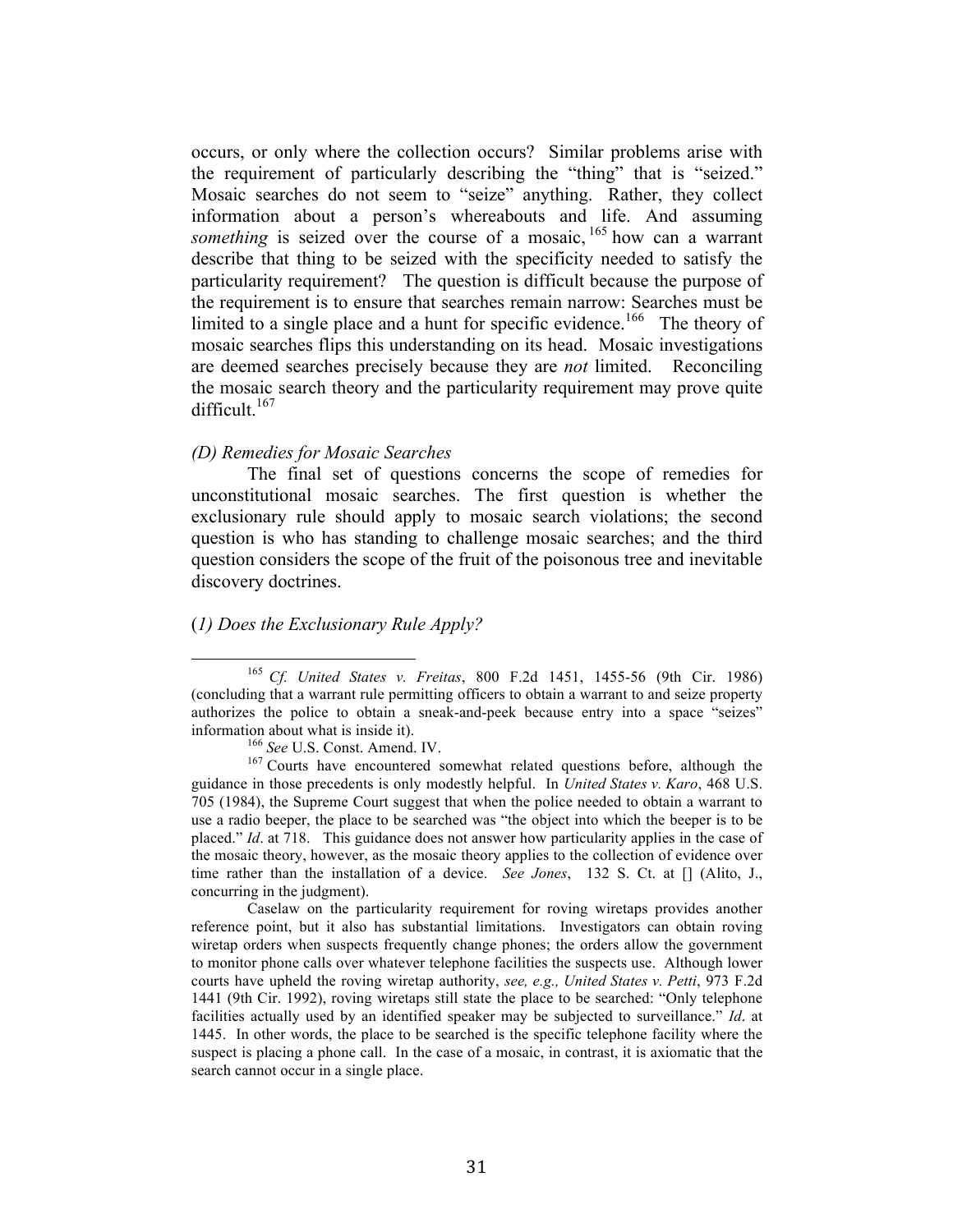The first significant question is whether mosaic search violations should trigger the exclusionary rule. In *Hudson v. Michigan*,  $^{168}$  the Supreme Court held that violations of the Fourth Amendment "knock-andannounce" rule do not justify the exclusionary sanction. The knock-andannounce rule generally requires agents executing warrants to first knock on the door and announce their presence, and then wait a "reasonable time" before entering the place to be searched. 169 *Hudson* concluded that suppression for knock-and-announce violations was inappropriate because the costs of the exclusionary rule in that setting outweighed its benefits: The murkiness of exactly what the "reasonable time" standard requires would trigger endless litigation, $170$  and it was likely that the combination of civil remedies and the training of professional officers would lead to substantial compliance with the rule even without a suppression remedy.<sup>171</sup>

If courts recognize the mosaic search doctrine, they will need to consider whether mosaic search violations are exempt from the exclusionary rule under *Hudson*. On one hand, courts might plausibly analogize knock-and-announce violations and mosaic search violations. Both standards are murky and would likely draw significant litigation. To the extent civil remedies and professionalism ensure that officers comply with the knock-and-announce rule, the same reasoning might suggest that officers can comply with the mosaic search rules (whatever they turn out to be). On the other hand, courts could distinguish mosaic searches on the ground that they are more directly related to the discovery of evidence to be suppressed. In knock-and-announce cases, the violation and discovery of evidence generally are unrelated. Failing to knock and announce does not change the evidence discovered.<sup>172</sup> In contrast, if investigators use tools that create a mosaic of a suspect, at least some parts of the mosaic are likely to lead to information that could be used in court if it reveals evidence of crime.

If courts reject *Hudson* as a basis for denying an exclusionary remedy for mosaic searches, the good-faith exception to the exclusionary rule may nonetheless substantially narrow its application. The Supreme Court's most recent cases on the good-faith exception indicate that the exclusionary rule does not apply unless an officer acted culpably.  $173$ Although the cases are not a model of clarity, they seem to indicate that the violation must be intentional, reckless, or grossly negligent to generate the

<sup>&</sup>lt;sup>168</sup> 547 U. S. 586 (2006).<br><sup>169</sup> Wilson v. Arkansas, 514 U. S. 927, 931-932 (1995).<br><sup>170</sup> *See Hudson*, 547 U.S. at 597-98.<br><sup>171</sup> *See id.* at 598-99<br><sup>172</sup> *Hudson*, 547 U.S. at [].<br><sup>173</sup> *See Davis*, 131 S. Ct. at 2428.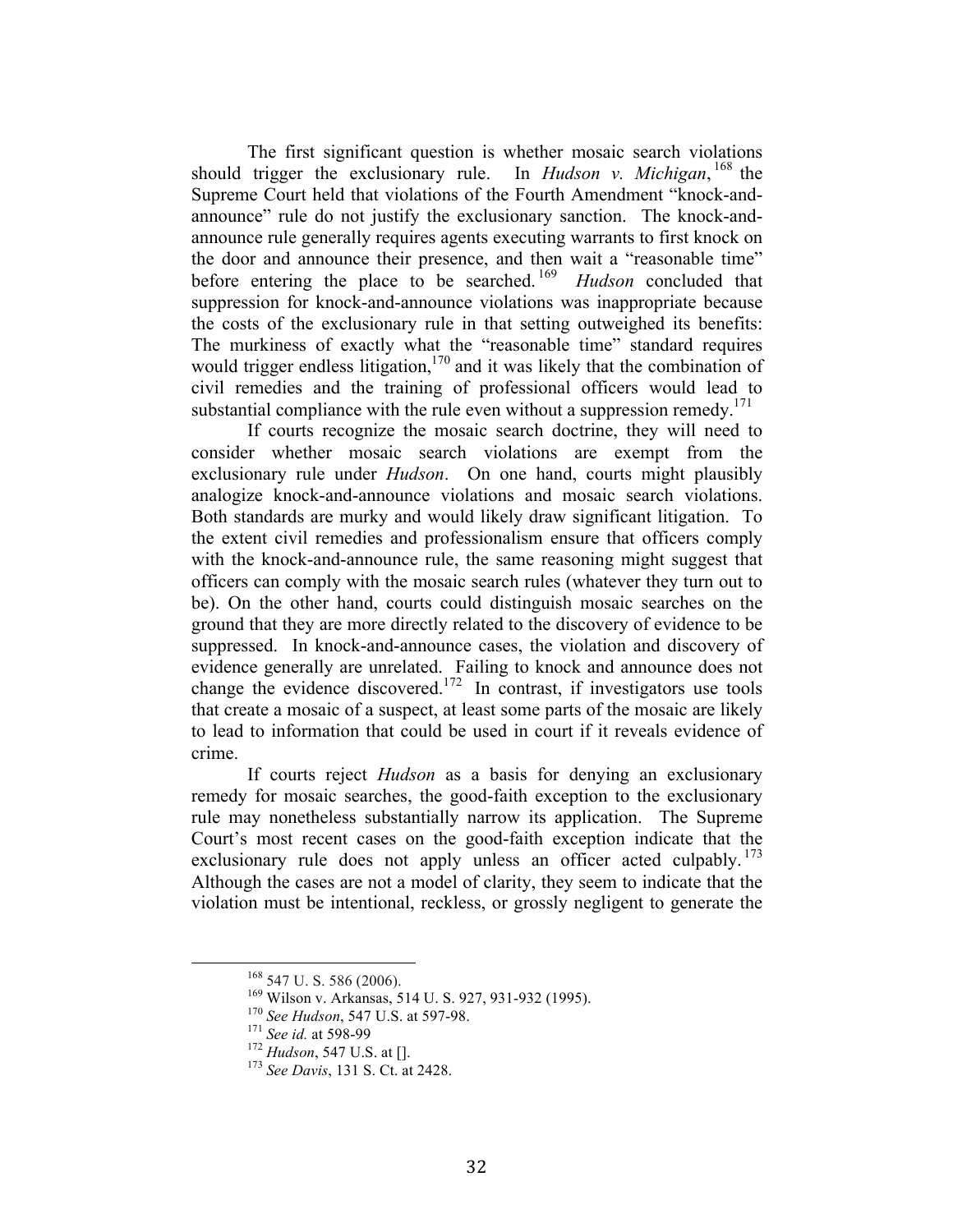deterrence that justifies suppression.<sup>174</sup> Otherwise, the violation is one in "good faith" and no exclusionary rule applies.<sup>175</sup> Depending on how courts implement the mosaic theory, a plausible argument exists that the goodfaith exception may apply to many types of mosaic searches. If courts cannot specify ex ante with clarity when police conduct aggregates sufficiently to constitute a search, officers may understandably cross the line without personal culpability. Unless the violation is a brazen one, the exclusionary rule may not apply.

Privacy statutes may also limit the scope of the exclusionary rule. Under *Illinois v. Krull*,<sup>176</sup> the exclusionary rule does not apply if officers reasonably rely on statutes that authorize their conduct. State laws regulating GPS surveillance may provide a basis for reasonable reliance:<sup>177</sup> To the extent the scope of the mosaic theory remains unclear, officers who follow statutes regulating GPS surveillance are likely to avoid suppression even courts take a more restrictive view of the GPS surveillance than do the relevant statutes.<sup>178</sup>

#### *(2) Standing to Challenge Mosaic Searches*

If the exclusionary rule is available for mosaic search violations, courts will need to determine its scope. The initial question asks who has standing to challenge a mosaic search. Fourth Amendment rights are personal, and individuals can invoke a remedy only if their own rights were violated. <sup>179</sup> The Fourth Amendment standing inquiry arises as an application of the reasonable expectation of privacy test; each person must establish that his or her own reasonable expectation of privacy was violated to have standing to challenge the government's act.<sup>180</sup>

on binding appellate precedent might also play a role. *See* Davis v. United States, 131 S.Ct. 2419 (2011) (extending the good-faith exception to reliance on binding appellate precedent). Application of *Davis* to mosaic searches is murky, however, as it remains unclear to what extent reliance on the discrete-steps approach counts reliance on binding precedent.

<sup>179</sup> Minnesota v. Carter, 525 U.S. 83, 99 (1998) ("Fourth Amendment rights are personal, and when a person objects to the search of a place and invokes the exclusionary rule, he or she must have the requisite connection to that place."). <sup>180</sup> Rakas v. Illinois, 439 U.S. 128 (1978).

<sup>&</sup>lt;sup>174</sup> *Id.* at 2422 (citing *Herring*, 555 U.S. at 137).<br><sup>175</sup> *Id.* at 2427-27.<br><sup>176</sup> 480 U.S. 340 (1987).<br><sup>177</sup> For example, Minn. Stat. Ann. §§ 626A.35-7 requires the government to obtain a court order to install a mobile tracking device, and it authorizes the surveillance for up to 60 days based on proof of "reason to believe that the information likely to be obtained by the installation and use is relevant to an ongoing criminal investigation." Minn. Stat. Ann. § 626A.37. This appears to be a lower standard than probable cause. *See* State v. Fakler, 503 N.W.2d 783, 786-87 (Minn. 1993) (analyzing the "reason to believe" standard in the Minnesota state surveillance statutes).<br><sup>178</sup> In the short term, the good-faith exception to the exclusionary rule for reliance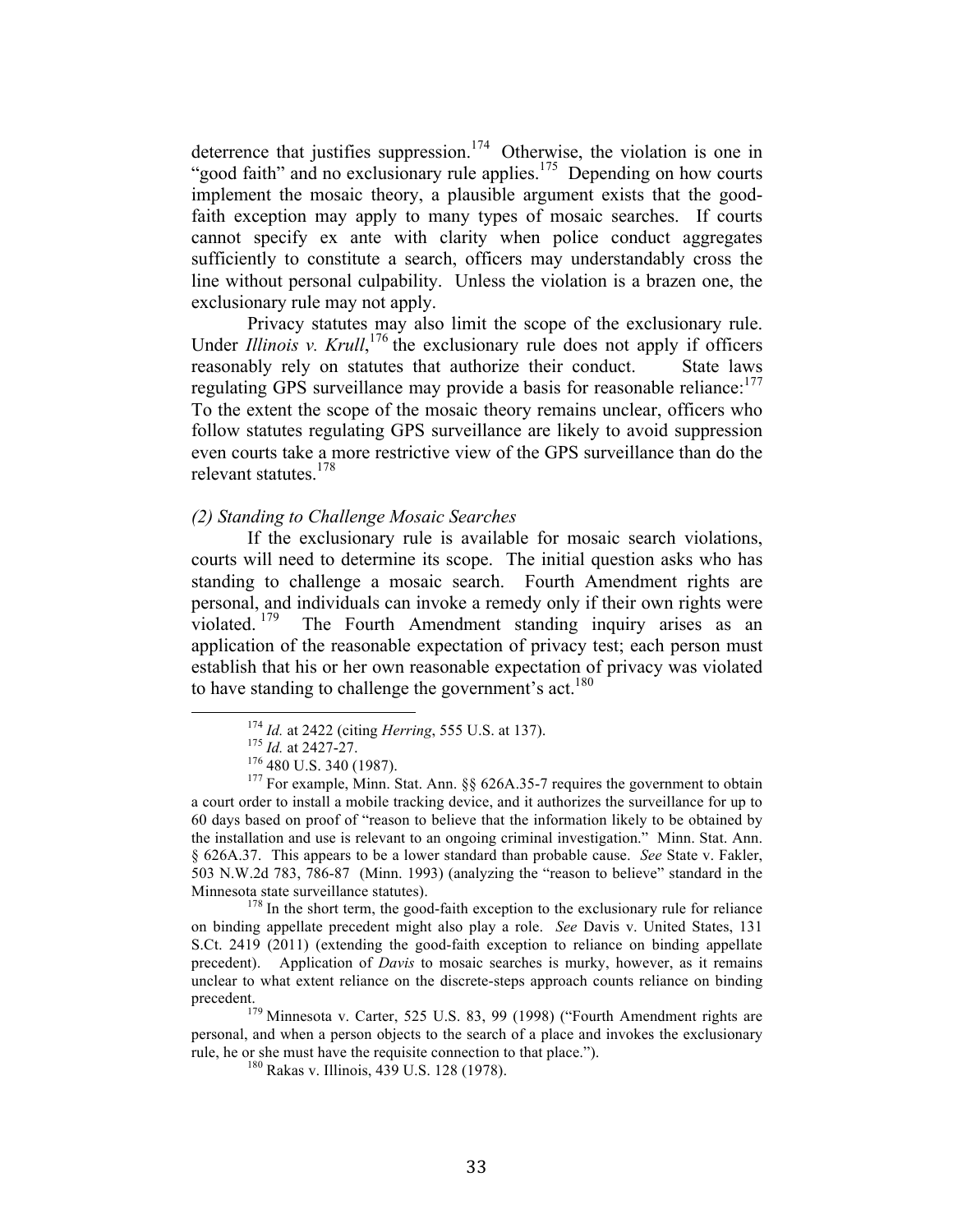The difficult question is identifying who has standing to challenge an unlawful mosaic search. Mosaic searches occur over time, and the overall mosaic therefore may monitor different people at different times in different degrees. This creates considerable complexity. To see why, imagine the police have installed a GPS device on Alan's car. Bob steals Alan's car and begins to drive it around town. Bob drives the car for 30 days, and during that time he often gives rides to Charles, Dave, and Elizabeth. Charles gets a ride almost every day; Dave every other day; and Elizabeth only rides in the car twice. The police remotely turn on the GPS device when the car is reported stolen, and they monitor the car for 28 days. We know from *Jones* that five Justices would say that 28 days of GPS monitoring amounts to a search. But who has standing to challenge it?

Does Bob have standing on the ground that his location was monitored for the full 28 days?<sup>181</sup> Or does he lack standing because the stole the car, and therefore has no rights in  $it?$ <sup>182</sup> If Bob has standing, what about Charles, Dave, and Elizabeth? Do all three have standing because their location was monitored as part of a broader mosaic search? Or must the standing inquiry look to each individual, requiring an assessment of whether the monitoring of each individual suspect was enough to constitute a mosaic? If the exclusionary rule applies to mosaic searches, courts will need to develop answers to these questions.

#### *(3) Fruit of the Poisonous Tree and Inevitable Discovery*

Assuming the exclusionary rule applies and the defendant can challenge the search, the next question is whether the unconstitutional conduct acts as the but-for and proximate cause of the discovery of the relevant evidence, thus justifying its suppression. In the context of the exclusionary rule, these questions arise under the rubric of the "fruit of the poisonous tree" and "inevitable discovery." <sup>183</sup> These doctrines raise puzzling questions for mosaic violations because it is difficult to identify the unconstitutional mosaic act. Is the collective activity over time that creates the mosaic a single unconstitutional act, or is the unconstitutional act only the surveillance that occurred after the monitoring reaches a mosaic?

Consider whether the exclusionary rule applies to the entire mosaic or only some part of the mosaic. To simplify matters, let's use the prior

<sup>&</sup>lt;sup>181</sup> Cf. United States v. Hanna, No. 11-20678-CR, 2012 WL 279435 (S.D. Fla. Jan 30, 2012) (holding that only the owner or exclusive user of the car has standing to challenge a mosaic search of its location).<br><sup>182</sup> United States v. Caymen, 404 F.3d 1196, 1201 (9th Cir. 2005) (applying

general rule that individuals do not have Fourth Amendment rights in property obtained by fraud). <sup>183</sup> *See* notes [] to [], *supra*.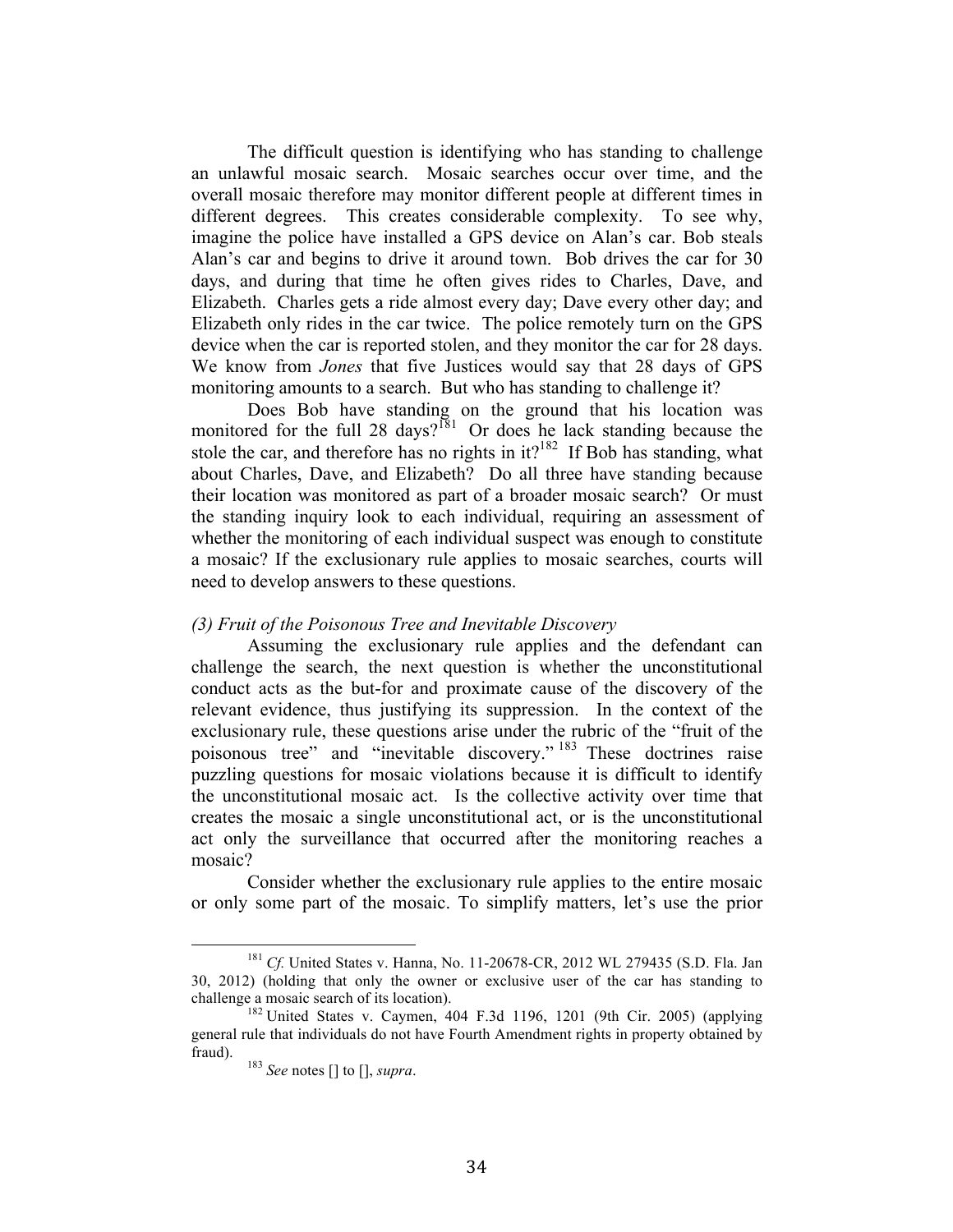assumption that seven days of GPS monitoring crosses the line to become a search. If the police monitor a GPS device for ten days, must the entire ten days of monitoring be suppressed? Or should courts only suppress the last three days of monitoring data that occurred after the mosaic point? If the police learn from the location information on day two that the suspect committed a crime, should the evidence from day two be suppressed because it was part of the mosaic, even though the collection of that evidence was not a search when it occurred? Or is the evidence from the second day an inevitable discovery because it would have been discovered if the monitoring had stopped before the amount of monitoring crossed the mosaic threshold?

A related issue arises when investigators use surveillance to locate targets at a particular time rather than develop a picture of their lives over time. Consider a recent case involving a GPS device attached to a car used to transport heroin. 184 Investigators used the GPS tracking to find the car. After finding the car, officers conducted a pretextual traffic stop based on a traffic violation, asked for and obtained consent to search the car, and then retrieved two kilograms of heroin inside.<sup>185</sup> Assuming the GPS device was used long enough to cross the threshold of a search, is the heroin a fruit of the poisonous mosaic search? Or does the exclusionary rule not apply either because the traffic stop and consent dissipate the taint or because the stop was not a product of the mosaic but rather a short-term use of the GPS device? Again, these are difficult questions that courts will have to answer if they embrace a mosaic theory.

## *IV. The Case Against the Mosaic Theory*

The five votes in favor of a mosaic approach in *United States v. Jones<sup>186</sup>* do not establish the theory as a matter of law. The majority opinion in *Jones* failed to adopt the mosaic approach, and it only touched on the mosaic method in passing to express skepticism of it.<sup>187</sup> Even if five votes of the current court are ready to embrace the theory, lower courts must adhere to Supreme Court holdings even when subsequent developments suggest that the Supreme Court would reject those holdings if it reviewed

<sup>&</sup>lt;sup>184</sup> United States v. Luna–Santillanes, 2012 WL 1019601 (E.D. Mich. March 26, 2012).<br><sup>185</sup> See id. <sup>186</sup> 132 S. Ct. 945 (2012).<br><sup>187</sup> *Id.* at 954 (referring to the approach articulated in Justice Alito's opinion as

<sup>&</sup>quot;thorny," "vexing," and "a novelty," and asking, "What of a 2–day monitoring of a suspected purveyor of stolen electronics? Or of a 6–month monitoring of a suspected terrorist?").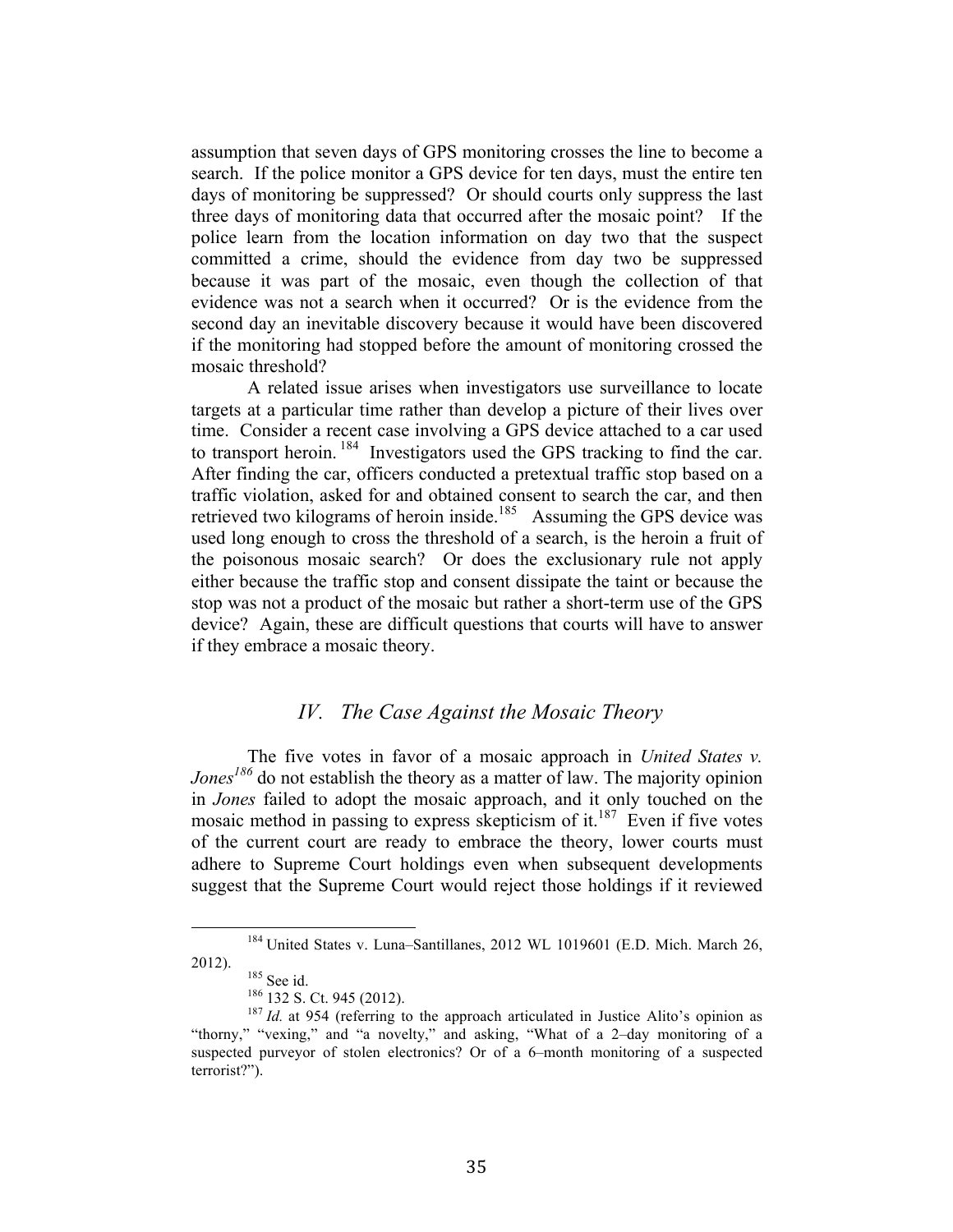them.188 For now, then, the sequential approach remains good law. At the same time, the concurring opinions in *Jones* invite lower courts to consider embracing some form of the mosaic approach. Our attention therefore must turn to the normative question: Should courts embrace the mosaic theory? Is the mosaic approach a promising new method of Fourth Amendment interpretation, or is it a mistake that should be avoided?

This section argues that courts should reject the mosaic theory. The better course is to retain the traditional sequential approach to Fourth Amendment analysis. The mosaic theory aims at a reasonable goal. Changing technology can outpace the assumptions of existing precedents, and courts may need to tweak prior doctrine to restore the balance of privacy protection from an earlier age. I have called this process "equilibrium adjustment,"<sup>189</sup> and it is a longstanding method of interpreting the Fourth Amendment. But the mosaic theory aims to achieve this goal in a very peculiar way.

The mosaic theory amounts to an awkward half-measure. Under the sequential approach, courts traditionally have two options when deciding how to regulate police conduct. They can say that the conduct is *never* a Fourth Amendment search, but that legislatures can regulate the conduct by enacting statutory protections; or else they can say that conduct is *always* a Fourth Amendment search. The mosaic theory offers a vague middle ground as a third option. The theory allows courts to say that techniques are *sometimes* a search. They are not searches when grouped in some ways (when no mosaic exists) but become searches when grouped in other ways (when the mosaic line is crossed).

Identifying those contexts is extremely difficult, however, such that the challenges of the method outweigh its alleged benefits. As Part III showed, implementing the mosaic theory raises a large number of novel and complex questions that courts would need to answer. It is hard to see how courts can answer all these questions coherently. Indeed, even the proponents of the mosaic approach don't seem to have any idea how it should apply.<sup>190</sup>

Rather than jump headfirst into this morass, the wiser course is to retain the two options presented under the sequential approach. This does not mean that courts must allow technology to erode Fourth Amendment privacy. It means that if courts must expand Fourth Amendment privacy

<sup>&</sup>lt;sup>188</sup> See Rodriguez de Quijas v. Shearson /American Express, Inc., 490 U.S. 477, 484 (1989) ("If a precedent of this Court has direct application in a case, yet appears to rest on reasons rejected in some other line of decisions, the Court of Appeals should follow the case which directly controls, leaving to this Court the prerogative of overruling its own decisions.") <sup>189</sup> *See* Kerr, *supra* note []. <sup>190</sup> *See* notes [] to [], *infra*.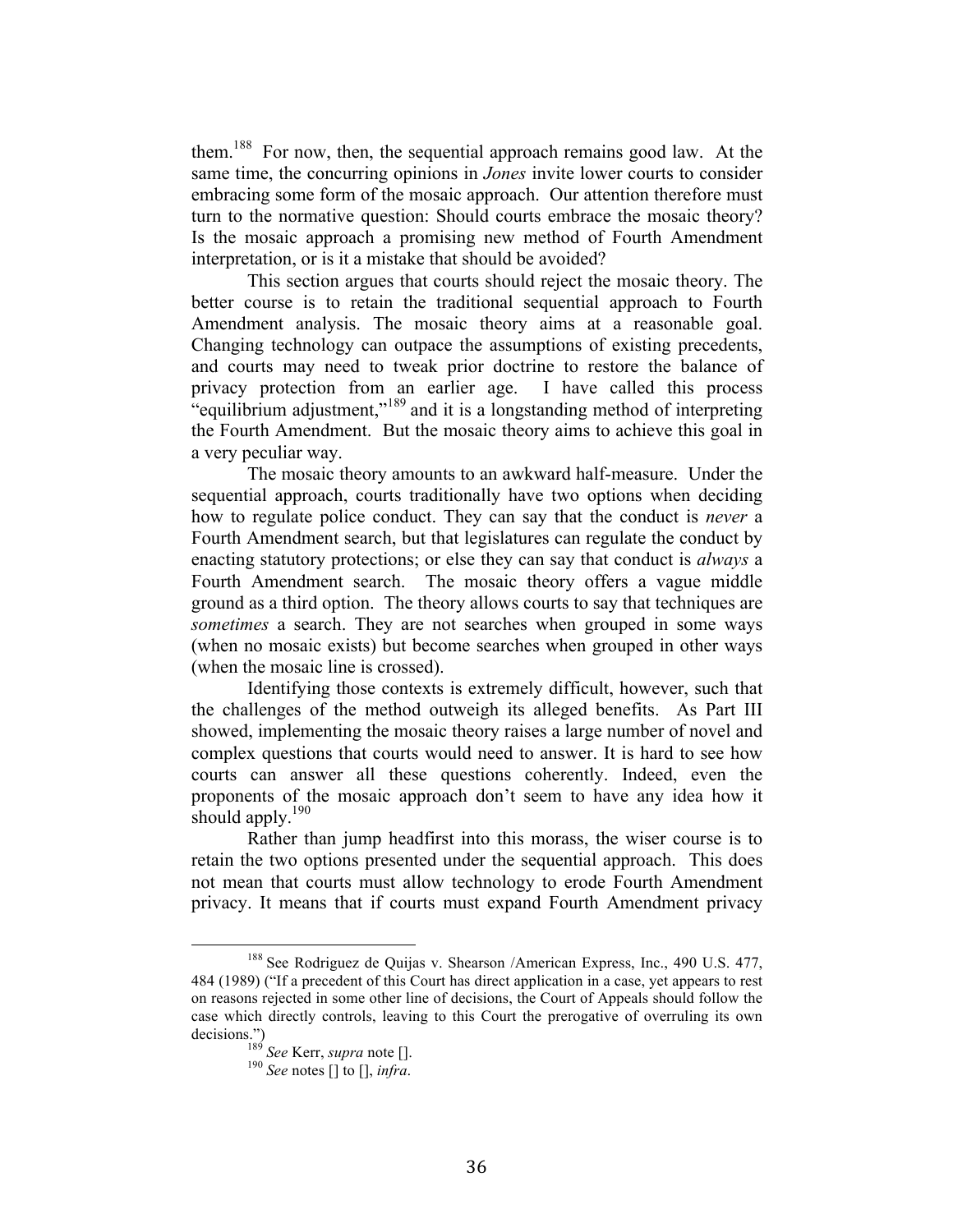protections in response to new technologies they should deem the conduct always a search, not merely sometimes a search. The model for this approach is the most famous Fourth Amendment case of them all: *Katz v. United States*. 191

#### *(A) The Mosaic Theory As Equilibrium-Adjustment*

In a recent article,  $192$  I argued that much of modern Fourth Amendment doctrine reflects the principle of equilibrium-adjustment. When technology and social practice change in ways that substantially threaten government power to solve crimes, courts often respond by loosening Fourth Amendment rules to restore the prior level of investigatory power. On the other hand, when technology and social practice considerably expand government power, courts respond by strengthening Fourth Amendment rules to attempt to restore the prior level of constitutional protection. Judges interpret the Fourth Amendment in response major technological changes much like a driver trying to maintain speed on hilly terrain: They add gas when climbing uphill but lay off the pedal on the downslopes.<sup>193</sup>

The mosaic theory of the Fourth Amendment fits nicely into this framework. Computerization enables extremely fast repetition of surveillance practices. If a computer can do something, it can do that thing many times in a split second. Computers also have a previously unimaginable capacity to aggregate and analyze whatever information investigators collect. The mosaic theory attempts to restore the balance of power by disabling the government's ability to rely on what computerization enables. As Justice Alito noted in *Jones*, surveillance in "the pre-computer age" <sup>194</sup> was necessarily limited, while computers changed massive-scale monitoring from something "impractical" to something "relatively easy and cheap."<sup>195</sup> Such new powers "may alter the relationship between citizen and government," <sup>196</sup> Justice Sotomayor worried, resulting in "a tool so amenable to misuse"<sup>197</sup> that the Fourth Amendment needed to step in.

The mosaic theory aims to restore the balance of police power by labeling the government's enhanced powers as searches. If investigators use new tools in modest ways consistent with earlier government capacities,

<sup>&</sup>lt;sup>191</sup> 389 U.S. 347 (1967).<br><sup>192</sup> See Orin S. Kerr, *An Equilibrium-Adjustment Theory of the Fourth Amendment,* 125 Harv. L. Rev. 476 (2011).<br><sup>193</sup> *See id.* at 487-90 (explaining the process of equilibrium-adjustment).<br><sup>194</sup> *Jones*, 132 S. Ct. at 963 (Alito, J., concurring in the judgment).<br><sup>195</sup> *Id.* at 964.<br><sup>196</sup>

<sup>640</sup> F.3d 272, 285 (7th Cir. 2011) (Flaum, J., concurring)). <sup>197</sup> *Id.*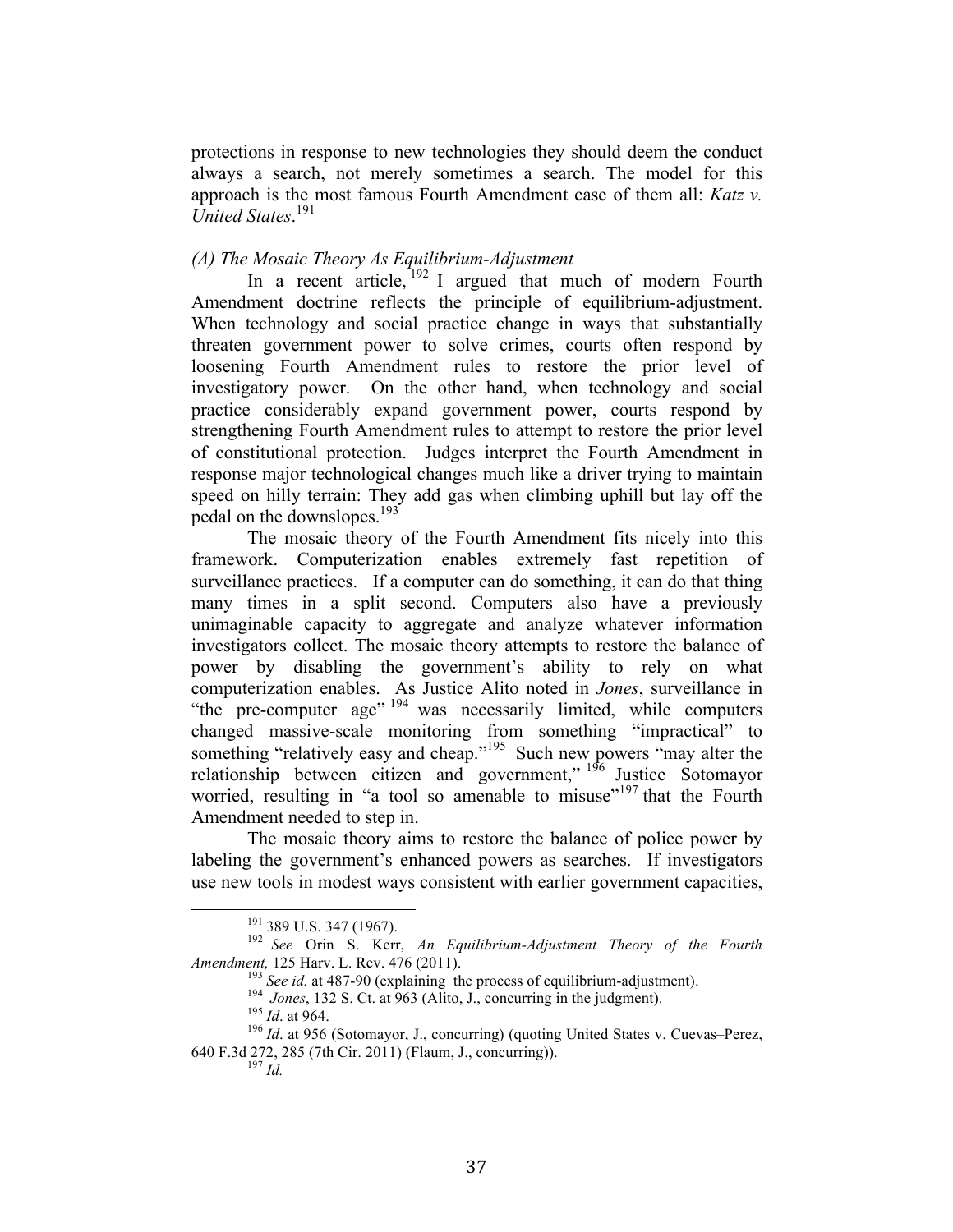the use of the tools remains outside the scope of Fourth Amendment protection. But as the government exploits the new powers provided by the new tools, the surveillance eventually goes too far, upsets the earlier balance, and subjects the government's conduct to Fourth Amendment oversight.

#### (*B) The Case Against the Mosaic Theory*

The critical question is whether the mosaic theory offers a desirable version of equilibrium-adjustment. Although the mosaic theory derives from an admirable goal, I believe it is a troubling approach that courts should reject. The mosaic theory should be rejected for three reasons. First, the theory raises so many novel and puzzling new questions that it is difficult if not impossible to administer effectively as technology changes. Second, the mosaic theory rests on a probabilistic conception of the reasonable expectation of privacy test that is ill-suited to regulate the new technologies that the mosaic theory has been created to address. And third, the theory interferes with the role of statutory protections, which are more effective ways to regulate surveillance practices outside the sequential approach.

To be clear, rejecting the mosaic theory does not mean that courts must cease to engage in equilibrium-adjustment or accept that new technologies must diminish the role of the Fourth Amendment. Courts can and should continue to engage in equilibrium-adjustment using the sequential approach. The model for this approach is *Katz v. United States*, which expanded Fourth Amendment protections in light of new technologies within the sequential framework.

#### *(1) The Mosaic Theory Would Be Very Difficult to Administer*

The first difficulty with the mosaic theory is the most obvious: Its implementation raises so many difficult questions that it will prove exceedingly hard to administer effectively. Because the mosaic theory departs dramatically from existing doctrine, implementing it would require the creation of a new set of Fourth Amendment rules – a mosaic parallel to the sequential precedents that exist today. The problem is not only the number of questions, but their difficulty. Many of the questions raised in Part III of this article are genuine puzzles that Fourth Amendment text, principles and history cannot readily answer. Judges should be reluctant to open the legal equivalent of Pandora's Box.

It is particularly telling that not even the proponents of the mosaic theory have yet proposed answers for how the theory should be applied. For example, a group of Fellows at Yale's Information Society Project who endorse the mosaic approach simply dismissed the conceptual difficulties of its implementation on the ground that answering such puzzles is "why we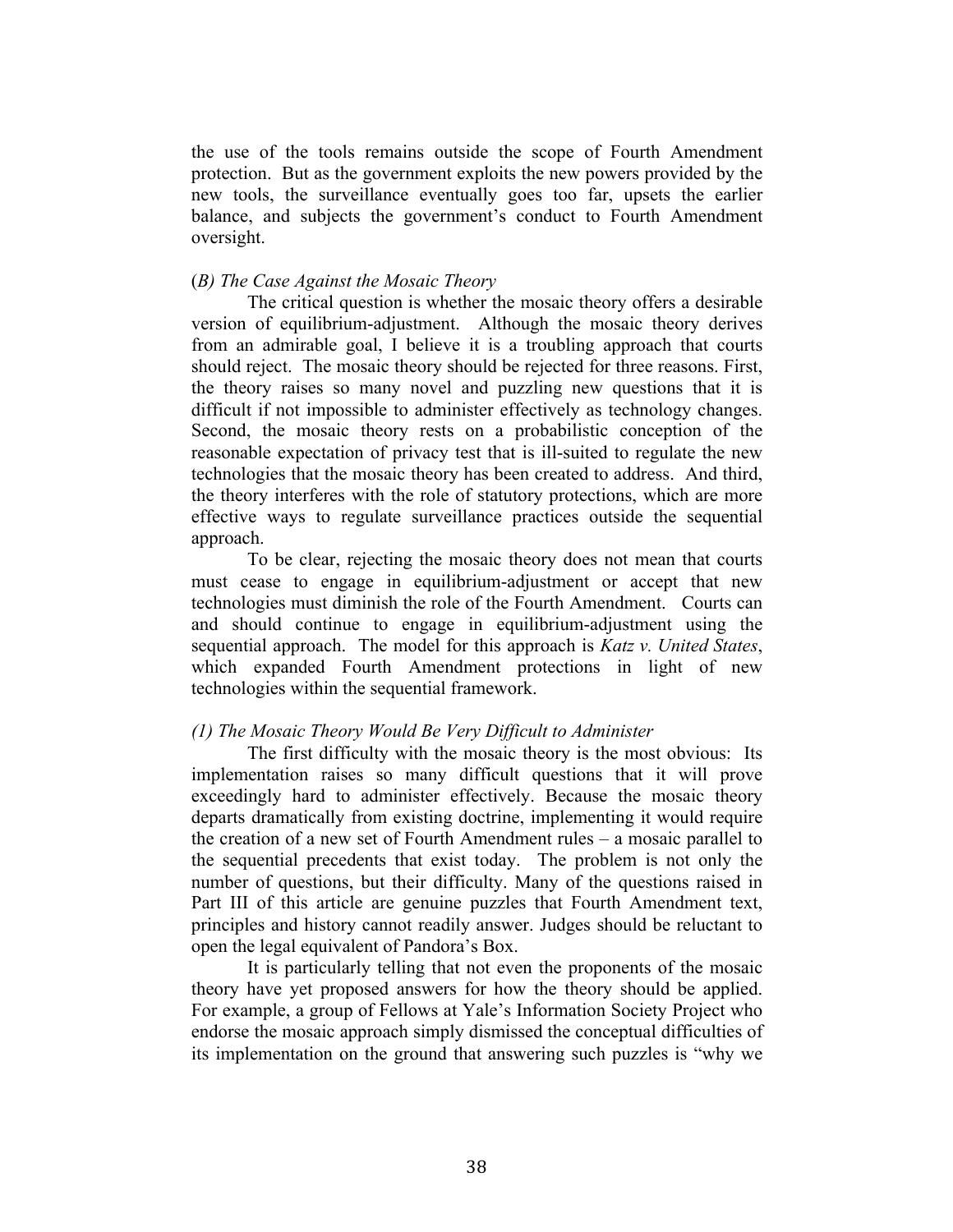have judges."<sup>198</sup> A pro-mosaic amicus brief in *Jones* signed by several prominent legal academics was similarly nonresponsive. Although the mosaic approach requires "tough decisions" to be made, the brief noted, courts have encountered difficult questions elsewhere in Fourth Amendment law. <sup>199</sup> While one can admire such confidence in the capabilities of the judiciary, it would provide more comfort if proponents of the mosaic theory would at least be willing to venture guesses as to how it should apply.

The challenge of answering the questions raised by the mosaic theory has particular force because the theory attempts to regulate use of changing technologies. Law enforcement implementation of new technologies can occur very quickly, while judicial resolution of difficult constitutional questions occurs at a more glacial pace. As a result, the constantly-evolving nature of surveillance practices could lead new questions to arise faster than courts can settle them. Old practices would likely be obsolete by the time the courts resolved how to address them, and the newest surveillance practices would arrive and their legality would remain unknown. Like Lucy and Ethel trying to package candy on the everfaster conveyor belt, <sup>200</sup> the mosaic theory could place judges in the uncomfortable position of trying to settle a wide range of novel questions for technologies that are changing faster than the courts can resolve how to regulate them.

Consider the changes in location-identifying technologies in the last three decades. Thirty years ago, the latest in police technologies to track location was the primitive radio beeper seen in *Knotts*. But radio beepers have gone the way of the 8-track tape. Today the police have new tools at their disposal that were unknown in the *Knotts* era, ranging from GPS devices to cell-site records to license–plate cameras. This rapid pace of technological change creates major difficulties for courts trying to apply the mosaic theory: If the technological facts of the mosaic change quickly over time, any effort to answer the many difficult questions raised by the mosaic theory will become quickly outdated. Courts may devise answers to the many questions discussed in Part III, but by the time they do the relevant technology is likely to have gone the way of the radio beeper.

<sup>&</sup>lt;sup>198</sup> See Priscilla J. Smith, Nabiha Syed, David Thaw, & Albert Wong, When *Machines Are Watching: How Warrantless Use Of GPS Surveillance Technology Violates The Fourth Amendment Right Against Unreasonable Searches*, 121 Yale L.J. Online 177, 201 (2011). 199 See Amicus Curiae Brief of Yale Law School Information Society Project

Scholars and Other Experts in the Law of Privacy and Technology in Support of the Respondent, *United States v. Jones*, at 25, available at 2011 WL 4614429. The scholars who signed onto this brief included Daniel Solove, Paul Ohm, Danielle Citron, Christopher Slobogin, Susan Freiwald, Renee Hutchins, Chris Hoofnagle, and Stephen Henderson. <sup>200</sup> *See* I Love Lucy, Job Switching (original air date Sept 15, 1952).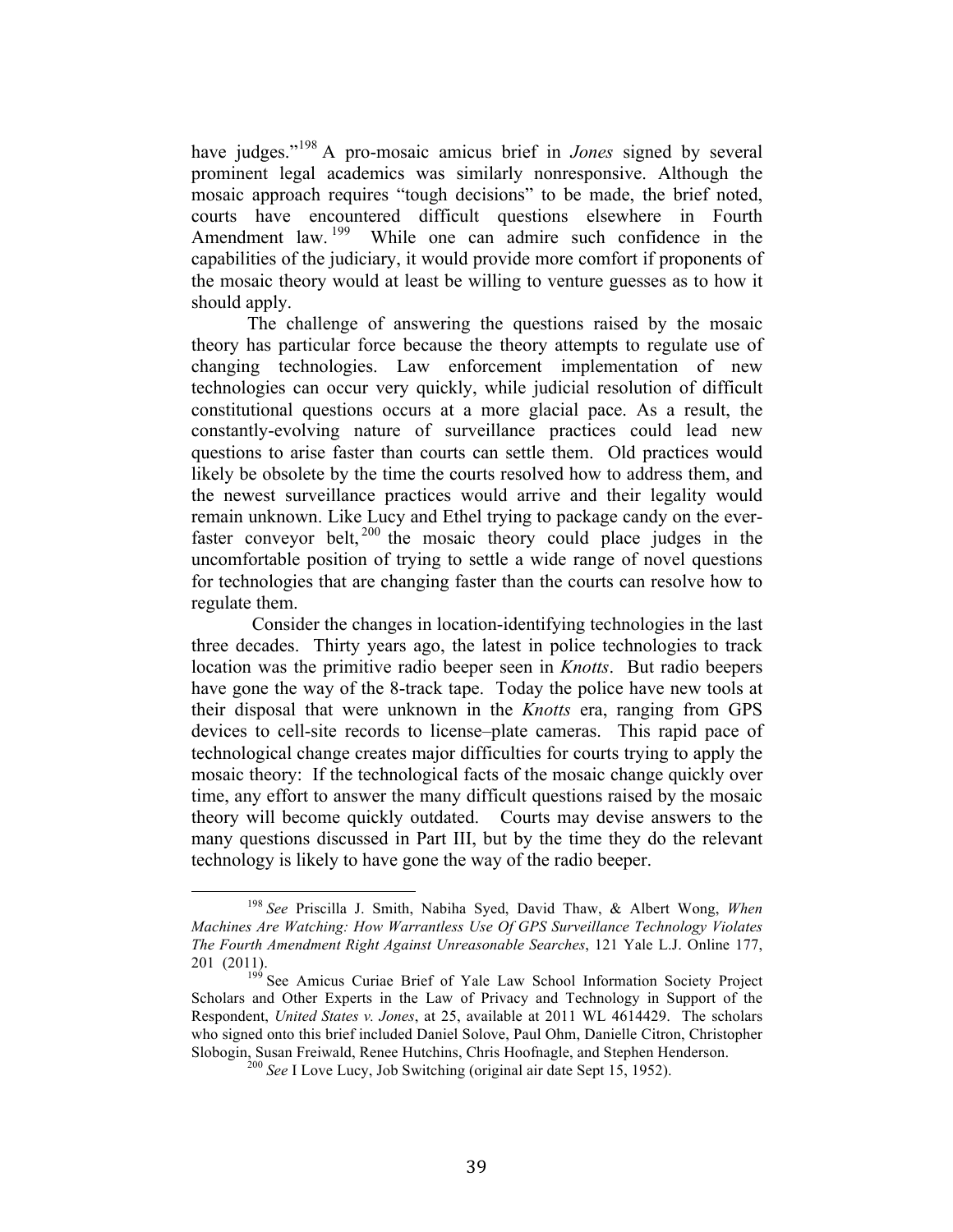## *(2) Probabilistic Approaches to the "Reasonable Expectation of Privacy" Test Are Ill-Suited To Regulate Technological Surveillance*

The third problem with the mosaic theory is that most formulations of it are based on a probabilistic approach to the reasonable expectation of privacy test that proves ill-suited to regulate technological surveillance practices. Supreme Court decisions have utilized several different inquiries for what makes an expectation of privacy constitutionally reasonable.<sup>201</sup> In some cases the Court has looked to what a reasonable person would perceive as likely; $^{202}$  in other cases the Court has looked to whether the particular kind information obtained is worthy of protection;<sup>203</sup> in some cases the Court has looked to whether the government violated some legal norm such as property in obtaining the information;  $^{204}$  and in other cases the Court has simply considered whether theconduct should be regulated by the Fourth Amendmnet as a matter of policy<sup>205</sup> Use of these multiple inquiries (what I have called "models") of Fourth Amendment protection allows the Court to adopt different approaches in different contexts, ideally selecting the model that best identifies the need for regulation in that particular setting.<sup>206</sup>

For the most part, formulations of the mosaic theory rest on the first of these approaches – what a reasonable person would see as likely. I have called this the probabilistic approach to Fourth Amendment protection,  $207$  as it rests on a notion of the probability of privacy protection. The more likely it is that a person's will maintain their privacy, the more likely it is that government conduct defeating that expectation counts a search. Under this model, the Fourth Amendment guards against surprises. The paradigmatic example is *Bond v. United States*,<sup>208</sup> which involved government agents manipulating the duffel bag of a bus passenger to identify a wrapped brick of drugs inside it. A bus passenger expects other passengers to handle his bag but not "feel the bag in an exploratory manner,"<sup>209</sup> the Court held, so the exploratory feel violated a reasonable expectation of privacy. Both Judge Ginsburg and Justice Alito authored mosaic opinions that rely on such probabilistic reasoning. Judge Ginsburg deemed long-term GPS monitoring a search because no stranger could conduct the same level of monitoring as a GPS device. Justice Alito reached the same result on the

<sup>&</sup>lt;sup>201</sup> *See* Kerr, *Four Models*, *supra* note 90.<br>
<sup>202</sup> See id. at 508-512.<br>
<sup>203</sup> *See id.* at 512-16.<br>
<sup>204</sup> *See id.* at 516-19.<br>
<sup>205</sup> *See id.* at 519-22.<br>
<sup>206</sup> *See id.* at 543-48.<br>
<sup>207</sup> *See* Kerr, *Four Models*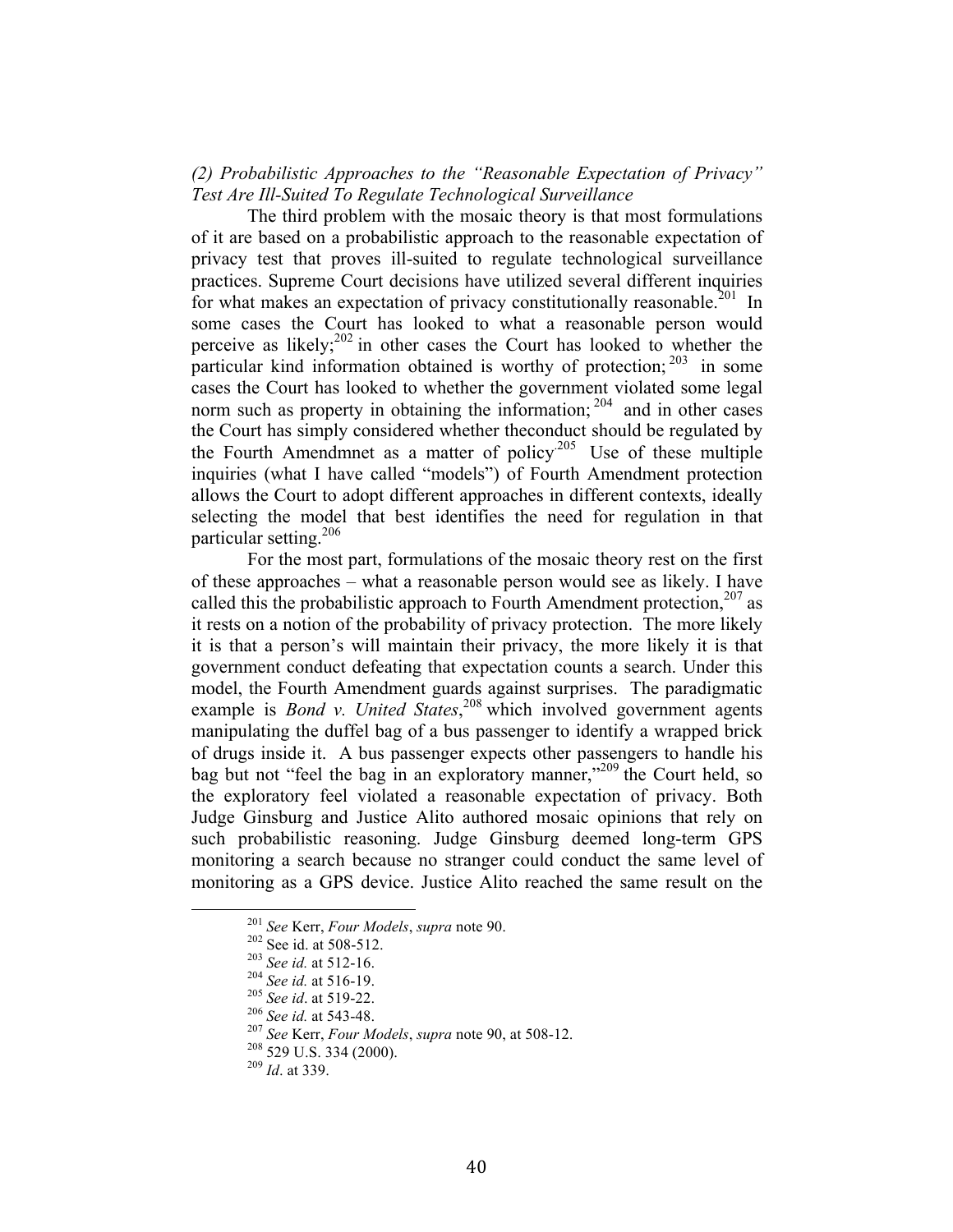grounds that a reasonable person would not expect the police to obtain so much information.

The probabilistic approach presents a poor choice to regulate technological surveillance because most individuals lack a reliable way to gauge the likelihood of technological surveillance methods. The probabilistic expectation of privacy applied in *Bond* relied on widespread and repeated personal experience. Bus passengers learn the social practices of bus travel by observing it first-hand. In contrast, estimating the frequency of technological surveillance practices is essentially impossible for most people (and most judges). Surveillance practices tend to be hidden, and few understand the relevant technologies. Some people will guess that privacy invasions are common, and others will guess that they are rare. But none will know the truth, which makes such probabilistic beliefs a poor basis for Fourth Amendment regulation.

Consider the so-called "CSI effect,"<sup>210</sup> by which jurors in routine criminal cases expect prosecutors to introduce evidence collected using high-tech investigatory tools featured on popular television dramas such as *Law & Order* and *CSI*. The CSI effect suggests that members of the public derive their expectations of police practices in large part from entertaining but largely fictional television shows. Resting Fourth Amendment doctrine on such malleable expectations seems a curious choice. A hit show featuring hard-working officers with high-tech investigatory tools could cut back Fourth Amendment protection, as it would suggest that even a very invasive investigation is commonplace. On the other hand, a new show featuring lazy or incompetent officers might expand Fourth Amendment protection, as a thorough investigation will come to exceed societal expectations. It is hard to see why Fourth Amendment protections should track such poorly-informed beliefs.

Nor does Supreme Court doctrine require it. To the contrary, the Supreme Court has generally avoided applying the probabilistic model to government surveillance practices.<sup>211</sup> The Court has relied instead on other models that provide more stable ways to regulate government surveillance practices.212 Courts should follow that lead, continuing to focus on the models of the reasonable expectation of privacy test that do not rely on probabilistic reasoning.

<sup>&</sup>lt;sup>210</sup> See Simon A. Cole & Rachel Dioso-Villa, *Investigating The 'CSI Effect' Effect: Media And Litigation Crisis In Criminal Law*, 61 Stan. L. Rev. 1335 (2009).

<sup>&</sup>lt;sup>211</sup> See United States v. Sparks, 750 F. Supp. 2d 384, 392 (D. Mass. 2010) ("Rather than using a probabilistic approach to determine reasonable expectations of privacy, in the context of governmental use of new technologies, the Supreme Court repeatedly has focused on whether the nature of the information revealed is private and thus worthy of constitutional protection").<br> $\frac{212}{Id}$ .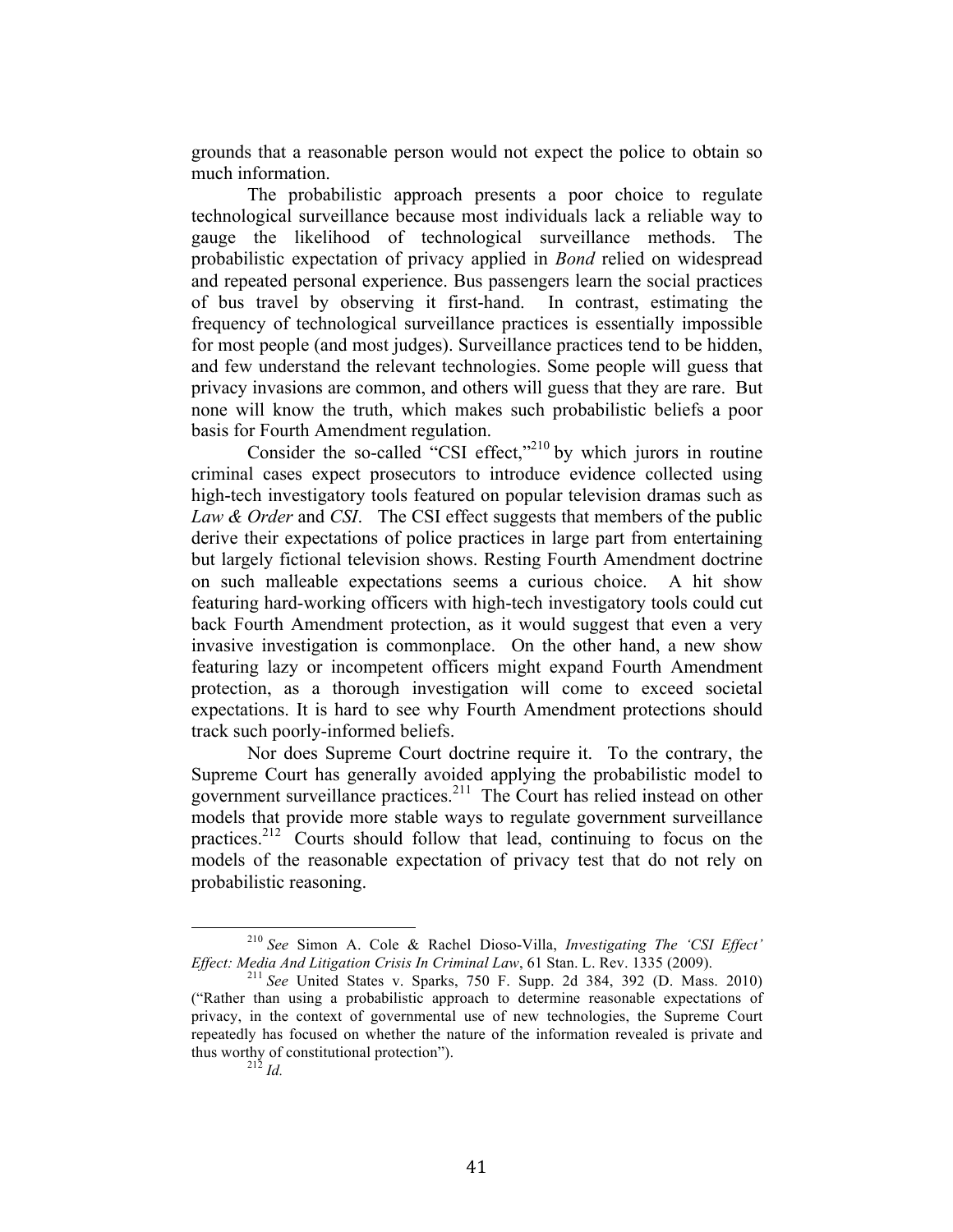*(3) The Mosaic Theory Could Interfere With More Effective Statutory Protections*

A third difficulty with the mosaic theory is that it may interfere with the development of statutory privacy laws. As I have explained in another article<sup> $213$ </sup> – and as Justice Alito suggested in his concurring opinion in *Jones*<sup>214</sup> – Congress has significant institutional advantages over the courts in trying to regulate privacy in new technologies. Congress can act quickly and hold hearings and consider expert opinion.<sup>215</sup> Congress can adopt halfmeasures that don't fit easily in constitutional doctrine and can draw arbitrary lines.  $2^{16}$  And if Congress errs or facts change, Congress can amend its prior handiwork relatively easilt.<sup>217</sup> Congress can also regulate using sunset provisions that force the legislature to revisit the question in light of intervening experience.<sup>218</sup> For these reasons, legislative privacy laws have considerable institutional advantages over the products of the comparatively slow and less-informed judicial process.

The mosaic approach could interfere with statutory solutions in two ways. First, the theory might discourage legislative action by fostering a sense that the courts have occupied the field.<sup>219</sup> When courts hear a controversial privacy case but rule that the Fourth Amendment does not apply, the judicial "no" identifies a problem for the legislature to address: The absence of judicial regulation invites legislative action. Prominent examples include the Right to Financial Privacy Act,<sup>220</sup> passed in response to *United States v. Miller*; <sup>221</sup> the Pen Register statute, <sup>222</sup> passed in response to *Smith v. Maryland*;<sup>223</sup> and the Privacy Protection Act,<sup>224</sup> passed in response to *Zurcher v. Stanford Daily*. <sup>225</sup> In all three instances, Congress responded to a Fourth Amendment ruling allowing a controversial investigatory practice by creating statutory protections that limit use of the

<sup>&</sup>lt;sup>213</sup> See Orin S. Kerr, *The Fourth Amendment and New Technologies:* 

*Constitutional Myths and the Case for Caution*, 102 Mich. L. Rev 801, 855-57 (2004).<br><sup>214</sup> *See Jones*, 132 S. Ct. at 964 (Alito, J., concurring in the judgment) (citing Kerr, *supra* note 213, at 805-06).

<sup>&</sup>lt;sup>215</sup> *See* Kerr, *supra* note 213, at 870, 881-82.<br><sup>216</sup> *See id.* at 871-72.<br><sup>217</sup> *See id.* 218

<sup>&</sup>lt;sup>219</sup> See Kerr, *supra* note 213, at 855-57.<br><sup>220</sup> Pub. L. 95-630, 92 Stat. 3697 (1978), codified at 12 U.S.C. §§ 3401-22.<br><sup>221</sup>425 U.S. 435 (1976).<br><sup>222</sup> 18 U.S.C. §§ 3121-27.<br><sup>223</sup> 442 U.S.C. § 2000aa.<br><sup>225</sup> 436 U.S. 54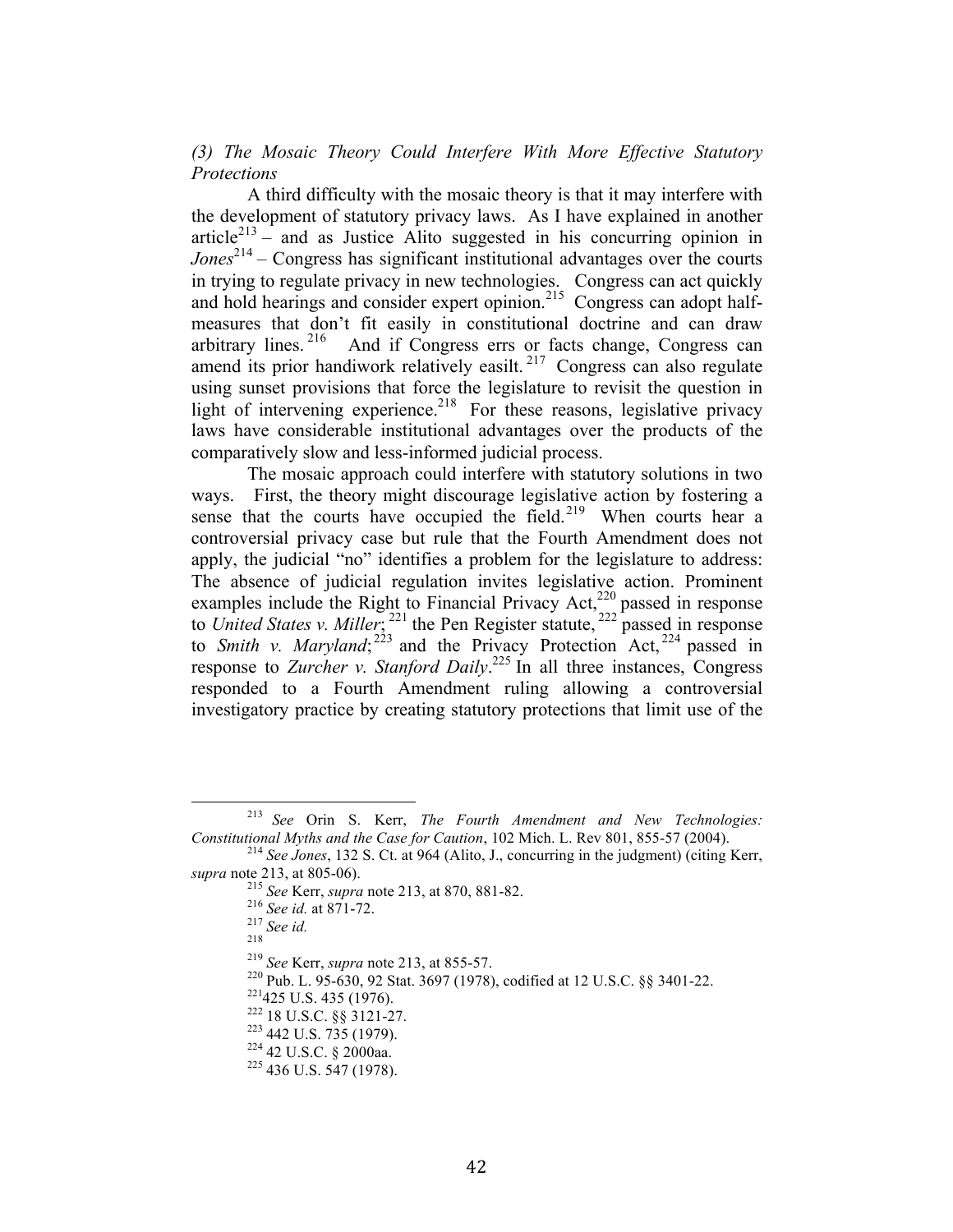practice without imposing a universal warrant requirement.  $226$  The possibility of mosaic protection complicates the legislative picture because mosaic protections can overlap with possible statutory solutions and therefore render the case for statutory protection much less apparent.<sup>227</sup>

The two concurring opinions in *Jones* can be read as hinting at another possible interaction between the mosaic theory and statutory protections: Perhaps the mosaic theory operates only when no statutory protection exists, such that enactment of statutory protections disables the mosaic theory.  $228$  If so, the mosaic theory would encourage statutory

On the other hand, perhaps the "best that we can do" language means that the existence of privacy statutes disables the mosaic approach, or at least the possibility of an exclusionary remedy. *Cf.* Illinois v. Krull, 480 U.S. 340 (1987) (holding that the exclusionary rule does not apply when an officer reasonably relies on a statute authorizing investigatory conduct later ruled in violation of the Fourth Amendment). This latter interpretation is bolstered somewhat by the fact that even the widespread adoption of GPS statutes likely would not provide a basis for constitutional avoidance in *Jones*, at least outside the context of *Krull*'s good-faith exception. The federal agents in *Jones* would not be bound by a state GPS surveillance statute under the Supremacy Clause, and even a federal privacy statute could only resolve the *Jones* case to the extent it included a statutory suppression remedy.

Justice Sotomayor makes a somewhat similar suggestion in her statement that in applying the Fourth Amendment, she would "consider the appropriateness of entrusting to the Executive, in the absence of any oversight from a coordinate branch, a tool so amenable to misuse[.]" *Id.* at 956 (Sotomayor, J., concurring). This seems to suggest that oversight

<sup>226</sup> See, e.g., H.R. Rep. No. 1383, 95th Cong., 2d Sess. 1978, 1978 U.S.C.C.A.N. 9273, 9306 (discussing bills to create statutory right over financial records in response to

*Miller*). <sup>227</sup> This is just a prediction, and the novelty of the mosaic approach makes it difficult to prove. One very modest piece of evidence might be the Congressional action on location privacy before and after *Jones*. In the months leading up to the *Jones* decision, several prominent bills were introduced in Congress to regulate GPS surveillance. In June 2011, Senators Franken and Blumenthal introduced the Location Privacy Protection Act of 2011, S.1223, 112th Cong. (Jun. 16, 2011), and Senator Wyden introduced the Geolocational Privacy and Surveillance Act, S.1212, 112th Cong. (Jun. 15, 2011). In the months following *Jones*, however, those bills appear to be stalled and no other bills have been introduced to date. Of course, one cannot draw much in the way of conclusions from

such sparse evidence.<br><sup>228</sup> It is important to avoid the academic trap of reading too much into the minutiae and penumbras of Supreme Court opinions. Academics can find deep meaning where no Justice intended it. With that said, Justice Alito introduces his mosaic solution in *Jones* by explaining that it is "[t]he best that we can do" in light of the fact that "to date,  $\ldots$ Congress and most States have not enacted statutes regulating the use of GPS tracking technology for law enforcement purposes." Jones, 132 S. Ct. at 964 (Alito, J., concurring in the judgment)*.* This statement could be interpreted in two ways. On one hand, perhaps it merely means that Justice Alito had to apply the Fourth Amendment because no statutes exist that could allow the Court to decide the legality of the government's conduct without reaching the constitutional question. Under this interpretation, the "best that we can do" language merely reflects the principle of constitutional avoidance.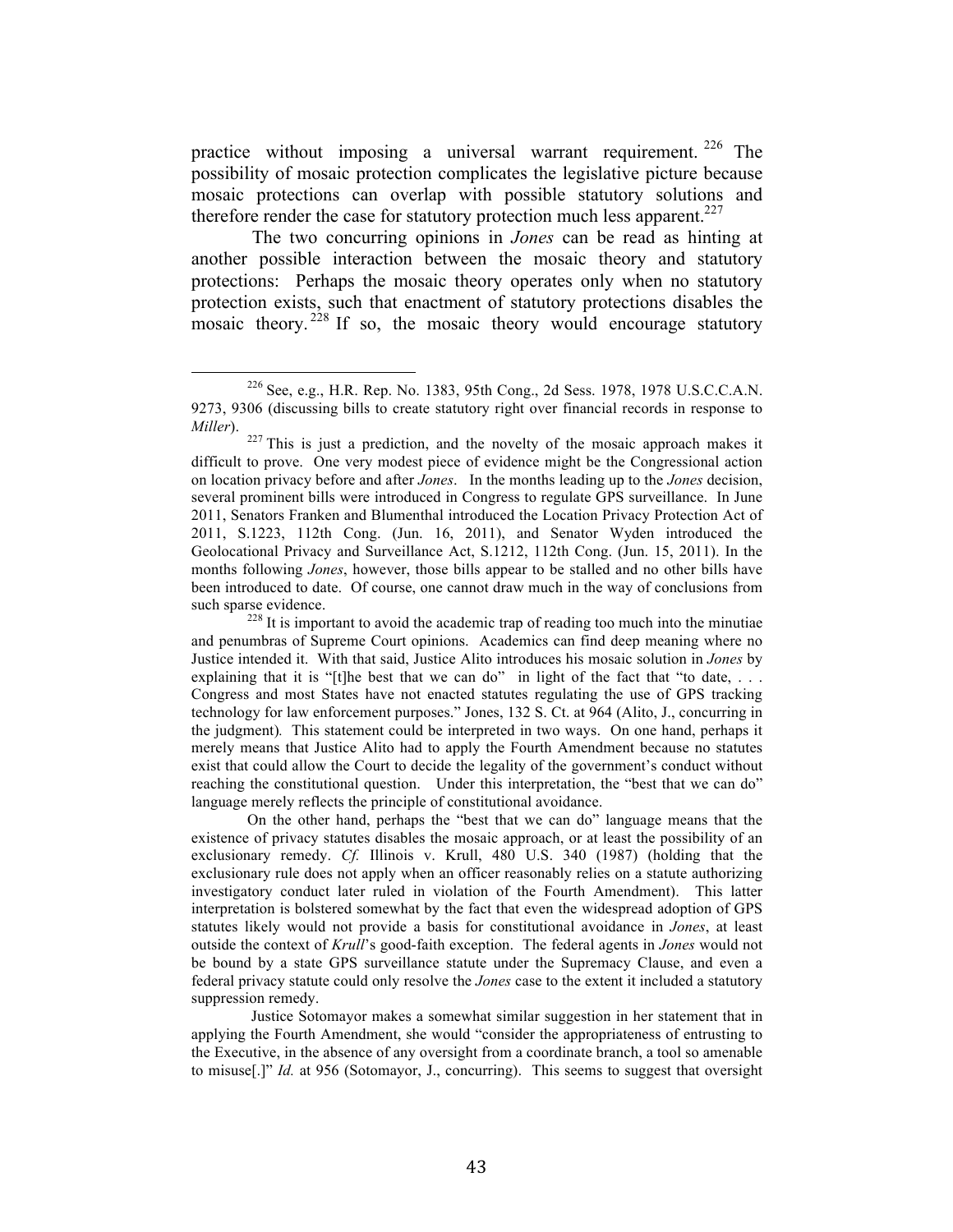protections rather than discourage it. But this possibility raises its own set of complex set of puzzles. For example, how many statutory protections suffice? At the time of *Jones*, a few state legislatures had already enacted GPS privacy laws.<sup>229</sup> A few state supreme courts had regulated GPS monitoring under state constitutions.<sup>230</sup> More states and the federal government were likely to enact such protections in the future. If protections outside the Fourth Amendment end the need for Fourth Amendment protection, how many statutes and state constitutional decisions must be enacted before they are sufficient?

A related puzzle is how much protection such statutes must provide. If *any* statutory protection disables the mosaic, then legislatures can enact the most modest and toothless protection and that will suffice. The mosaic threat will be entirely procedural: Legislatures will need to check the box of establishing statutory protection to avoid a judicially-enforced mosaic. On the other hand, if courts have to assess whether the statutes are sufficiently protective to address the kind of concerns that the mosaic theory addresses, then achieving that standard will be extremely difficult: For reasons I have explained in depth elsewhere, facial review of privacy statutes to determine if they are sufficiently protective to satisfy a general Fourth Amendment standard would trigger its own rather daunting interpretive challenges.<sup>231</sup>

#### *(C) The Mosaic Theory as A Halfway Measure and the* Katz *Example*

Rejecting the mosaic theory does not mean that judges must sit idly by as advancing technology diminishes the role of the Fourth Amendment. Under the sequential approach, can engage in equilibrium-adjustment within the context of a binary choice. Judges can label government conduct a non-search, and thereby leave it at most to statutory regulation, or else they can label it a search and subject it to constitutional regulation. Rejecting the mosaic theory allows this process to continue. It simply leaves out the mosaic theory's effort to introduce a middle-ground third option that amounts to an awkward halfway measure.

The mosaic theory provides a halfway-measure because it leaves sequential precedents partially in place. It leaves practices unregulated in some unspecified short-term context, and then flips the switch and holds the government action a search only when grouped together in some broader or longer-term context. Consider the use of GPS devices in *Maynard*/*Jones*. In

<sup>!!!!!!!!!!!!!!!!!!!!!!!!!!!!!!!!!!!!!!!!!!!!!!!!!!!!!!!!!!!!!!!!!!!!!!!!!!!!!!!!!!!!!!!!!!!!!!!!!!!!!!!!!!!!!!!!!!!!!!!!!!!!!!!!!!!!!!!!!!!!</sup> from a coordinate branch such as Congress might lead her to reach a different interpretation

<sup>%</sup> of the Fourth Amendment.<br>
<sup>229</sup> See, e.g., Minn. Stat. § 626A.37; Fla. Stat. § 934.06.<br>
<sup>230</sup> See, e.g., State v. Jackson, 76 P.3d 217, 263-64 (Wash. 2003).<br>
<sup>231</sup> See Orin S. Kerr, *Congress, The Courts, and New Techno To Professor Solove*, 74 Fordham L. Rev. 779, 787-90 (2005)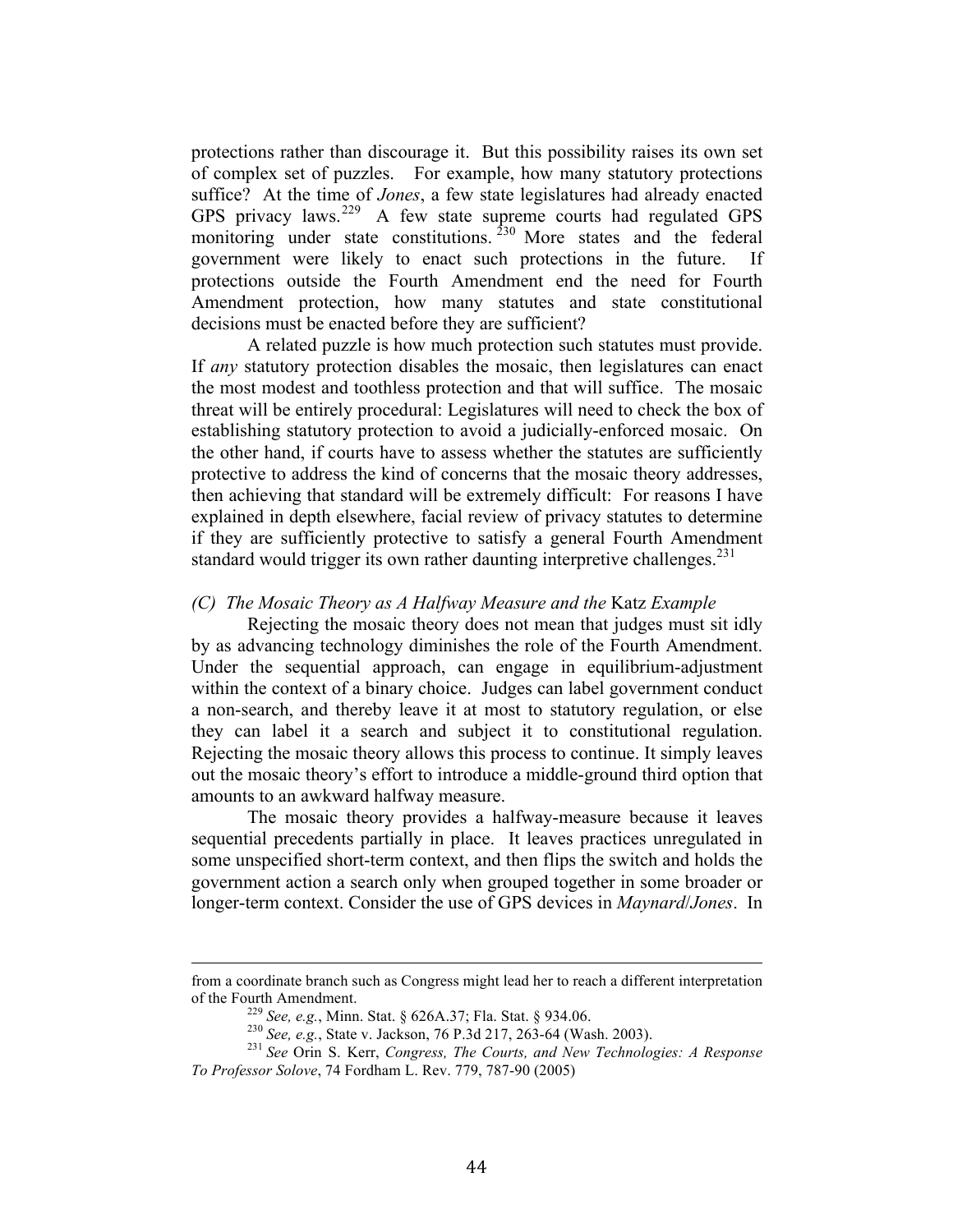United States v. Knotts,<sup>232</sup> the Court had held that use of a government location device to monitor the location of a car on public thoroughfares was never a search. 233 In his mosaic concurrence in *Jones*, Justice Alito reaffirmed the *Knotts* precedent but limited it to "relatively short-term monitoring of a person's movements on public streets." $23<sup>4</sup>$  Under this approach, *Knotts* was still good law -- at least up to a point. Justice Alito's mosaic opinion offered an attempted middle ground between retaining *Knotts* in its entirety or simply overturning it.

Although renouncing the mosaic theory would eliminate the middleground, it allow judges to continue to engage in equilibrium-adjustment by expanding what constitutes a search. The proper model is *Katz v. United States*<sup>235</sup> perhaps the most famous of all Fourth Amendment decisions. *Katz* expanded the scope of what constitutes a search by replacing the constitutionally-protected area formulation with something broader. Under *Katz*, bugging and wiretapping that had been beyond Fourth Amendment protection were brought inside that protection to account for the new world of telephone communications. Notably, the *Katz* Court did not say that short-term bugging was permitted but that long-term bugging became a search at some unspecified point. Instead, the Court followed the traditional sequential approach by holding that *all* bugging of a phone while it was in a person's private use triggered the Fourth Amendment.<sup>236</sup>

Application of the same method to the use of relatively new surveillance techniques such as GPS surveillance suggests that the Court should choose between two basic options. If technology and social practices remain sufficiently stable that the *Knotts/Karo* line properly balances law enforcement power and privacy rights, then courts should adhere to those cases. On the other hand, if changing technology and social practice dramatically expands government power under *Knotts/Karo*, courts can engage in equilibrium-adjustment and overturn *Knotts*. Courts should follow the *Katz* example and engage in equilibrium-adjustment within the confines of the sequential approach.

## *Conclusion*

The concurring opinions in *Jones* invite lower courts to experiment with a new approach to the Fourth Amendment search doctrine. The approach is well-intentioned, in that it aims to restore the balance of Fourth Amendment protection by disabling the new powers created by

<sup>&</sup>lt;sup>232</sup> 460 U.S. 276, 281-82 (1983).<br><sup>233</sup> *Id.*<br><sup>234</sup> Jones, 132 S. Ct. at 964 (Alito, J., concurring in the judgment).<br><sup>236</sup> 389 U.S. 347 (1967).<br><sup>236</sup> *Id.* at [].